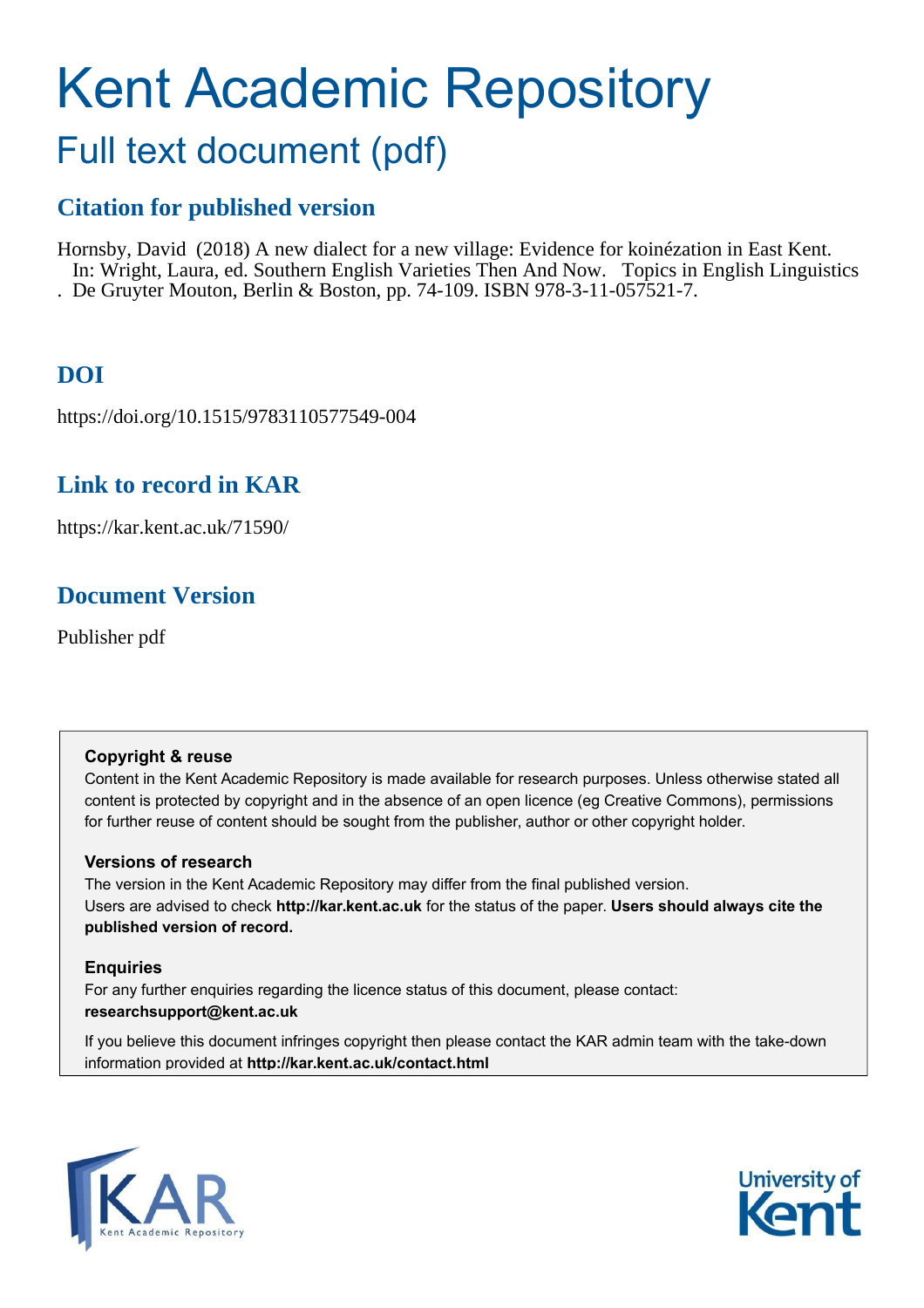David Hornsby

## **3 A new dialect for a new village: Evidence for koinéization in East Kent**

## **1 Introduction**

In 1888, Parish and Shaw lamented, in the introduction to their *Dictionary of the Kentish Dialect and Provincialisms* (p.vii), that:

The true dialect of Kent is now found only in the Eastern portion of the County, and especially in the Weald. (…) The purity of the dialect diminishes in proportion to the proximity to London of the district in which it is spoken. It may be said that the dialectal sewage of the Metropolis finds its way down the river and is deposited on the southern bank of the Thames, as far as the limits of Gravesend-Reach, whence it seems to overflow and saturate the neighbouring district.

More than a century later, the perception that the local dialects of Kent, and of south-eastern England generally, are being polluted by an all-powerful metropolis remains strong, finding modern expression in media commentary on so-called 'Estuary English'.1 It is certainly true that the region has been subject to dialect supralocalization (or regional dialect levelling), as a result of which local variants have given way to forms of wider currency, often associated with the capital (see for example Altendorf 1999 & 2003; Ryfa 2003), but as Przedlacka (2002) in particular has demonstrated, contact is giving rise to new kinds of variation rather than to homogeneity.

The focus of this chapter is a highly unusual new contact variety which has developed in the east Kent former mining village of Aylesham, and which appears to have resisted rather than adopted many of the familiar supralocal south- eastern forms. Aylesham dialect differs significantly both from traditional Kentish and from modern south-eastern varieties, and is often perceived locally

**<sup>1</sup>** The term 'Estuary English' (EE), associated initially with Rosewarne (1984; see also Coggle 1993) is controversial among sociolinguists for a number of reasons:

This [Estuary English] is a foolish term which, however, has become widely accepted. […] It is foolish, I would suggest, because it suggests we are talking about a new variety, which we are not; and because it suggests that it is a variety of English confined to the banks of the Thames Estuary, which it is not.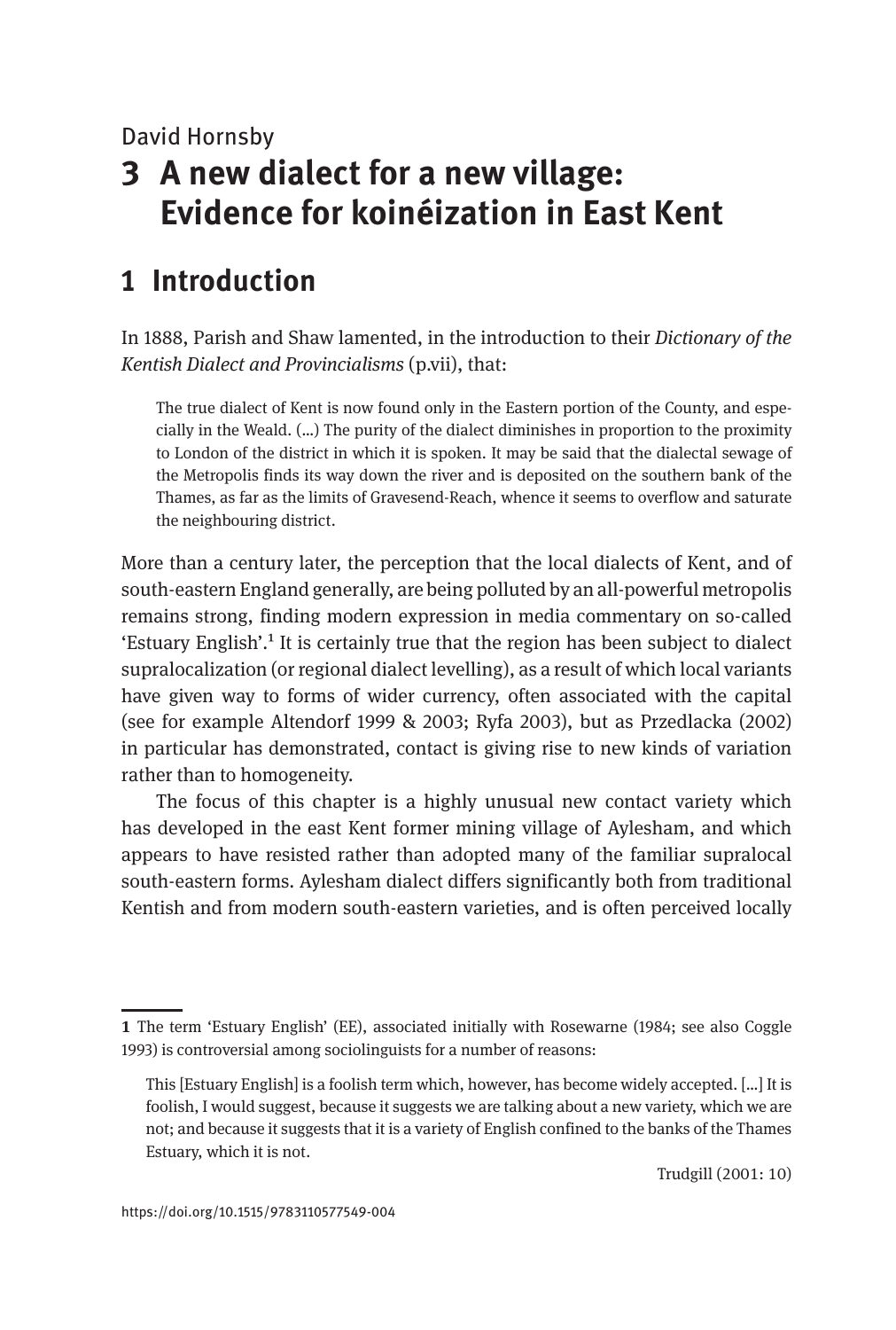to be 'northern'.<sup>2</sup> As will become clear, its peculiarities owe much to the heterogeneous mix of settlers who first came to the village in the 1920s and early 1930s, bringing a disparate range of alien dialects with them to the south-east. The formation of a divergent variety in an area associated with a high degree of levelling raises interesting questions. To what extent is the new variety focused, i.e. uniform within the community, and what are its distinctive features? More importantly, how were these features selected, and was there an 'inevitability' about the dialect contact outcome, as Trudgill (2004) has argued for colonial settings such as New Zealand? These questions will be addressed below below using data from a pilot study, $3$  but we need first to understand the circumstances in which Aylesham was born, and the kind of community into which it evolved.

## **2 A new town for miners**

While geologists had suspected the existence of a coal seam beneath east Kent as early as the 1840s, coal was not discovered there until 1890, and its exploitation proved difficult as it was buried deep underground; test sites bored by the Kent Coalfield Syndicate were subject to frequent flooding and initially yielded little. Investors nonetheless persevered with exploration and Snowdown Colliery, which opened in 1907, yielded the first deep-mined commercial coal from the county in 1912. By the 1920s, the potential of the coal industry saw east Kent earmarked for major industrial expansion. In a burst of optimism which with hindsight appears touchingly naïve, Ritchie (1922: 293–94) talks of "room for the establishment of some 20 collieries" offering "employment to about 60,000 colliery workers", and concludes, somewhat lyrically: "Already the stars lately appearing in the Kent Coal firmament are assuming the dignity of suns". Prime Minister Neville Chamberlain announced plans in Canterbury for 18 new Kent pits on 27th July 1926.

Development on such a scale presented huge challenges. Sir Patrick Abercrombie's Regional Planning Committee foresaw a massive expansion of east Kent's population, from around 23,000 in the 1920s (Hilton 1986: 42) to some

**<sup>2</sup>** This observation was frequently offered by informants. In the words of one: 'Plastic northerners: that's what they call us, you know.'

**<sup>3</sup>** My thanks to Kay and Philip Sutcliffe, and to all the other Ayleshamers who welcomed me to their village and helped me complete the pilot study. Thanks also to Amalia Arvaniti, Megan Jones, and Jessica Geary for assistance with data analysis and verification of phonetic judgements. Finally, thanks are due to Peter Trudgill, Paul Kerswill and two anonymous reviewers, who offered perceptive and extremely helpful comments on an earlier draft of this article.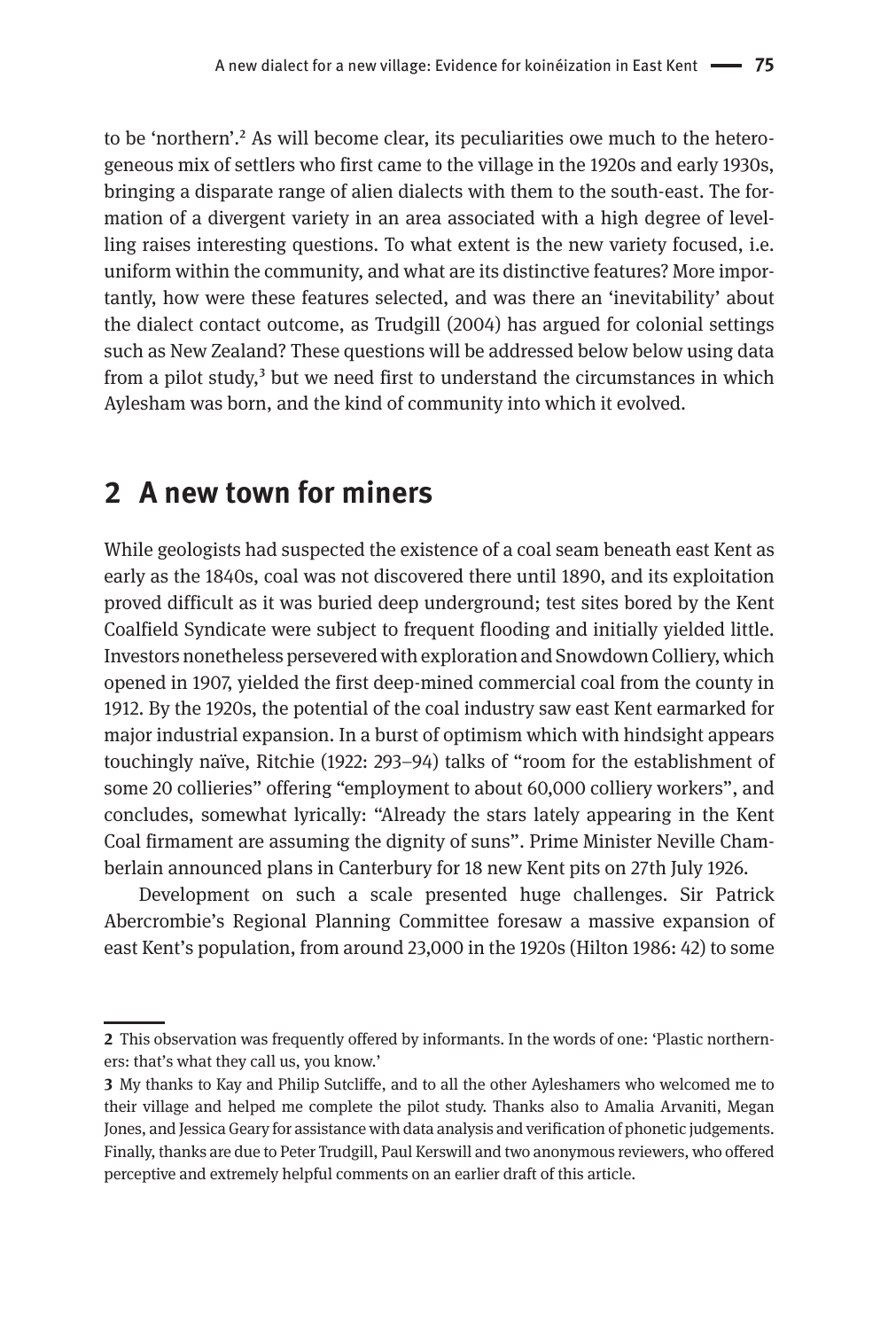300,000 by 1955/1965, for which the region was entirely unprepared. Regional infrastructure, identified in Abercrombie's (1927) report as primarily serving the coastal industries, was inadequate, having neither the road nor the railway networks needed to move the extracted coal. A more immediate problem for the coalfield companies, however, was the lack of a suitably skilled local labour force in an area known for fruit-picking rather than for heavy industry. Miners therefore had to be recruited from other UK coalfields, and came in large numbers in the 1920s from South Wales, Scotland, north-east England, Somerset, the east midlands, south Yorkshire, and Lancashire to a region which lacked the housing stock and basic amenities to meet their needs. On arrival, the newcomers found a less than warm welcome. The Dover Museum website<sup>4</sup> recalls how migrants were viewed with suspicion, with local landlords in Dover, Deal or Folkestone openly refusing to let to what they called 'those dirty miners':

The arrival of all these "rough and ready foreigners" initially horrified the locals, especially as all the collieries were located in rural areas near sleepy villages and hamlets. Towns like Deal, where many Betteshanger miners lived, were shocked to find huge gangs of blackened labourers in hobnailed boots marching to and from work through the streets. Signs saying 'No Miners' soon appeared in shops and pubs. To try and reduce the hostility, Kent pits were amongst the first to have pit head baths so miners could go home clean.

Even for those who could overcome local hostility and a chronic shortage of accommodation, working conditions were extremely difficult. The fierce heat of the Snowdown pit, for example, in which miners often had to work naked and drink around 24 pints of water per shift to prevent dehydration, earned it locally the nickname of 'Dante's Inferno'. Many men failed to settle and returned home (see Goffee 1978: 265), sometimes without even completing a full shift. Retaining a workforce in such circumstances was therefore a challenge, which would necessitate major changes to the landscape of the Garden of England. Unsurprisingly, these would not be universally welcomed.

Sir Patrick Abercrombie's proposal, set out in a 1927 document entitled *The Development of East Kent*, was the creation of 8 new towns to serve the coal industry: the first of these, Aylesham, was already under construction by the time the report was published. These would offer migrant workers low-cost new housing, free coal, a full range of local amenities and a welfare fund to support collierymen and their families, increasing the incentives for miners to move to 'The Sunshine Corner', where wages were already higher than in other coalfields.

**<sup>4</sup>** http://www.dovermuseum.co.uk/Exhibitions/Coal-Mining-in-Kent/History/Miners.aspx. accessed 11 November 2015. See also Hollingsworth (2010: 4).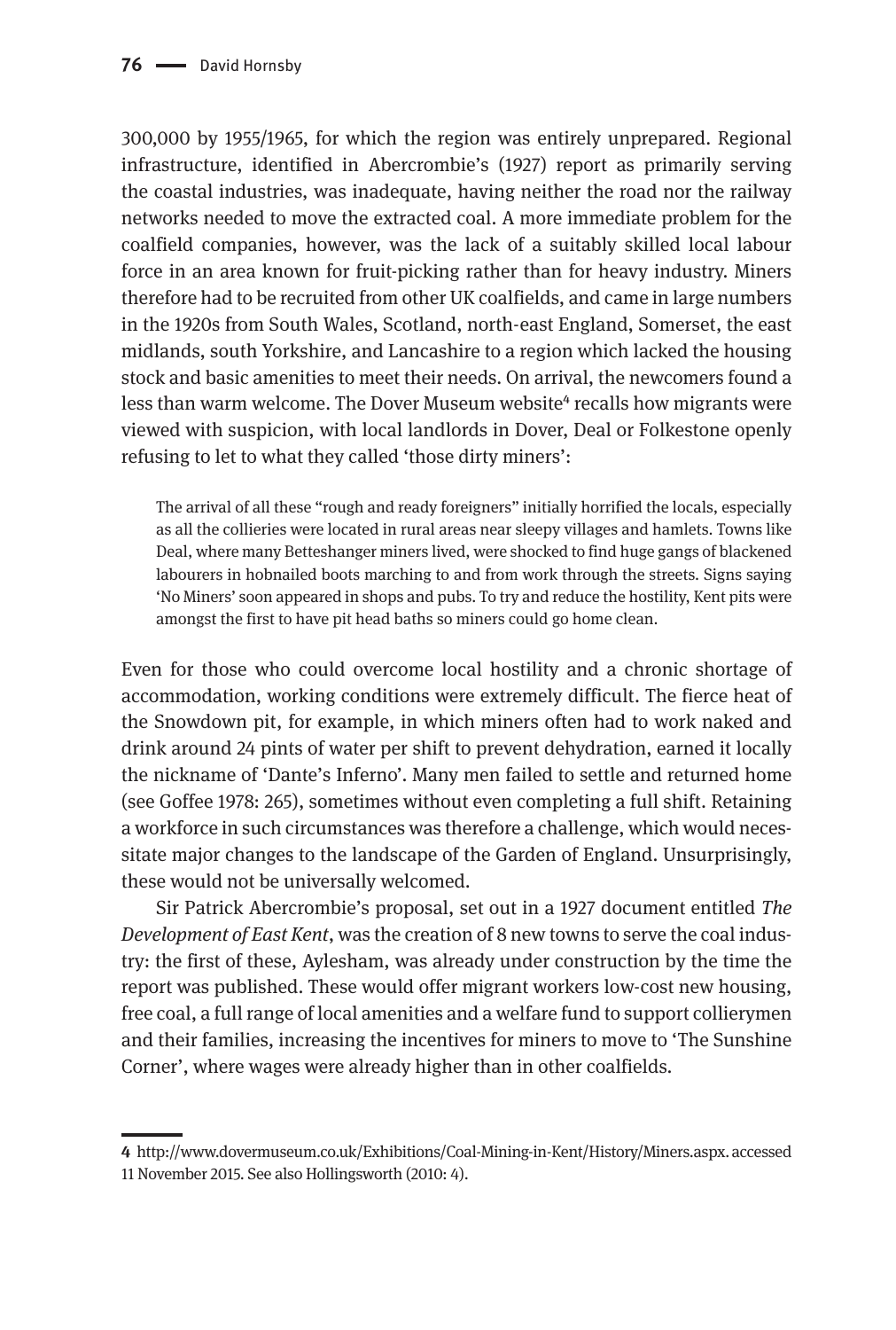Abercrombie's 1927 report offers important clues to the kind of place Aylesham would become. His vision was of a purpose-built town for miners' families, adjacent to Snowdown Colliery and providing homes for up to 15,000 people (p.441). But it was not just the needs of the new industrial workforce which Abercrombie needed to address: he also had to calm local fears that large-scale construction would ruin a quiet, unspoilt corner of rural east Kent. The Introduction and Survey sections of Abercrombie's report make much of the "charm" of the region and the need to preserve its character, acknowledging from the outset the threat posed by the new industry (1927: 431), which was "suddenly changing its character to fit it for a function that has been so far reserved for places in the North and the Midlands". Referring to the Aylesham site under construction, Abercrombie concedes (1927: 439): "Anyone, indeed, visiting the site at the moment would, unless possessed of the prophetic eye, consider this an extreme act of rural desecration." One senses already, however, that the Kent countryside is not the only concern:

The apex of the triangle is filled with the old beech wood, and on either hand, advancing somewhat down on either side, are newer larch plantations. The town is thus enclosed and sheltered from the fierce winds that beat about this jut of England: it will not be permitted to stray beyond its green walls.

The report makes no direct reference to the cultural impact of large-scale migration, but is nonetheless at pains to point out that a town designed for miners originating from distant parts of the UK would be set well apart from neighbouring Kentish villages. The isolation which characterizes Aylesham even today is thus an integral and permanent design feature of the village, rather than a historical accident. After the warm words ("sheltered from the fierce winds"), a rather firmer clause ("will not be permitted to stray") seems designed to reassure the local population that the new development will minimize, rather than increase, contact with the newcomers.

Aylesham and Snowdown (which consists of just two streets near the colliery, and was built to house colliery foremen) remain separated from their neighbours by a 'buffer zone' of woods and fields. The village has never been served by a main road, and as Park observes (1999: 334): "People who were not from Aylesham had no reason to go there; it was not on the way to anywhere. It still isn't."

The optimistic projections of the 1920s would be dashed by the depression of the 1930s, and the harsh economics of Kent coal. In comparison with richer, more accessible seams such as Nottinghamshire, the Kent coalfield proved unyielding and Snowdown was one of only four Kent mines which ultimately proved viable, alongside Tilmanstone (opened in 1906), Chislet (1914) and Betteshanger (1924); Chislet was the first to close in 1969. Abercrombie's vision of 8 new towns was never realized: Aylesham became, in Park's words (1999: 2), "an overgrown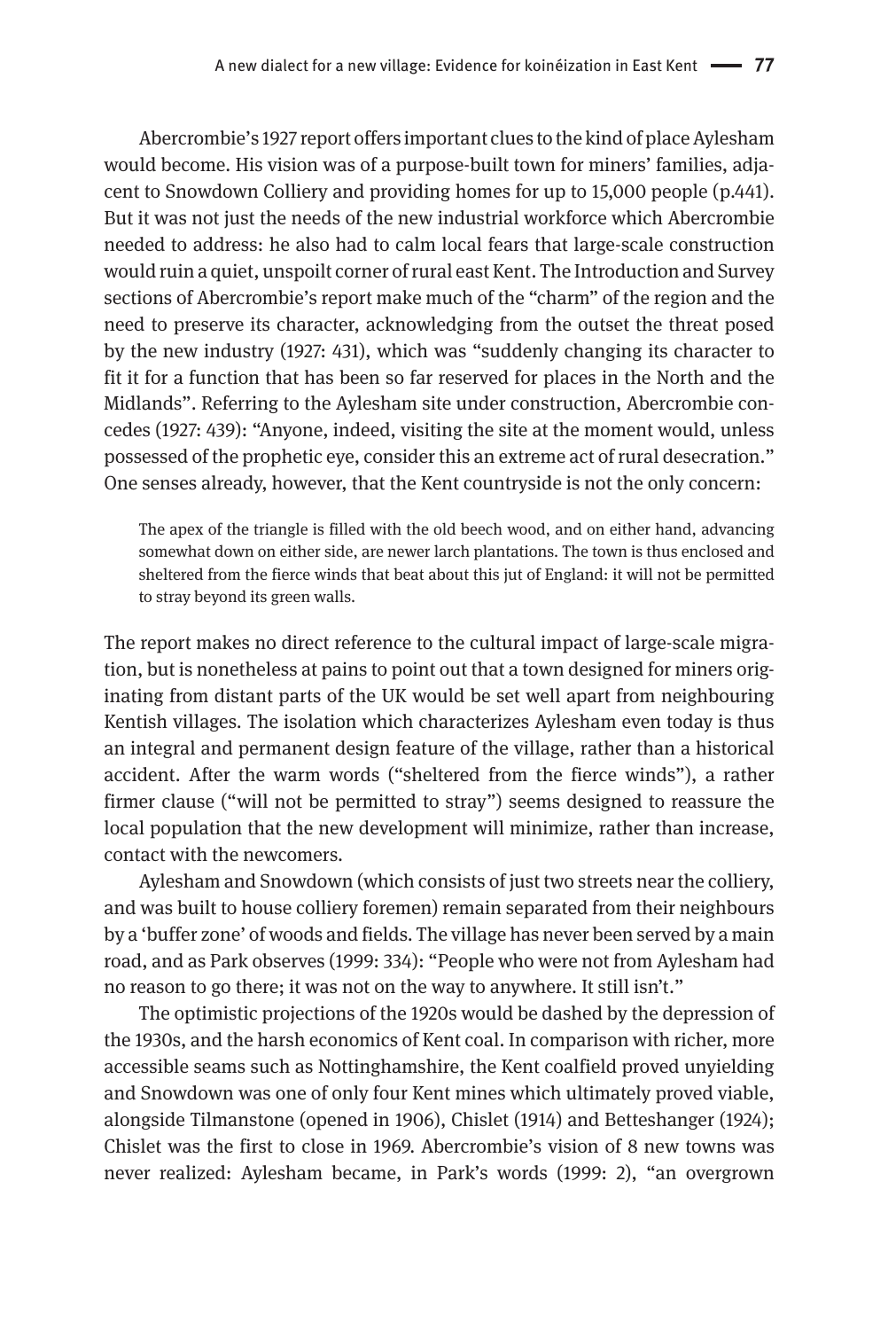village" with a population of 4,000–5,000 rather than a small town, while smaller villages at Mill Hill near Deal and at Betteshanger, at Elvington and at Hersden, near Canterbury, provided homes for miners and their families at the other three collieries.

Construction in the 1980s of the 'Old Park' housing estate to the north of Aylesham (known locally as 'Brookside', after the Channel Four soap opera) brought new residents to the village.5 More generally, though, the village has seen decline in the aftermath of the 1984–85 miners' strike, in which it played a prominent role. Snowdown Colliery closed in 1987; the village's secondary school followed soon after in 1991, forcing young Ayleshamers to continue their education after primary school in Dover or Canterbury. While some jobs have been provided by Aylesham industrial estate to the east of the village, and Aylesham Business Park, a £2m project offering offices and workshops to start-up businesses, the local employment picture remains bleak. Dover District Council lists Aylesham among its eight most deprived wards, and the village is among the top 20% most deprived LSOAs (lower super output areas) in the country, $6$  as is reflected in the high numbers of pupils eligible for free school meals using the standard 6-year measure in Aylesham's two primary schools (Aylesham Primary 47%; St. Josephs 53.8%).7 The village population remains almost exclusively white British: the most recent Ofsted report for Aylesham Primary school reports no pupils with a first language other than English; the corresponding figure for St. Joseph's Catholic Primary School is just 1.4%. With the loss of the village's economic mainstay, shops have struggled to stay open and Aylesham's social clubs, together with its one public house, have all closed down in the last fifteen years.

Some recent new developments, however, have been built with future expansion in mind. A new medical centre with dispensing chemist opened on the central market square in 2009, and Aylesham Welfare Leisure Centre opened alongside the village's football and rugby pitches in 2012, offering gym and other fitness activities, together with a small bar and gallery area for spectators. Plans for further residential expansion were finally approved in 2012, allowing Hilreed and Ward Homes to build 1200 new dwellings to the north of the existing Old Park ('Brookside') estate. Views among Ayleshamers are mixed: some welcome any new investment, while others question whether local amenities will cope

**<sup>5</sup>** These newer residents, who have no mining connections, are sometimes referred to as 'strangers' by longer established Ayleshamers.

**<sup>6</sup>** http://moderngov.dover.gov.uk/documents/s9157/K%20-%20Deprivation%20and%20 Poverty%20v6.pdf accessed 22.1.2016.

**<sup>7</sup>** Data from http://www.education.gov.uk/cgi-bin/schools/performance/ accessed 22.1.2016.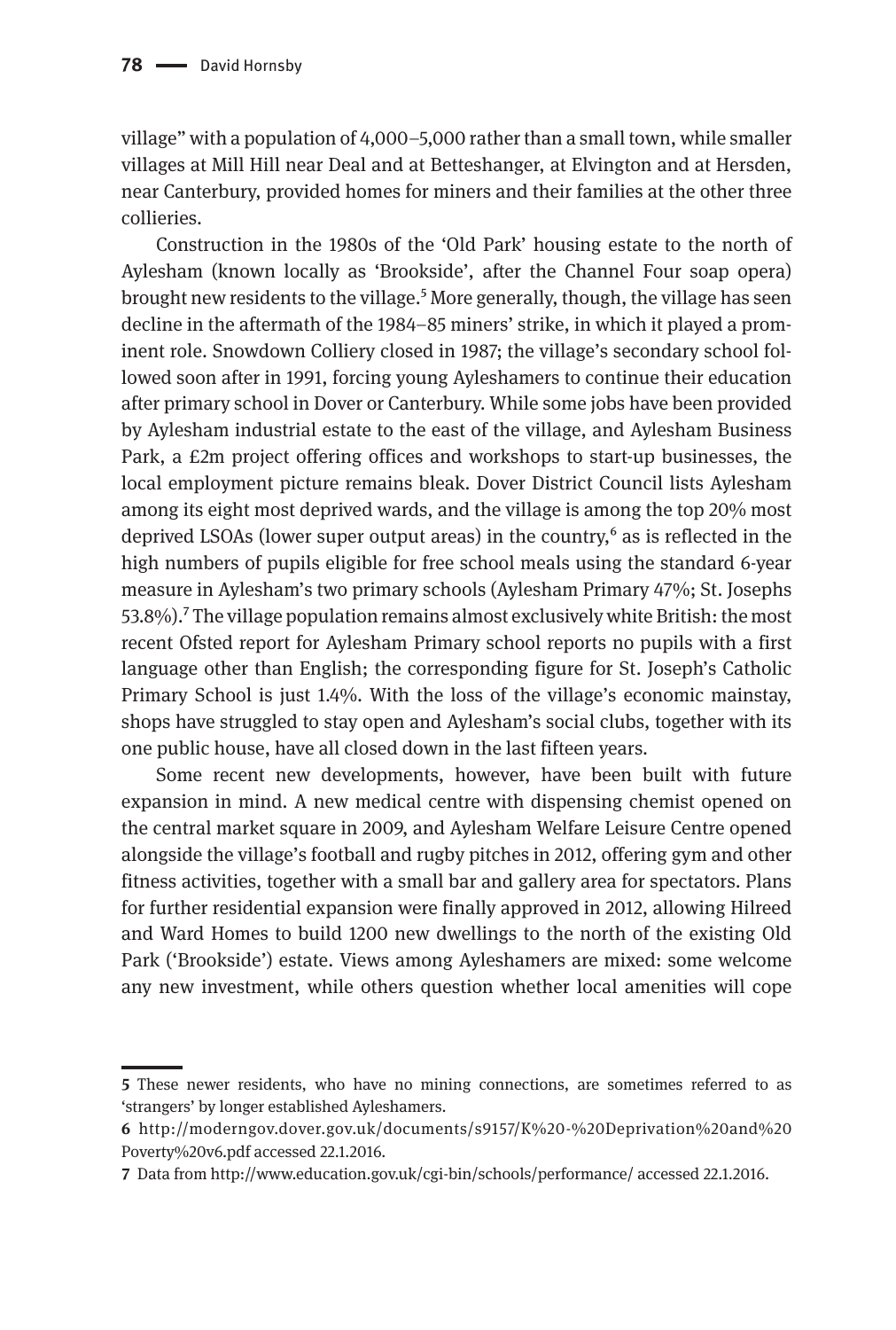with a significant increase in population. For traditional Ayleshamers in particular, though, there is a fear that the community ethos of the village, already undermined, will be lost completely. Certainly, the developers' bright vision of an 'Aylesham Garden Village', as set out on their website, downplays the village's existing character and airbrushes away entirely the historical connection with coal, to which Aylesham owes its very existence:

The village continues to thrive since its early plans were drawn up by renowned Architect Sir Patrick Abercrombie, and the new development by Hillreed Homes and Barratt Homes offers the community further growth in the spirit of opportunity that lies at the heart of its creation. Aylesham is a particularly interesting place with a distinct and unique character of simple formal architecture and spaces, more akin to that of an urban suburb although set deep in the Kentish countryside.

Housing proposed will be predominantly family-sized 2 and 3 bedroom homes ideal for younger working families. There will also be a range of other sizes including apartments and houses of 4 and 5 bedrooms.<sup>8</sup>

There is more than a hint of estate agent's hyperbole in the 'urban suburb' described above, which few traditional Ayleshamers would recognize. Nine decades after the village was born, and a generation after pit closures, Aylesham's 'dirty miners' must still, it seems, be hidden from view.

## **3 Proletarian traditionalism**

In the previous section it was argued that a constellation of socio-economic, geographical and cultural factors came together to isolate Aylesham from neighbouring villages. But what kind of community emerged from this isolation? A helpful model in this regard is provided by Lockwood (1975 [1966]), who argued that different occupational groups can be distinguished in terms of how they view their relationship with work, their employers, and the outside world. He contrasted two types of working-class traditionalist ('deferential' and 'proletarian') with what he saw at the time as a newer breed of 'privatized' worker, who views work largely in terms of a cash nexus (as exemplified by the Luton car workers studied by Goldthorpe et al 1968). Where deferential traditionalists see a social hierarchy which is broadly just, those of the proletarian variety view society in terms of a conflict between 'them' and 'us'. Mining communities have long been of interest

**<sup>8</sup>** http://www.ayleshamgardenvillage.co.uk/index.php/the-vision/:accessed 22.1.2016.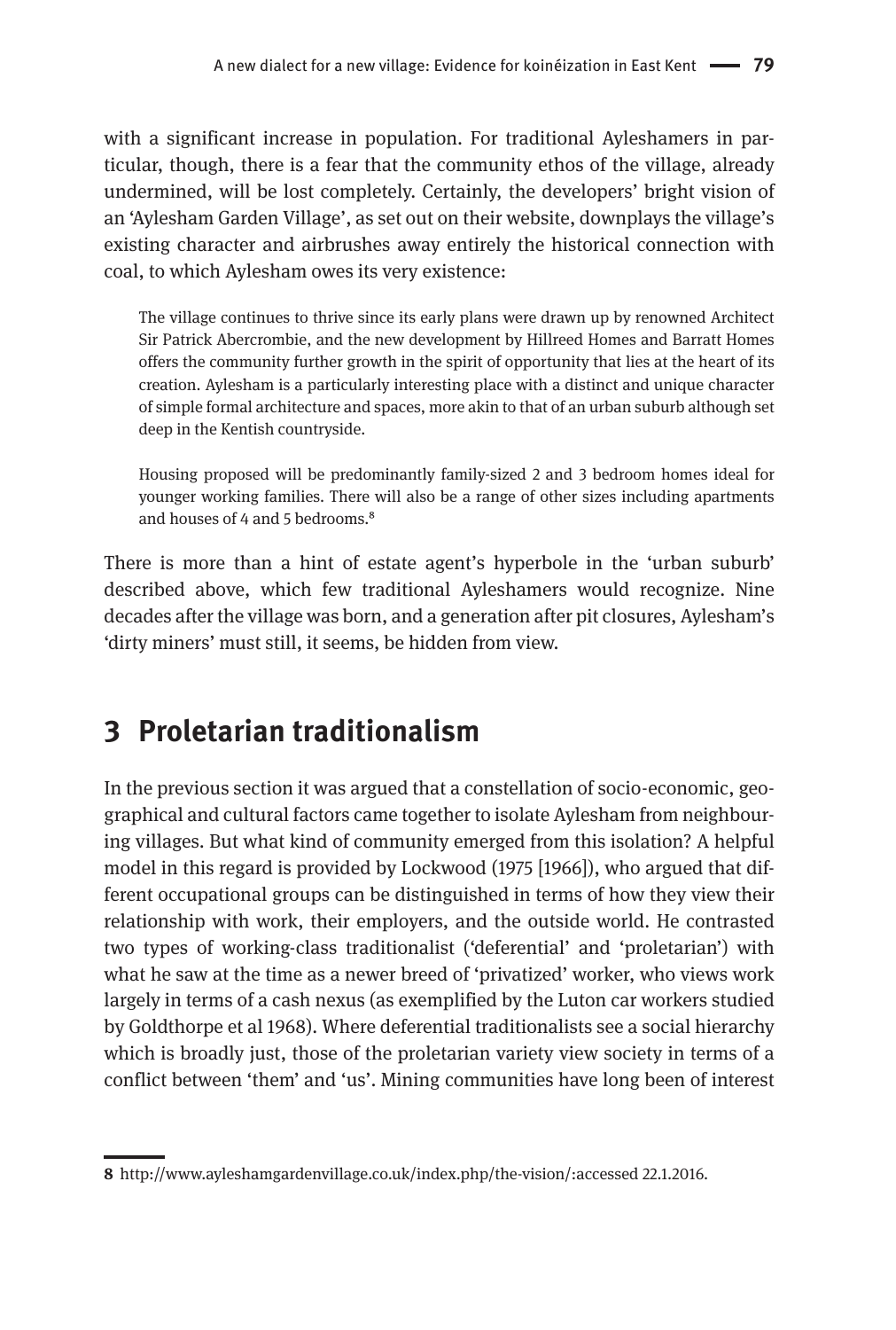to sociologists (see for example Dennis, Henriquez & Slaughter 1956; Reid 1985), as archetypal exemplars of proletarian traditionalism, and Lockwood's conception of the proletarian community (1975: 198–99) certainly finds strong echoes in Aylesham:

Workmates are normally leisure-time companions and not infrequently kinsmen. The existence of such closely-knit cliques of friends, workmates, neighbours and relatives is the hallmark of the traditional working class community. The values expressed through these social networks emphasize mutual aid in everyday life and the obligation to join in the gregarious pattern of leisure, which itself demands the expenditure of time, money and energy in a public and present-orientated conviviality and eschews individuals' striving 'to be different'. As a form of social life, this communal sociability has a ritualistic quality, creating a high moral density and reinforcing sentiments of belongingness to a work- dominated collectivity. The isolated and endogamous nature of the community, its predominantly oneclass population, and low rates of geographical and social mobility all tend to make it an inward-looking society and to accentuate the sense of cohesion that springs from shared work experiences.

In many respects, what Lockwood is describing are dense and multiplex social networks: the first sentence almost amounts to a definition of network multiplexity in Milroy's (1987) terms, while reference to "the *obligation* to join in" reflects the capacity of such networks to act as a norm enforcement mechanism. Network density and multiplexity certainly characterize working and social life in Aylesham: informants talked of extended families in the village over three or more generations, of fathers, sons and brothers all working at Snowdown, and of leisure time revolving around the village's sports or social clubs. A "tightly knit network of kinship" is highlighted in a *Kentish Gazette* article9 celebrating the 50th anniversary of the village, and Goffee's (1978: 43) own informants would joke that they were "related to half the population of Aylesham". Lockwood's emphasis on mutual aid and solidarity, and the collective sanction against individualism, was also very much in evidence. Goffee (1978: 530) cites the "strong pressures to conform" as a reason for some to leave the village and the coal industry altogether: a gentle reminder that the solidarity ethos and community spirit, which many Ayleshamers recall with pride, were sometimes at odds with the pioneering individualism of those who had travelled far to seek a new life. Park (1999: 321) stresses the pervasive influence of the the National Union of Mineworkers (NUM) locally in a wide range of matters, including housing policy: "Branch leaders had their authority extended beyond the limits of the pit gates …. the union pervaded many aspects of a miner's life".

**<sup>9</sup>** *Kentish Gazette*, 27th May 1977.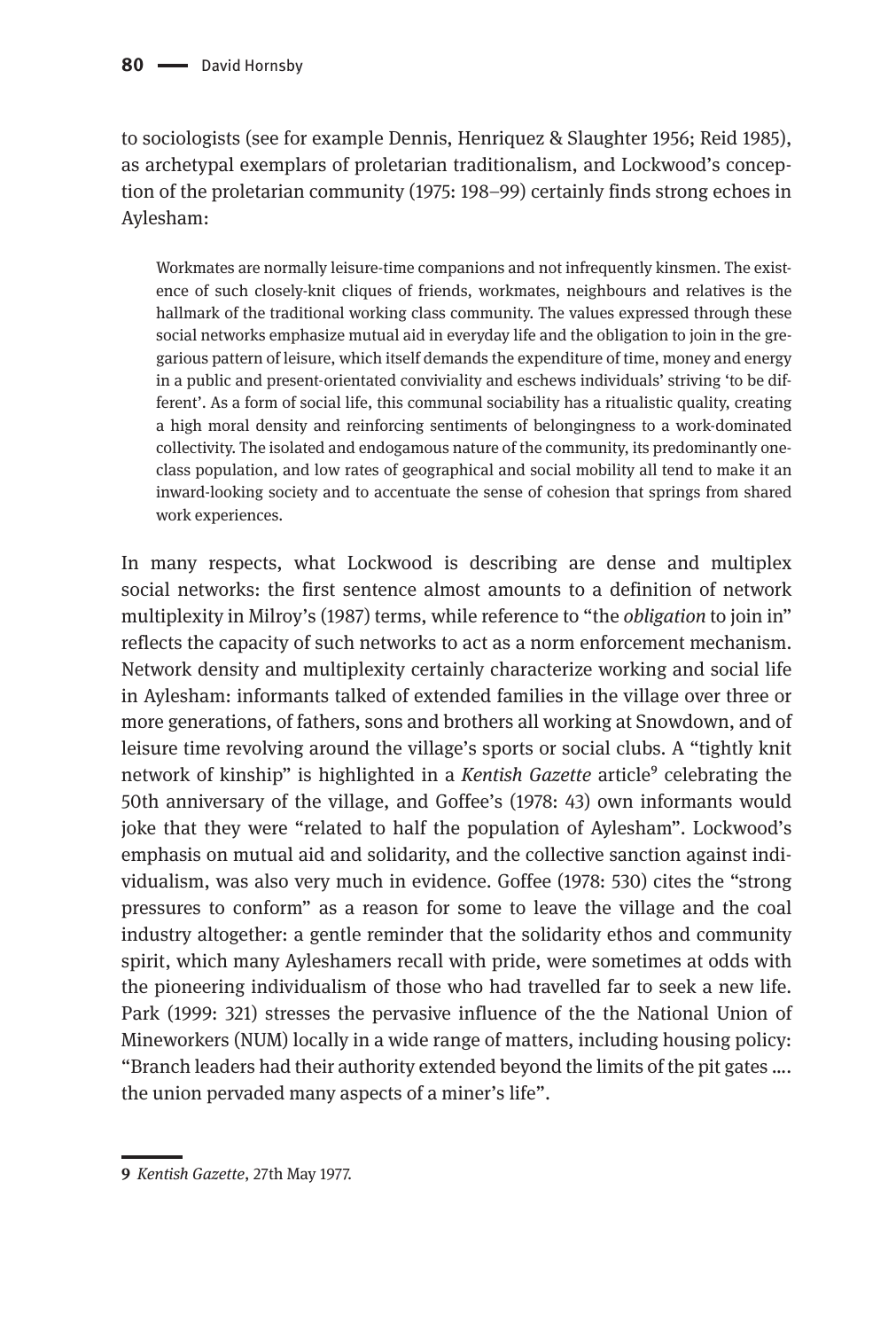At times of crisis, solidarity within the proletarian community is not merely encouraged, but actively enforced. The miners' strike of 1984–85, which still has iconic status in Aylesham, offers a particularly stark illustration of the proletarian 'them and us 'ideology. Kent mineworkers were renowned for their militancy throughout the bitter year-long dispute: fully 93% of the workforce were still refusing to work when the strike formally ended after a vote to return work – opposed only by Kent and Yorkshire NUM branches – in March 1985. A generation after pit closures, the village designed by Abercrombie in the shape of a pit wheel is still, for older Ayleshamers at least, defined by coal and industrial action. A statue of a miner and his children stands outside the former secondary school, and a pit wheel memorial stands in the centre of the market square as a lasting reminder of the village's industrial past. The annual Kent Miners' Festival around August Bank Holiday continues to be well supported by villagers, and memorabilia from the 1984–85 strike on display at the Heritage Centre leave the visitor in no doubt where local loyalties, at least among those old enough to remember Aylesham as a working pit village, still lie.

This close-knit, solidaristic community did not, however, emerge overnight. A number of sources attest to the very fluid and rather tribal nature of Aylesham in its early years, as different migrant groups took time to adapt to their new circumstances. According to Goffee (1978: 231), the very earliest boring and sinking work in the first two decades of the last century was largely undertaken by itinerant contract gangs, often from Ireland, who generally did not remain in Kent once their contracts were completed. Once coal measures had been opened, however, experienced miners needed to be recruited from elsewhere to work underground. Surface work for less skilled workers, often recruited locally, was available but less lucrative, and as a percentage of the coalfield workforce the numbers involved in ancillary tasks fell dramatically between 1924 and 1930 as coal output increased. For the first decade of Aylesham's existence, therefore, it is clear that the population of the village was very largely made up of migrants, whose linguistic diversity attracts frequent comment in oral histories. Goffee (1978: 229) quotes Sam Lawrence, a miner from Hebburn, County Durham, who arrived in 1932, aged 30: "You had people from Wales, people from Scotland, people from Ireland, Durham, Yorkshire, Cumberland, even down in the West Country …. so cosmopolitan. No matter where you went there was somebody of a different language."

It is difficult to determine the precise ethnic mix of the new village during a first decade (1927–37) which largely overlaps with the major expansion of the Kent coal industry. The best estimates available for this period are provided by Thomas (1934), who uses information from unemployment books exchanged at Dover and Canterbury Employment Exchanges for the period 1920–36 to determine the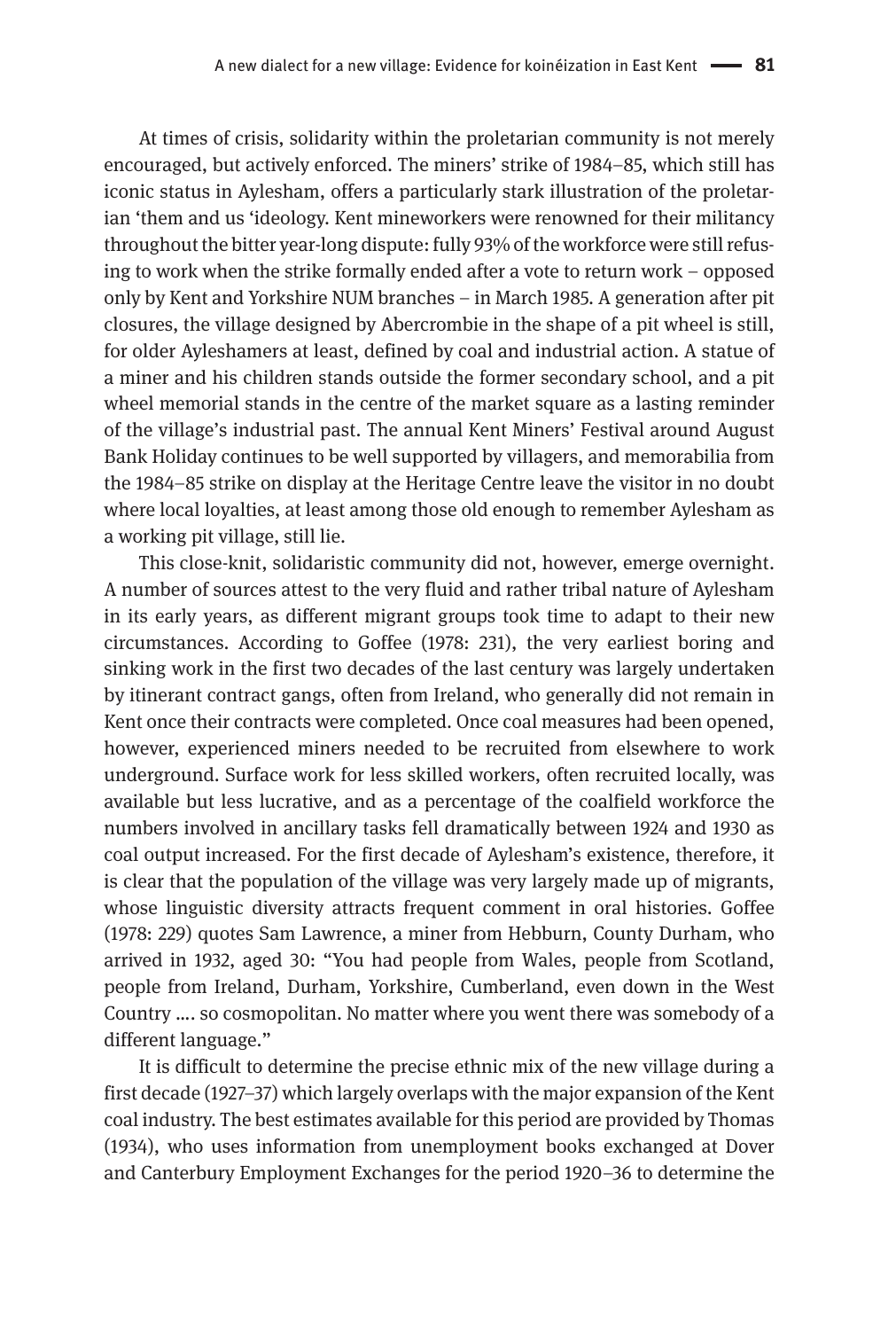|                   | 1932 | 1936  |
|-------------------|------|-------|
| South West        | 8%   | $4\%$ |
| Midlands          | 18%  | 13%   |
| <b>North East</b> | 34%  | 40%   |
| <b>North West</b> | 8%   | 8%    |
| Scotland          | 6%   | 8%    |
| Wales             | 25%  | 26%   |
| Northern Ireland  |      |       |

**Table 1:** Origin of Migrants, Kent coalfield 1920–1936 (Source: Thomas 1934 and 1937).

origins of 5134 miners in the Kent coalfield between 1920 and 1932, and updates these figures in Thomas (1937) using subsequent data to 1936. His findings are summarized in Table 1 above.

Thomas' estimates appear to be consistent with available information on the mining companies' recruitment drives (notably in south Wales in 1927, the Midlands in 1928, and all areas except Durham in 1929: see Johnson 1972: 236), and indeed the coalfields where unemployment was high during this period. But as Goffee points out, there is little information on the 2400 men already employed in the Kent coalfield by 1920, nor about the miners who came and left the coalfield after that date. Thomas' figures include only what he terms 'foreign' unemployment books (i.e. those from another administrative area), and consequently exclude workers from the 'home' London and the South-East region, though there is good reason to believe these workers were relatively few in number. His data are based on the eight administrative areas recognized by the Ministry of Labour at the time, which had very wide boundaries: Midlands includes Nottinghamshire and most of Derbyshire, while the North-East includes County Durham and Northumberland, but also Yorkshire and most of Lincolnshire.10 There are other reasons for treating these figures with some caution. It is quite likely, for example, that the ethnic mix at each pit varied: the owners of each colliery tended to recruit most strongly in areas where they had existing connections, and Dorman Long, the company which owned Snowdown and Hersden, were known to have had strong links to South Wales. Branson and Heinemann (1971; quoted by Goffee 1978: 282: fn 7) talk of there being a 'Scottish' and a 'Welsh' pit, which Goffee concludes are likely to have been Betteshanger and Chislet respectively.

**<sup>10</sup>** Thomas (1937: 334) offers no breakdown by county, noting only that "men from Northumberland, Durham and Yorkshire are the prominent section in the Hendon-Watford area and the Kent Coalfield".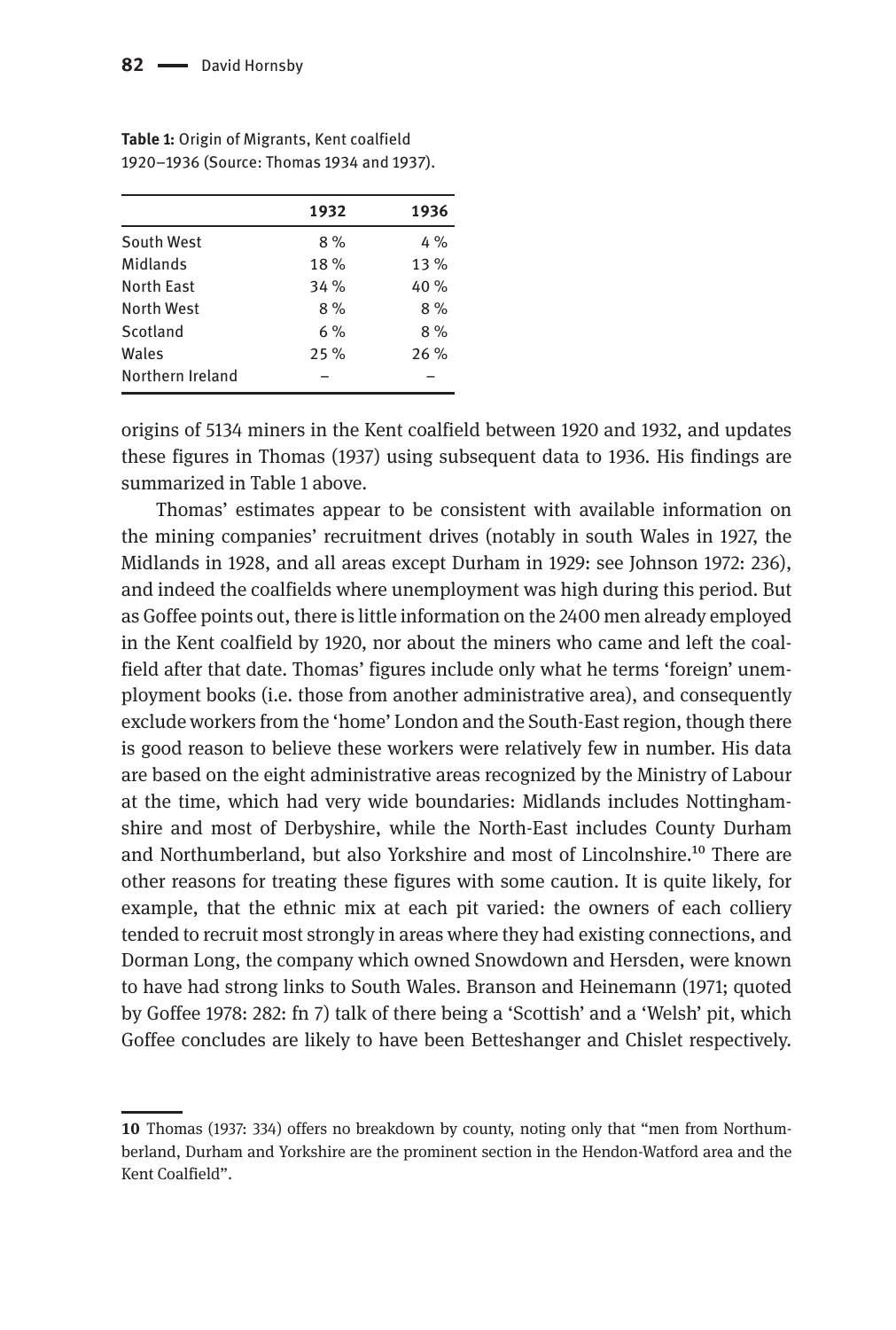Goffee (1978: 234) also quotes Arthur Fox, a Tilmanstone miner who noted that the pit was mostly worked by Staffordshire men in 1913 when he first arrived, but that when he returned for a second spell there in 1921 the labour force was "practically all Somerset men". Such evidence is, of course, anecdotal, and a tendency among migrant workers to overestimate the proportion of miners from their own region, with whom, in the early days at least, they would have tended to remain close, should not be discounted.

A very high level instability complicates the problem of determining the initial settler mix both during the initial period of expansion (1927–35), and later during the war years, when fear of an imminent invasion by German forces based in France prompted some miners' families to return to their 'home' coalfields (Goffee 1978: 234).11 Some men, burdened by debts incurred during the General Strike of 1926, which had left them blacklisted by local employers, came without papers or gave false names. Many arrived in poor health and, unable to withstand the harsh working conditions of the Kent coalfield, returned home. Harkell (1978: 99) cites a miner from St. Helens who arrived in 1930:

Men had been so long unemployed Snowdown was killing them off. They were coming and going, coming and going in thousands. There was fellas on the road for debt – they'd had the 26 strike, grocery debts, rent and different debts, and there was fellas on the run from kids and wives. Some of the real best came down 'ere and some of the worst, but a lot of them couldn't face it.

For those who stayed, there was the realistic hope of a modern home with a front and back garden in Aylesham, and incomes significantly higher than they could earn at home. Many others, however, struggled to settle for reasons other than the harsh working conditions. Harkell (1978) stresses the role of women in prompting the decision to return. While men moved for work and found others at the coalface who shared their values, housewives disproportionately bore the brunt of hostility from an indigenous population resentful of better  $paid<sup>12</sup>$  newcomers whose backgrounds and cultures were very different. Even within Aylesham, opportunities to socialize in the early years were restricted by internal divisions between the different ethnic groups.

**<sup>11</sup>** An additional complicating factor during the Second World War was an influx of so-called 'Bevin Boys' – men conscripted from various parts of the country to work in the mines rather than serve on the front line (for details see Harrison 1954). The scheme continued until 1946 but few of these workers remained in the coal industry after this date.

**<sup>12</sup>** According to Hughes (1934: 185), a weekly wage of around £3 at the coalface in the late 1920s was nearly double that typically earned in agriculture (32s).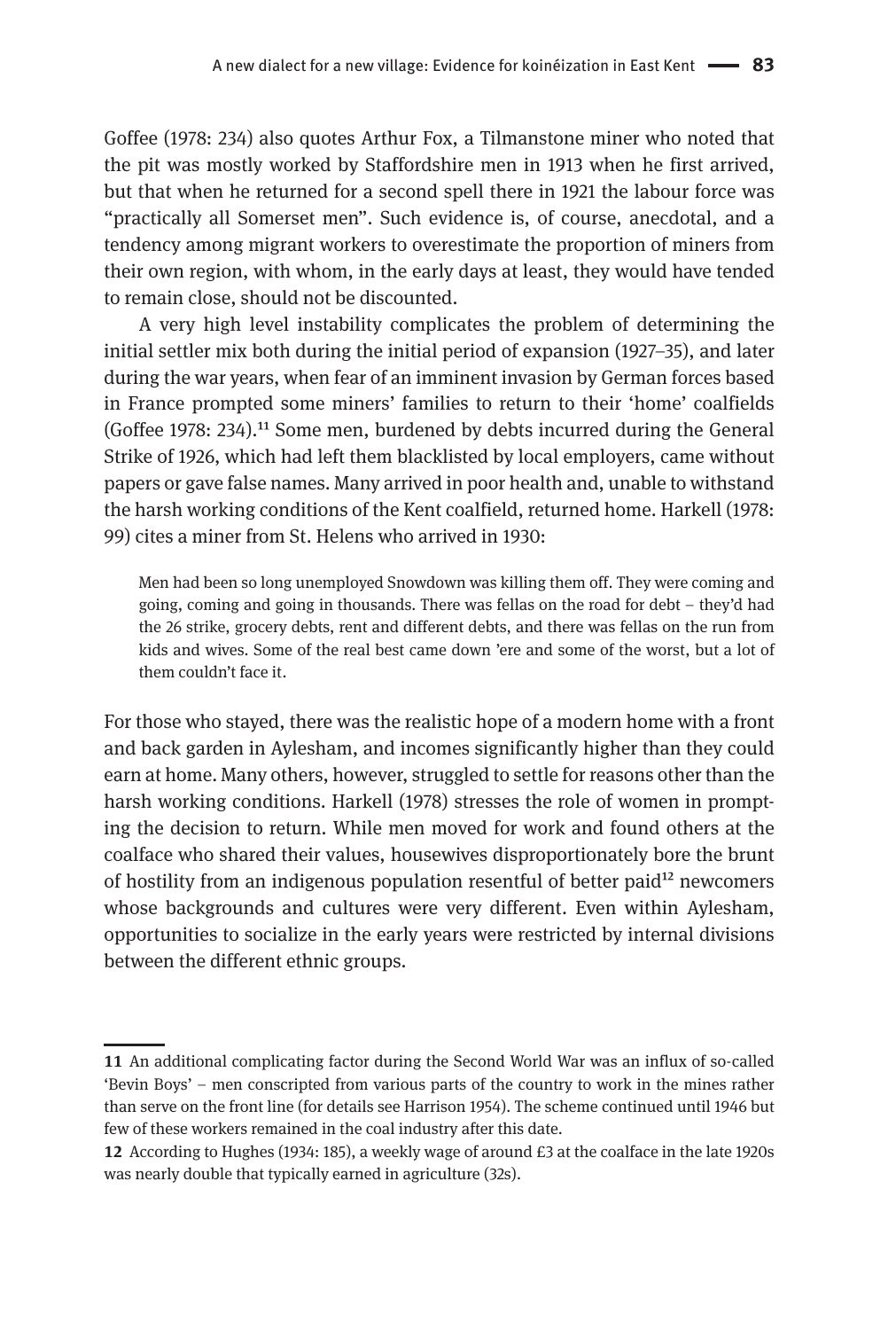Aylesham's population for the first five years at least is therefore characterized by very high turnover, as miners leaving Kent for their home region were replaced by incomers seeking opportunities in a new coalfield likened by more than one commentator to the Klondike. Goffee (1978: 265) cites evidence from 1927 union membership statistics, which suggest that of all the members registered on 1st January 1927, only 43% remained members at the end of that year; conversely 69% of members at 31st December 1927 had joined during that same year. 700 people are known to have come and gone from Aylesham from 1929–31; a local headmaster is quoted as saying that 300 families left Aylesham in 1928 and 1929. The lack of a stable population did not make for community cohesion, and evidence suggests that there were stark divisions along ethnic lines. Harkell (1978: 101) quotes an Aylesham miner: "For the first three or four years the Welsh stuck to the Welsh, the Derbyshire stuck to the Derbyshire and the Geordies stuck to the Geordies. If they went into a pub they weren't friendly – there was more trouble than anything else."

These internal divisions were exacerbated by the iniquities of the 'Butty System', in which payment by performance was sub-contracted by the colliery owners to team leaders, who determined how much the men under their control were paid (see Park 1999: 82). The 'trouble' to which Harkell alludes often involved 'Buttymen', who were perceived to favour those from their home coalfield, some of whom would have been friends who had made the journey to Kent at the same time. Welsh miners appear to have borne considerable resentment from other miners' groups because, as a result of a longer and more severe depression in Wales, men had been out of work for longer and were seen to be more ready to undercut others. There is some early evidence of *de facto* segregation by housing within Aylesham, with Scots migrants congregating particularly in one part of the village. A sense of community only began to emerge as members of different groups intermarried and had children:

About the time I came here, they could never agree, the people – the Welsh, the Geordies and the Scotch. They were always fighting y'know (laughs). But of course, they've had the children and they've married different – through and through – and it's all different y'know. Oh aye, they used to be terrible here.

Alf Jones, quoted by Goffee (1978: 341)

This begs the question of when Aylesham started to become a stable and cohesive community. This is important because linguistic focusing implies social stability and is most likely to be found in groups which, in Downes' words, "have a strong sense of their own identity, a consensus in values and beliefs, and also in relation to the norms or rules which govern their practices" (1984: 216; quoted by Kerswill & Williams 2000: 101). The consensus among commentators is that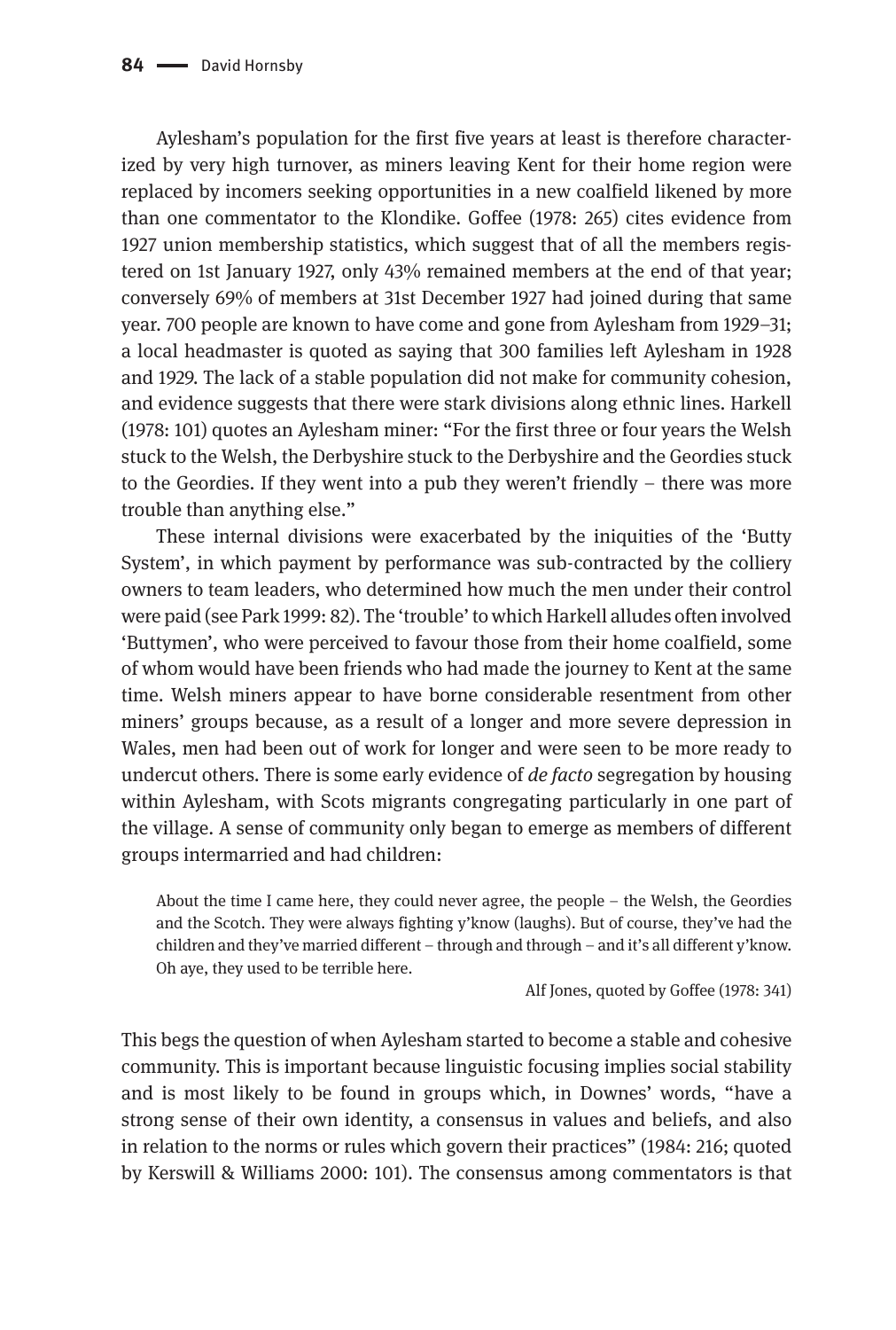a stable community only begins to establish itself in Aylesham after the Second World War. Job (1966: 27) notes that "there was a constant migration backwards and forwards and it was only after the Second World War that the labour force became more or less stabilised"; Goffee (1978: 424) is reluctant to specify dates but endorses Job's view that the community lacked stability at least until 1945, while Park (1999: 372) talks of a "growing cohesiveness" in the community by the 1950s, which he attributes to intermarriage and the birth of second- and third-generation children.

The cohesiveness which Park identifies was boosted by a number of factors. Firstly, the much resented 'butty' system, which had fostered individualism and the formation of coalface cliques (see Goffee 1978: 337–53), was abolished by 1939 in the face of opposition from the men themselves, whose bargaining position strengthened as the pace of migration to Kent slowed towards the end of the 1930s. While some of the families who had left Aylesham during the war were tempted back after 1945 by the prospect of higher wages, the immediate post-war period saw relatively low levels of in- and out-migration: a 1968 survey quoted by Goffee (1978: 425) suggested that 77% of the population had been resident in the village since before 1950, and only 11% had arrived in the period 1951–1960; electoral roll evidence, in stark contrast to the 1920s and 1930s, also confirms a high degree of stability in the Aylesham population. A sense of occupational continuity is also evident: employment at Snowdown rose gradually to its peak of around 2000 by 1957, as sons followed their fathers into the industry (all but one of the male pilot study informants are sons of miners). 1957 marked the start of a long-term decline for coal both locally and nationally, but Goffee maintains that the values of 'mutual help and collective action' which typify the proletarian community remained undiminished. By the early 1970s, which saw two major strikes in 1972 and 1974, the coal industry directly employed less than half of the Aylesham workforce, but solidarity with the miners in the form of voluntary contributions to benevolent funds, or gifts from workers at the local meat factory and the like, remained buoyant. In many cases, this was because Ayleshamers had family members involved in coalmining, had been involved in it themselves or, in some cases, had left the industry but were looking to go back if wages and/or conditions improved (Goffee 1978: 459–61).

The development of the Aylesham community may be summarized in the following way. The two streets which constituted Aylesham in 1927 quickly grew to some 600 homes, but not the fully-fledged new town of Abercrombie's vision. The years to 1936 saw rapid growth as the coal industry expanded, coupled with a high turnover of the local population as families came to and left Kent. Contraction followed until 1946 (Goffee puts the number of miners coming to Kent between 1935 and 1939 at just 1136), followed by recovery in the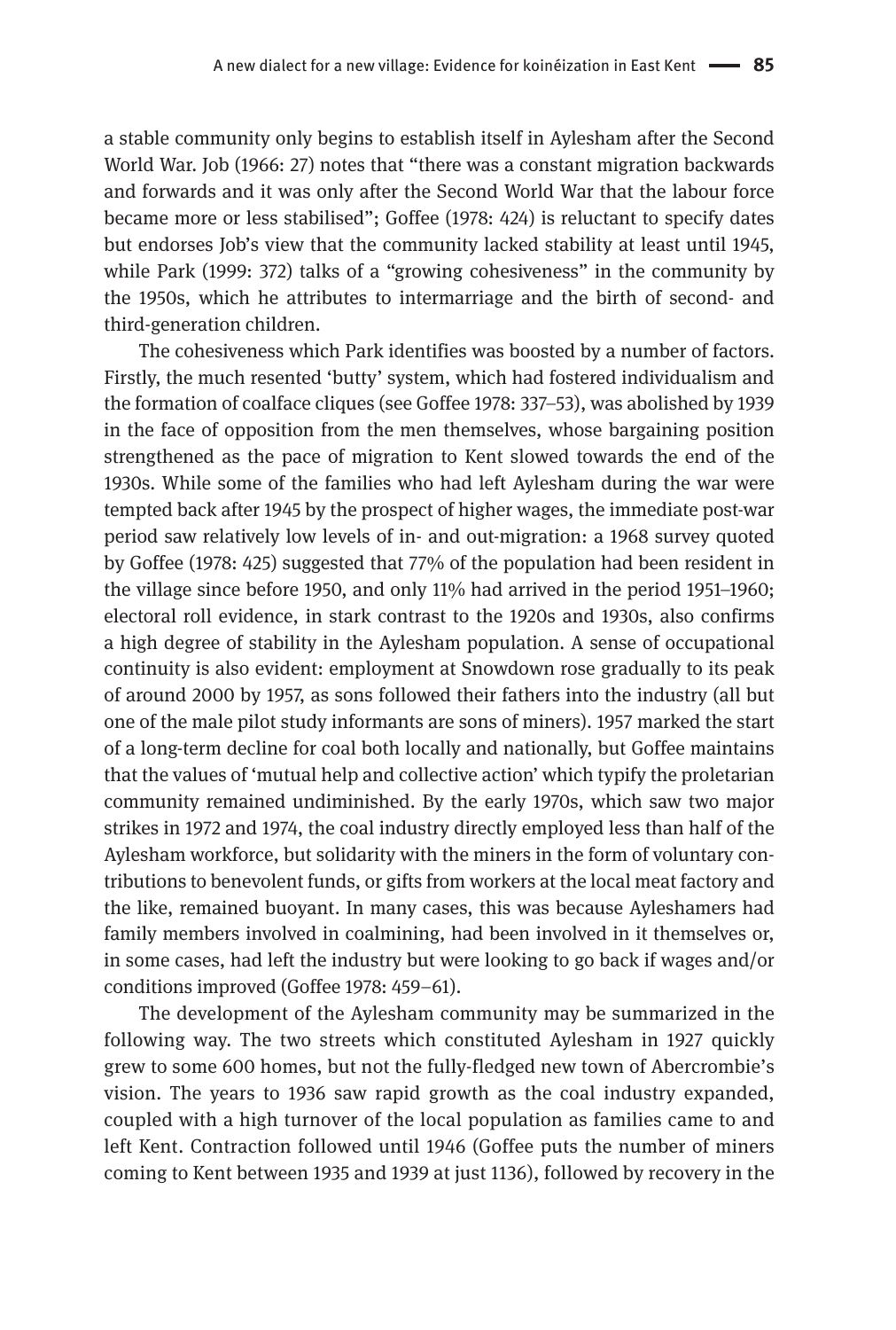immediate post-war years. Aylesham's ethnic mix is difficult to establish precisely, but evidence suggests that it was highly heterogeneous, with indigenous Kentish families representing a small minority; the largest groups represented almost certainly came from the 'North East' as very broadly defined by the Ministry of Labour and from south Wales. Until the end of the Second World War at least, there is little evidence of a settled community: indeed Aylesham in the 1920s and early 1930s appears a rather clannish place in many respects. By contrast, argues Goffee (1978: 424) "the post-war forties and fifties were years of stability, prosperity and consolidation", from which a sense of community emerges. To quote Goffee (1978: 427) again: "As the population at Aylesham stabilised the village began to acquire a distinct social and political identity and social relationships – which were compared, during the inter-war period, to the normless and unordered settlements of the American 'Wild West' – were gradually institutionalised."

It was into this stable, proletarian community that the pilot study informants were mostly born and raised. They grew up in a migrant settlement without an established local speech norm to target, and it is from their attempts to navigate the extreme variability they encountered that a new norm emerged.

## **4 The Aylesham Pilot study**

For the pilot study, a judgement sample of 12 informants (7 male, 5 female) was selected. Aged between 45 and 82, all but one<sup>13</sup> were either born and raised in Aylesham or came to the village before the age of 5, and were educated there. All would self-identify as 'traditional Ayleshamers', both in that they can trace an association with the village back to its early settlement years, and in that they have a strong mining connection: all the men have spent a significant part of their working lives at Snowdown, while the women are or were married to former miners, all but one of whom (Bill) had followed his father into the industry.

Several informants were actively involved in community activities: these included serving on the parish council, volunteering at the Aylesham Heritage Centre, and helping out with charity events at the village hall. Table 2 below lists the informants with their year of birth and age when interviewed, the Aylesham generation to which they belong (taking the original migrants as the

**<sup>13</sup>** The exception, Elspeth, came to Aylesham in 1934, aged 10. Names of all informants have been changed to preserve anonymity.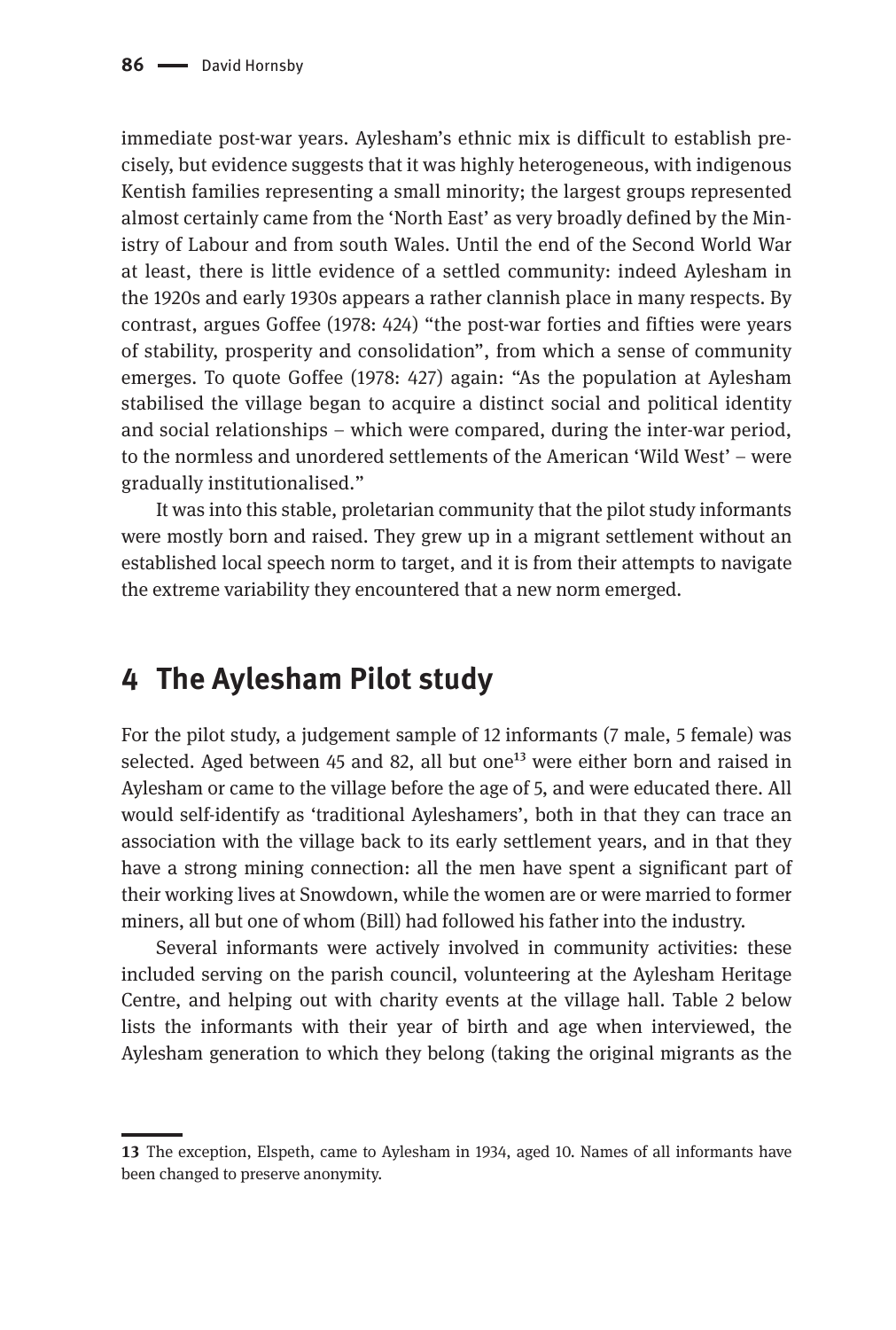| No.            | <b>Name</b> | Sex | Age          | Aylesham<br>Generation | <b>Heritage</b>                        |
|----------------|-------------|-----|--------------|------------------------|----------------------------------------|
| 1              | Alan        | M   | 72 (b.1943)  | 2nd                    | F. & m. south Wales; arr. 1927         |
| $\overline{2}$ | John        | M   | 74 (b.1940)  | 2nd                    | F. & m. south Wales; arr. 1927         |
| 3              | Bob         | M   | 70 (b. 1946) | 2 <sub>nd</sub>        | F. & m. Yorkshire; arr. 1945           |
| 4              | David       | M   | 69 (b. 1947) | 3rd                    | F. south Wales; m. County Durham       |
| 5              | Ernie       | M   | 74 (b. 1940) | 2nd                    | F. & m. Yorkshire; arr. 1934           |
| 6              | Paul        | M   | 76 (b. 1939) | 2nd                    | F. & m. south Wales                    |
| 7              | Bill        | M   | 80 (b. 1934) | 2nd                    | Kentish (both parents)                 |
| 8              | Mavis       | F   | 82 (b. 1932) | 2nd                    | F. & m. south Wales; arr. 1937.        |
| 9              | lane        | F   | 45 (b.1969)  | 3rd                    | <b>Grandparents from County Durham</b> |
| 10             | Paula       | F   | 57 (b. 1957) | 3rd                    | <b>Grandparents from south Wales</b>   |
| 11             | Sheila      | F   | 65 (b. 1949) | 2nd                    | F. south Wales; m. Derbyshire          |
| 12             | Elspeth     | F   | 82 (b. 1923) | 2 <sub>nd</sub>        | F. & m. Derbyshire; arr. 1934          |

**Table 2:** Aylesham Pilot Study Informants.

Key: arr. arrived; b. born; f. father; m. mother

first generation),<sup>14</sup> and information about their heritage (the place of origin of the parents or grandparents who first came to Aylesham).

Informants were interviewed, either individually or in pairs, at a place of their choosing (generally their home or the Heritage Centre): interviews lasted about 40–50 minutes and included a reading test which was taken after about 10 mins and a word list which informants were asked to read at the end. For the interview, a maximum of 25 tokens for any single variable was counted, with samples taken from before and after the reading test.

## **5 Features of Aylesham English**

While the main focus below is on Aylesham phonology, some discussion of local lexical and grammatical forms observed in the pilot study, or which attract comment elsewhere, is also appropriate here.

**<sup>14</sup>** This was not always straightforward. Sheila's father, for example, followed his own father to Aylesham from south Wales, but as she represents the first generation of her family to be born and/or raised in Kent, she has been included in the second generation. Bill, unusually, comes from a Kentish rather than a migrant family but was brought to Aylesham by his parents: he therefore has also been included in the second generation.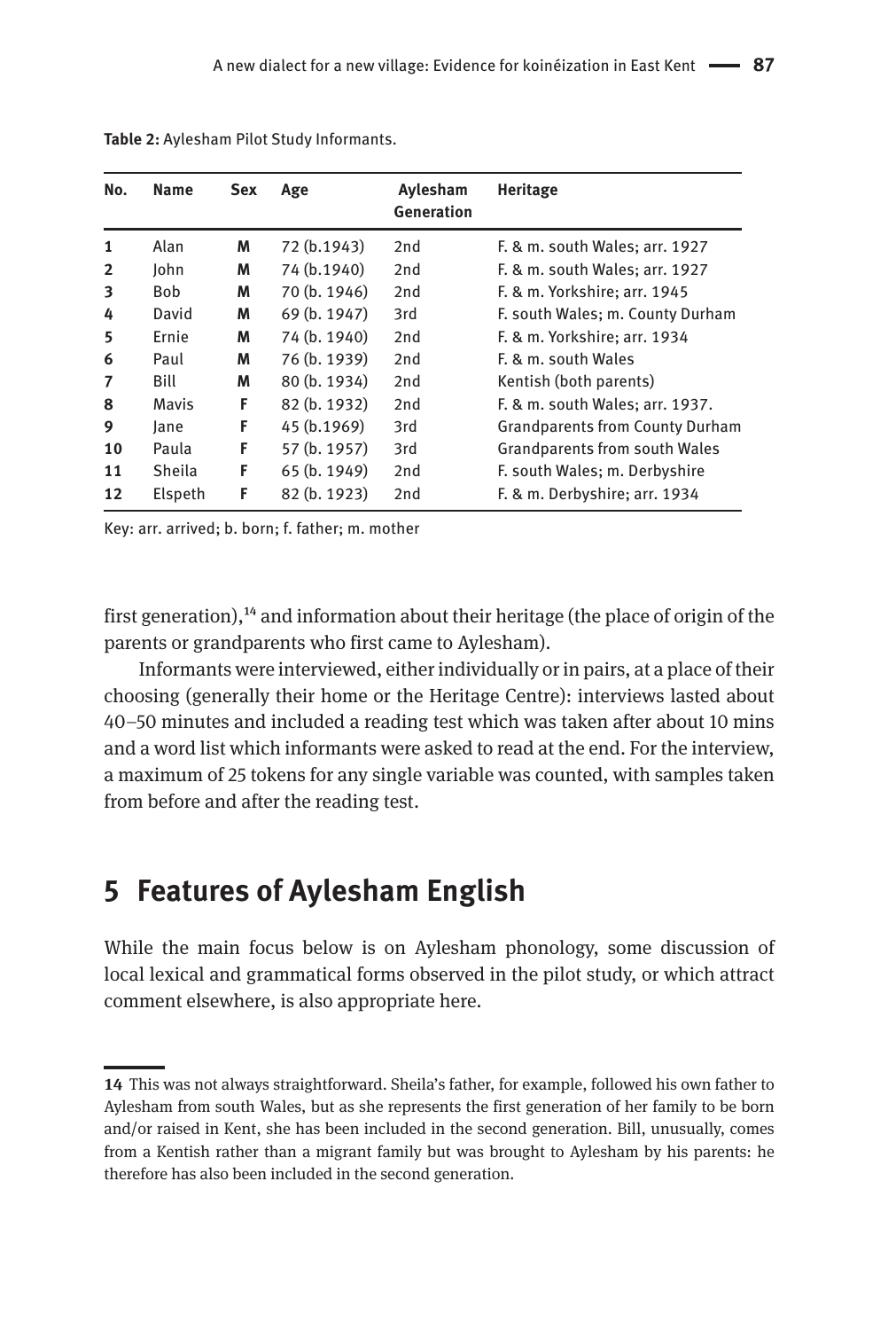#### **5.1 Consonants**

The consonant system of Aylesham English corresponds to that of RP. Aylesham speech is non-rhotic, with /r/ realized consistently as a post-alveolar approximant  $\left[ x \right]$  in onset position by all pilot study speakers; only the youngest informant, Jane, shows some use of the labio-dental approximant  $[v]$ . /l/ follows the allophonic distribution of RP, with 'clear' [l] in onset and 'dark' [ɫ] in coda position. It is noteworthy in a south-eastern variety, however, that l vocalization is largely absent: only Jane vocalizes to any significant extent, almost always in preconsonantal position, while all other informants maintain [ɫ] in coda position consistently: use of [ʊ]-like variants even in preconsonantal position is rare. Another supralocal south-eastern feature, th fronting, is also absent in Aylesham: all informants consistently maintain  $/\theta$  and  $/\delta$  in all positions. H dropping, however, was common: ignoring unstressed grammatical words and taking only full lexical items into account, all informants show /h/ deletion to some degree, and four of the older male informants (Bob, David, Ernie and Bill) delete most of the time (including in the reading test in Bill's case): only Mavis shows categorical non- deletion. T glottalling is not uncommon, particularly for the younger female informants Jane and Paula: all informants except Paul use [t] and  $[2]$  variants of  $/t/$ , but glottalling in intervocalic position, particularly among the male informants, is relatively rare.

#### **5.2 Vowels**

#### **bath-trap and foot-strut**

Given the widespread perception that Aylesham dialect is northern rather than southern, which was noted above, it seems appropriate to begin with what Foulkes and Docherty (1999: 66), among others (see also Wells 1982: 351), identify as the principal north-south shibboleths within England:

It is widely recognized that vowels carry the bulk of responsibility for differentiating English accents from one another (Wells 1982: 178). The vowels with perhaps the greatest sociolinguistic significance in England are STRUT and BATH. The main alternants, [v] *versus* [A] and [a] versus [ɑː] respectively, divide the linguistic north and south.

The vowels are differentiated as a result of splits which happened in southern England but not the north (for summary see Trudgill 2004: 59–61 and 133–36), leaving the south with an additional phoneme  $\Lambda$  for the straut lexical set, and a different distribution for the  $/a$  –  $/\alpha$ ; opposition. For the BATH set, Aylesham usage follows the northern English model: with the exception of Mavis, who has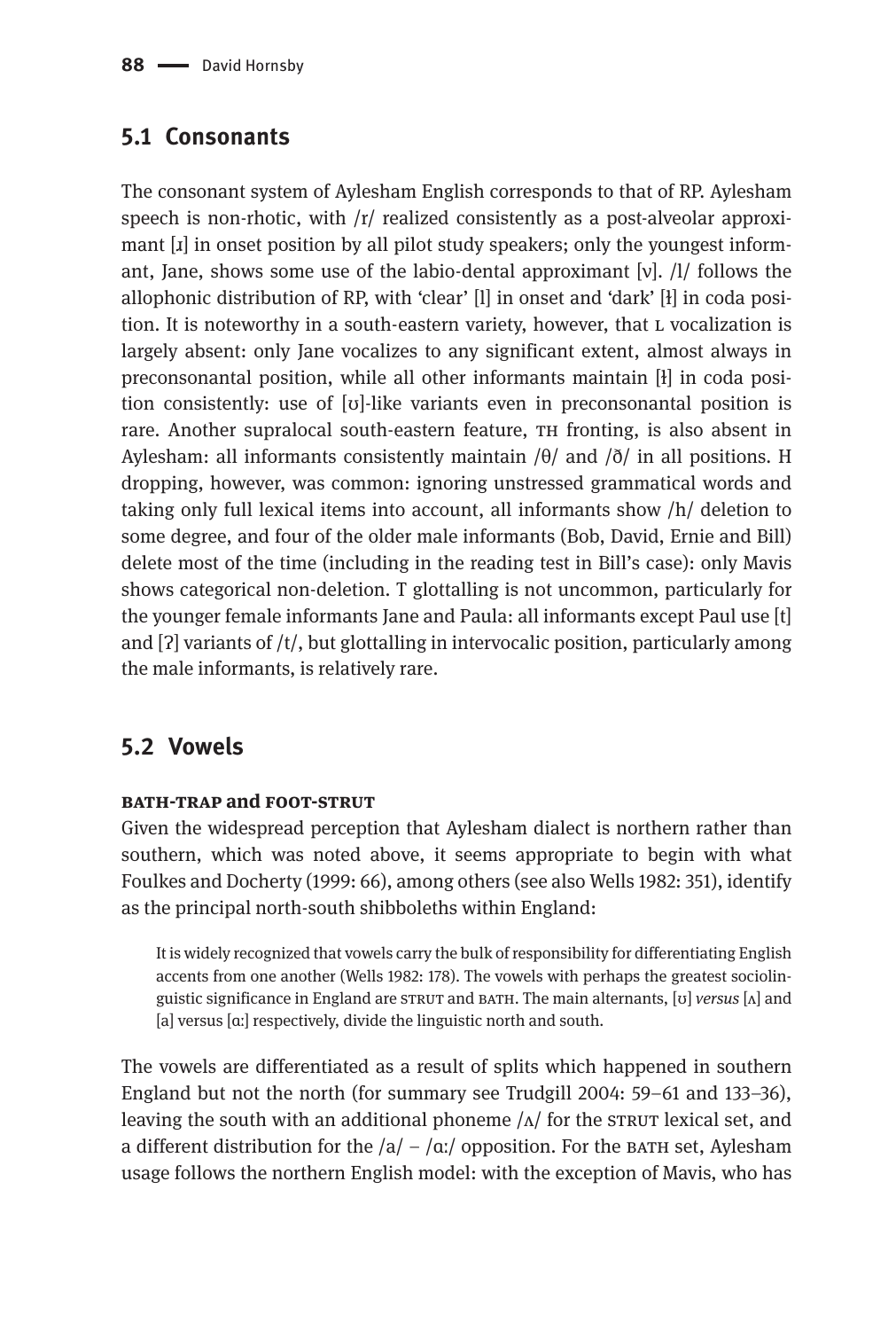southern English  $/\alpha$ . all informants show categorical use of short front  $/\alpha$ . For the start and palm sets as defined by Wells (1982: 142–44 and 157–59), in the latter of which Wells includes *father* (consistently [fɑːðə] in the word list), informants have mostly back  $\alpha$ ., though Bob generally has a long front [a:] for START. Anecdotal evidence suggests that unsplit BATH-TRAP remains strong even among young Ayleshamers, and that Ayleshamers identify this as the most distinctive feature of their speech.<sup>15</sup>

A more complex picture emerges for FOOT-STRUT. The origin of the FOOTstrut split in southern British English, according to Wells, is the unrounding of the lax  $\sqrt{v}$  phoneme derived from Old English short  $\sqrt{u}$  during the Early Modern English period, probably from around the mid sixteenth Century (see also Barber et al 2009: 205).16 Unrounding generally occurred in all environments except after labials or before  $\frac{1}{1}$ ,  $\frac{1}{1}$ , or  $\frac{1}{1}$ , giving allophones  $[v]$  and  $[x]$  which became independent phonemes during the seventeenth Century, and have a complex modern distribution: *gush*, *mud*, *fun*, and *such* for example have /ʌ/ instead of the expected /ʊ/ while *sugar* has /ʊ/ rather than /ʌ/. Further complications arise from shortening of Middle English /oː/: where this occurred before the split words with this vowel joined the /u/ lexical set and generally now have  $\Lambda$ / (e.g. *blood*, *love*) in southern English, while in words where shortening occurred later (e.g. *good*, *stood*, *foot*), /ʊ/ is retained. Wells (1982: 199) sets out the stages of development for five relevant lexical sets, firstly for accents with the foot-strut split (see Table 3 below) and secondly for those without it (Table 4).

The items in Wells' MOOD subset have  $\langle u \rangle$  as in southern English varieties generally (e.g. *brood* from the word list); there is however variation between [ɹʉːm] and [ɹʊm] for *room*). Alan has a fronted allophone [yː] or [yə] before syllable-final /l/, e.g. in *school, fool*. [ɒ] is also used by four informants in a small number of items including *nothing, one, worry, money* and *other*.17

**<sup>15</sup>** One pilot study informant cited this variable as a reason for having been "terrified" of being asked to read aloud at her grammar school in Canterbury; another Aylesham woman in her twenties told me: "When we go to secondary school in Canterbury or Dover they all take the piss out of us because we say *path* [paθ] and *grass* [gɪas]". Given the social salience of this variable locally, it is perhaps significant that Mavis, the one informant who uses  $\alpha$ ; in this context, worked for many years outside the village, as a shop assistant in Canterbury.

**<sup>16</sup>** According to Lass (2000: 88–90), the first clear description of the phenomenon dates from 1644.

**<sup>17</sup>** Wells (1982: 362) associates the [wɒn] pronunciation with the major cities of the north Midlands, Lancashire and south Yorkshire, and notes that the /ɒ/ vowel in other items including *among, once* and *nothing* may be heard in "a somewhat more restricted area" (ibid.) of northern England which he does not specify.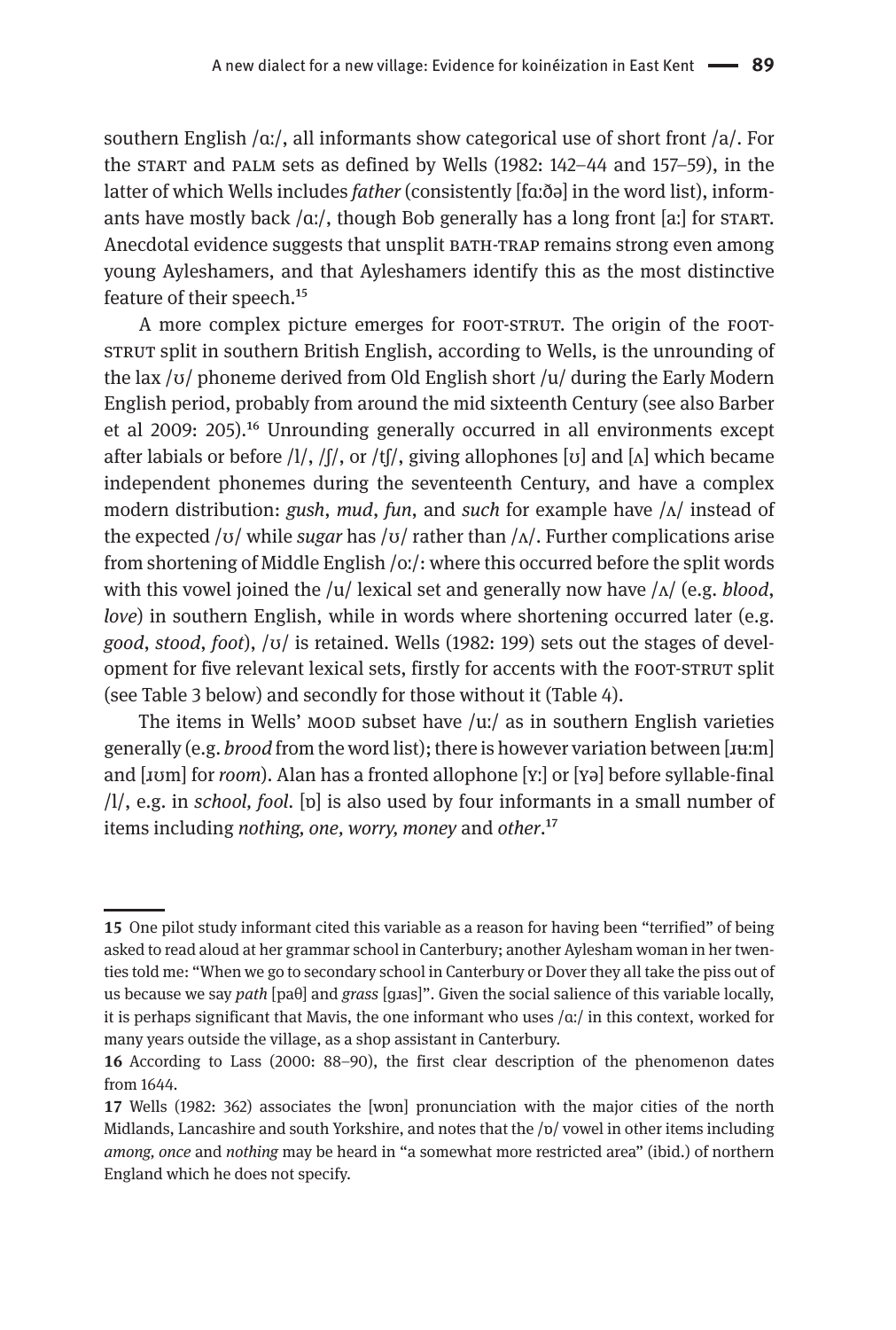|                          | mood | blood | good         | cut | put          |
|--------------------------|------|-------|--------------|-----|--------------|
| Middle English           | 0.   | 0.    | 0.           | u   | u            |
| <b>Great Vowel Shift</b> | u:   | u:    | u:           |     |              |
| <b>Early Shortening</b>  |      | u     |              |     |              |
| (Quality adjustment)     |      | Ω     |              | Ω   | $\mathbf{L}$ |
| FOOT-STRUT Split         |      | γ     |              | γ   | $\mathbf{L}$ |
| <b>Later Shortening</b>  |      |       | $\mathbf{r}$ |     |              |
| (Quality adjustment)     |      | Λ     |              | Λ   |              |
| Output                   | u:   | Λ     | 75           | Λ   | $\mathbf{L}$ |

Table 3: Development of Middle English /o:, u/ in accents with FOOT-STRUT split (Wells 1982: 199).

Table 4: Development of Middle English /o:, u/ in accents without FOOT-STRUT split (Wells 1982: 199).

|                          | mood | blood          | good | cut | put |
|--------------------------|------|----------------|------|-----|-----|
| Middle English           | O.   | O <sub>i</sub> | O.   | u   | u   |
| <b>Great Vowel Shift</b> | u:   | u:             | u:   |     |     |
| <b>Early Shortening</b>  |      | u              |      |     |     |
| (Quality adjustment)     |      | Ω              |      | Ω   | Ω   |
| Later Shortening         |      |                | Ω    |     |     |
| Output                   | u:   | Ω              | Ω    | Λ   | Ω   |

For Wells' blood and cut subsets, where northern and southern English realizations differ, both  $[\Lambda]$  and  $[\sigma]$  are used, but it is a central vowel around  $[\sigma]$  which is by far the most common form. Incidence of  $[v]$  in the cut subset is sporadic but more common among the male speakers, who use relatively little  $[\Lambda]$ ; the oldest male informant, Bill, uses [ʊ] several times (e.g. in *gunpowder, stuck*) when describing an accident underground, but hardly at all elsewhere in his interview. The female informants, by contrast, generally have very limited [ʊ] and vary between  $\lceil a \rceil$  and  $\lceil a \rceil$  for the cut subset; the oldest female informant, Elspeth, born in Derbyshire but raised in Aylesham from the age of ten, has *sometimes* [ʊ] but *somebody* [ə].

To summarize, the data would seem to indicate that  $\sigma$  for the cut and BLOOD subsets and /ɒ/ in a restricted lexical set including *one*, are both present but vestigial in Aylesham; for these two sets speakers generally use central /ə/ rather than southern English  $/\Lambda$ , while the MOOD, PUT and GOOD subsets have respectively /uː/, /ʊ/ and /ʊ/ as in south-eastern English and RP. In Wells' (1982: 353) terms, traditional Ayleshamers seem to have settled on the second of two intermediate stages between RP and 'broad' northern accents which have [ʊ] consistently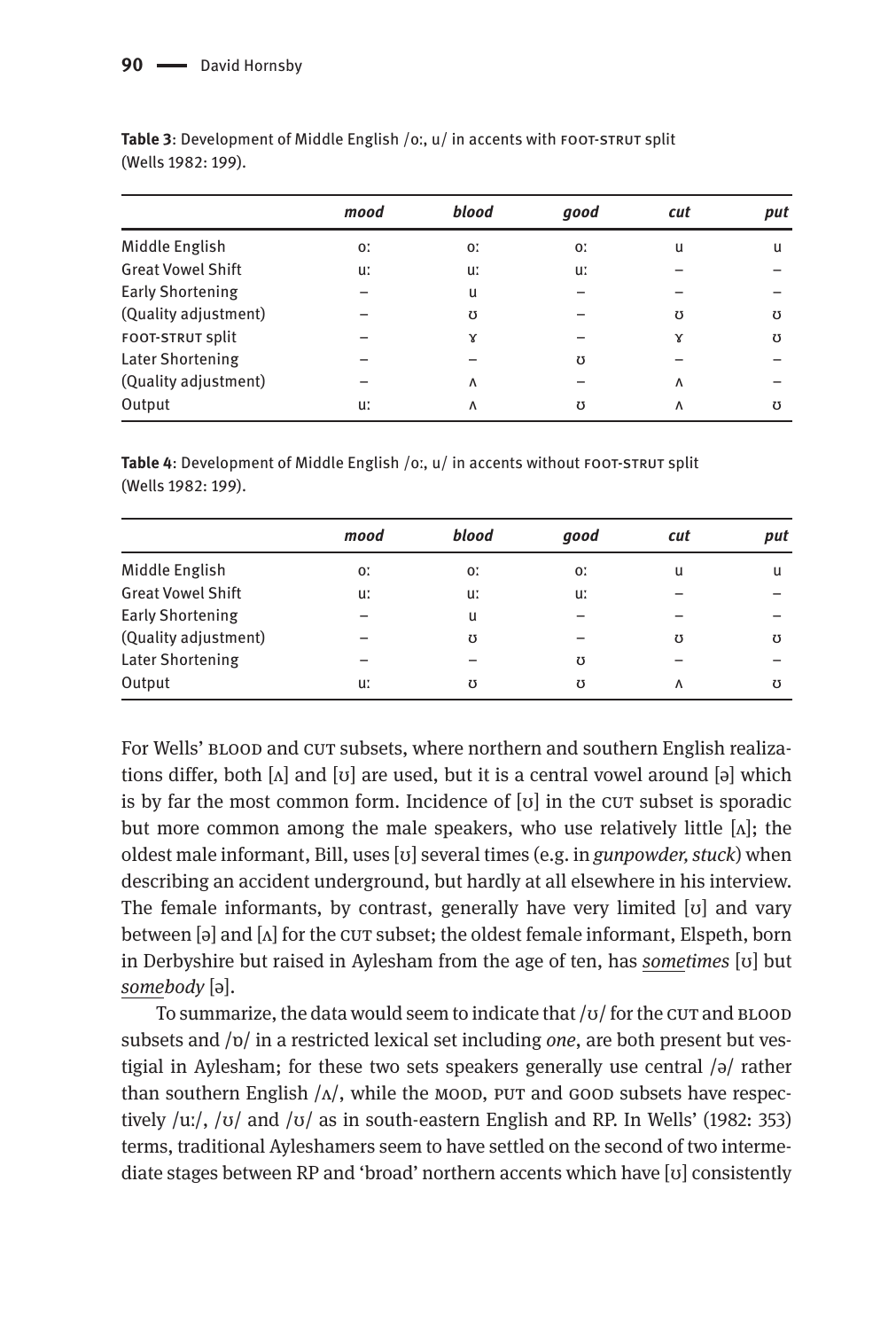|     |                              | <b>STRUT</b>                                                                                                          | <b>FOOT</b> |                                                            |
|-----|------------------------------|-----------------------------------------------------------------------------------------------------------------------|-------------|------------------------------------------------------------|
|     | <b>Broad</b><br>Intermediate | $\begin{bmatrix} 9 \sim \text{V} \\ 1 \end{bmatrix} \qquad \qquad \begin{bmatrix} 9 \sim \text{V} \\ 9 \end{bmatrix}$ |             | One phoneme, $/v/$<br>One phoneme; realization<br>modified |
| may |                              | $[0]$ $[0 - \Lambda]$ $[0]$                                                                                           |             | Two phonemes; incidence<br>be erratic                      |
|     | <b>RP</b>                    | lΔl                                                                                                                   | [ʊ]         | Two phonemes, $/\Lambda$ vs. $/\sigma$                     |

**Figure 1:** foot-strut in the north of England (after Wells 1982: 353; (Fig. 187)).

for both strut and foot, characterized by erratic use of the six-term short vowel system of southern British English and consistent use of  $[v]$  in the FOOT set.

#### **Other Aylesham vowels**

#### **nurse**

The nurse vowel in RP is described by Wells (1982: 137) as a "relatively long unrounded mid central vocoid, [əː]" ([ɜː] for Trudgill 2004: 142). It arises from the merger of three distinct Middle English short vowels /ir/, /ɛr/ and /ʊr/ to /ər/ from the sixteenth century (Trudgill 2004: 142), followed by Pre-r lengthening and finally r dropping which left a single phoneme /ɜː/ in England but not in Scotland, where R dropping has not taken place and the three vowels  $\frac{Irr}{I}$  (GIRL),  $\frac{Icr}{I}$  (HERD) and  $\frac{I}{I}$ ʊr/ (nurse) remain distinct. Informants merge these three sets, and all except Jane, who has an RP-like variant, use rounded and fronted variants around  $[\alpha, \theta, \theta, \theta]$ .

#### **square**

As in the case of nurse, square originates from a Middle English vowel, in this case /a:/, /ɛː/ or /ai/, in the environment of a following /r/ which has been lost in RP and southern English accents. It is described by Wells (1982: 156) as a centring diphthong which starts with a half-open unrounded vowel and moves to a mid-central vowel around schwa, i.e. [ɛə]. Wells notes (1982: 157) that the RP /ɛə/ vowel "often involves very little diphthongal movement", particularly in word-final position where it has a rather more open second element. The informants mostly have a raised monophthongal realization around [ɛ̞:]-[eː].

#### **goat**

The goat vowel in RP derives from Middle English /ͻː/ (*toe, sole, nose*) or /ͻu/ (*tow, soul, knows*), which came together as [oː] in the seventeenth Century, and later dipthongized to [oʊ] and more recently [əʊ]. The two sets are also merged in Aylesham, and all informants used exclusively diphthongal variants, with the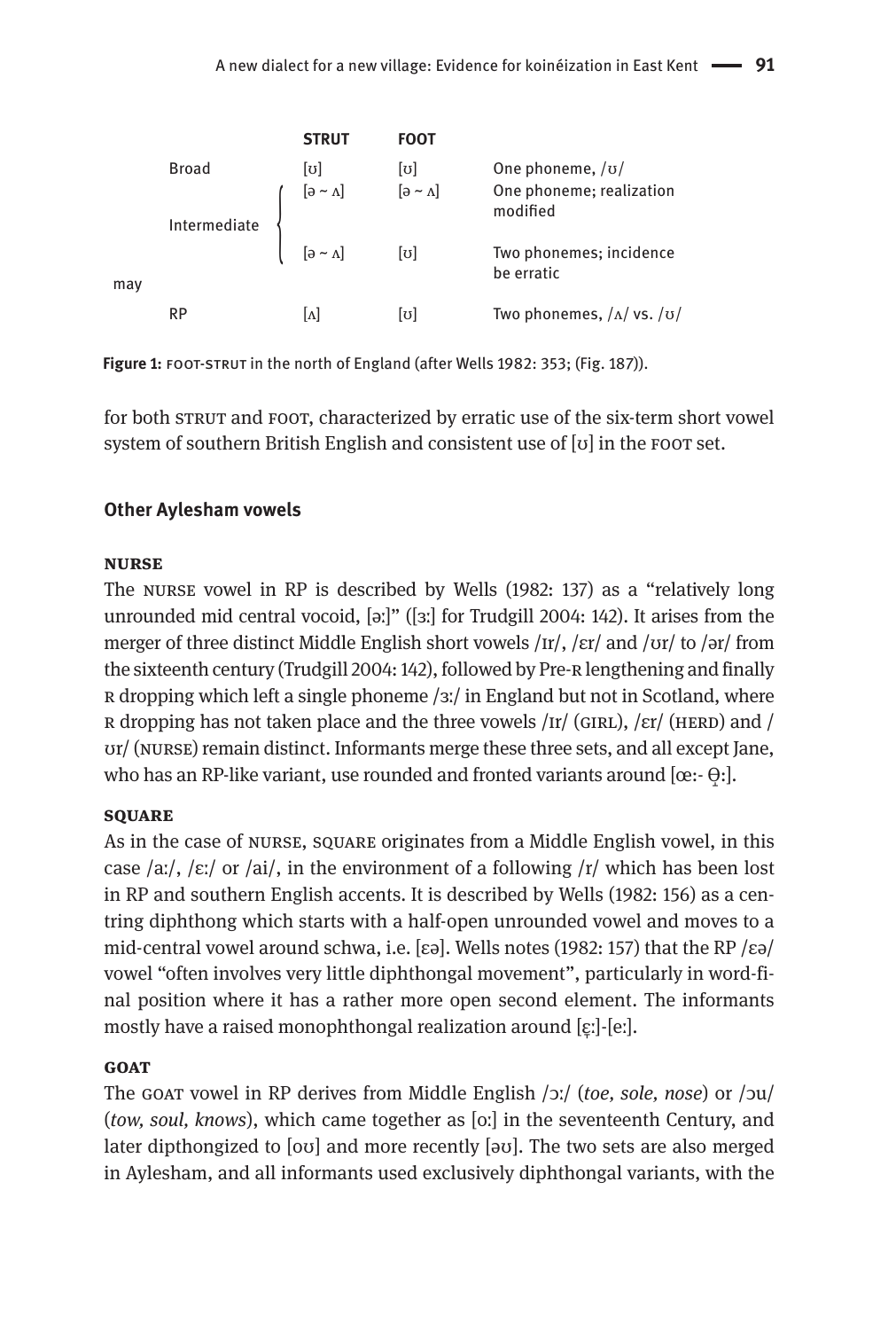exception of Bill who uses [ɔ̞] for the first vowel in *snowstorm* on two occasions. These were generally close or identical to RP [əʊ] for female informants, but male informants mostly had a backed and lowered first element, around  $[\Delta v]$ -[ $\infty$ ]; this was slightly raised in Paul's case, to around [oʊ] in most tokens.

### **5.3 Grammar and lexicon**

In the context of the perceived 'northernness' of Aylesham English, mention should be made of a morphological feature, definite article reduction (DAR), which is particularly associated with Yorkshire and Lancashire (and also used in the north Midlands: see Beal 2010: 48). DAR involves reduction of the definite article *the* to zero or more commonly, as in Aylesham, a glottal stop (often rendered orthographically by a *t'*, as stereotypically in *trouble up at t'mill*). Like unsplit FOOT-STRUT, this appears to be vestigial in Aylesham, with only two male informants using it at all in the pilot study (another informant in his 70s used it on two occasions in informal conversation with the researcher). The oldest informant, Bill, reduces on several occasions when when describing a pithead accident in which he was involved. For example:<sup>18</sup>

*We were fast down t'pit On t'pit bottom*

Past tense paradigm levelling of the verb 'to be' (e.g. "when all the strikes was on") was common, but there was little evidence to suggest that the Northern Subject Rule (Britain 2007: 86) is applied in Aylesham. The NSR is a non-standard agreement pattern common in northern English and Scots dialects in which present tense verbs take the -*s* suffix unless directly adjacent to a subject pronoun (e.g. *they know* but *the men knows, they sing and dances*). It is also suggested locally that Ayleshamers follow the 'northern' pattern of auxiliary rather than negative contraction (*I've not* rather than *I haven't*: see Hughes & Trudgill 1996: 15), but again there was no strong evidence of this in the data.

There were likewise relatively few examples of dialectal vocabulary in the interviews, and the few that did occur were generally offered by informants as

**<sup>18</sup>** It is unlikely to be coincidental that Bill's sporadic uses of this and two other vestigial variants alluded to above, namely [v] in the straut set and monophthongal [ɔ] in *snowstorm* all occur while he is recounting the story of an accident underground in which he was involved. In similar vein, Gordon et al (2004: 182; quoted by Trudgill 2004: 157–58) observe similar apparently topic-related use of a vestigial feature, namely rhoticity, in early New Zealand English in lexical items associated with 'old-time activities', such as faming and mining.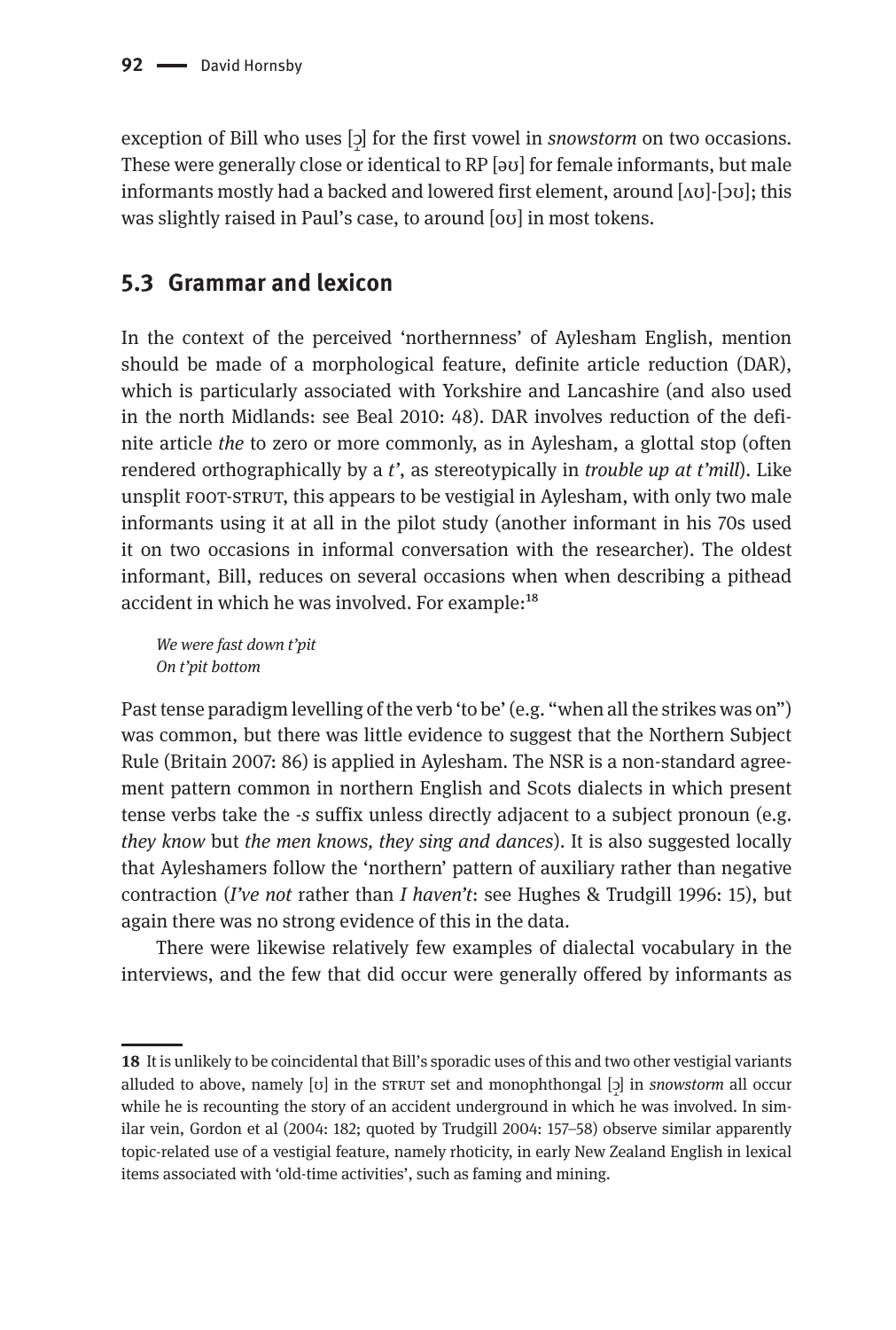examples of local speech, rather than used spontaneously: these included *snap* (food), and *jitty* (alleyway), both of which are well known outside Aylesham and have acquired a status akin to stereotypes. The origin of both appears to be the East Midlands (Derbyshire/Nottinghamshire). Recalling his childhood, Bill evoked games of *knocky ido* – a prank in which children knock at a front door but run away before it is answered: the origin of this term appears to be north- eastern, and the game generally goes under a different name in the southeast; his use of the word *fast* [fast] in the sense of 'stuck' ("we were fast down t'pit") is also unusual in modern south-eastern English, where *stuck fast* is more commonly used.

One might venture to suggest that the widespread perception in Kent that Aylesham speech is 'northern' stems almost as much from what the villagers do *not* do as from what they do. Their consistent use of the TRAP vowel in the BATH lexical set is unambiguously northern, as is the sporadic use of DAR, but it is equally likely that Ayleshamers are marked out locally for consistent non-use of typically south-eastern features such as TH fronting or L vocalization, and the extension of schwa-like variants (rather than  $\Lambda$ ) to strong (i.e. stressed) members of the strut set as well as weak items where southern English speakers may also use them. The reasons why these forms have emerged in Aylesham are explored in Section 6, after a brief review of findings from two comparable types of contact situation which might serve as models for new dialect formation in Aylesham.

## **6 New dialect formation in colonial and new town settings**

This chapter opened with a simple question: to what extent does the local perception of a focused and distinct Aylesham dialect reflect the reality of variation within the village? It was clear from the previous section that, irrespective of their heritage, Ayleshamers use a number of local forms which diverge significantly from supralocal south-eastern varieties. One possibility which can be ruled out is that these supposedly 'Aylesham' forms are merely vestigial forms retained by descendants of the different settler groups and do not form part of a shared new dialect. Firstly, the pilot study evidence suggested a high degree of focusing, with a single local form emerging in most cases to compete with a supralocal south-eastern variant. This local variant used was, moreover, often different from the heritage form which might have been expected: Bill, the sole informant of purely Kentish heritage, uses the most forms normally associated with northern England; another informant (not interviewed), who showed evidence of DAR, was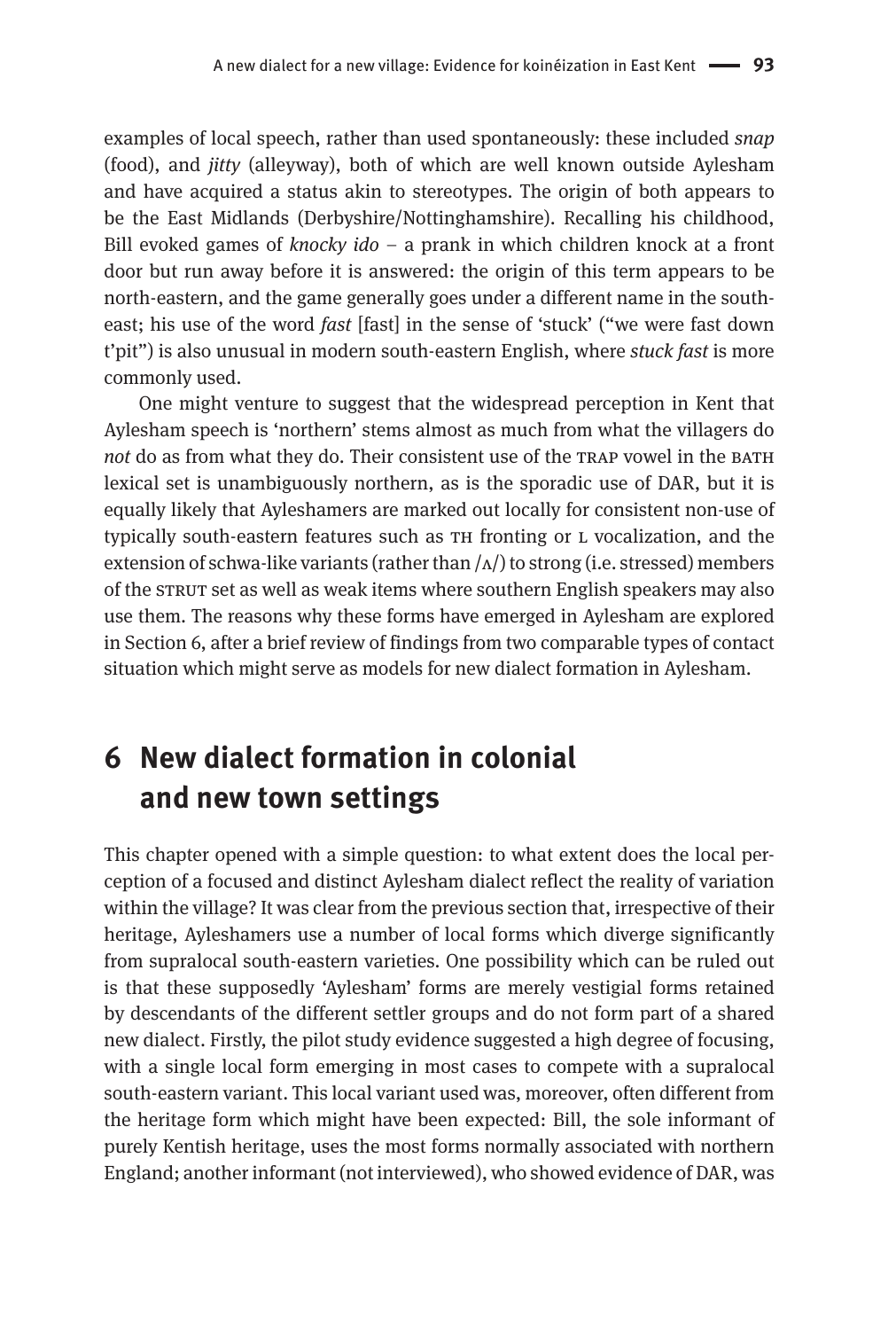brought to Aylesham from South Wales at a very young age, and has no northern English connections. By far the most likely source of these divergent forms is contact between the input dialects of the various newcomers who settled in Aylesham, for the most part, between 1927 and 1935. This raises some important questions: which forms emerged from the original dialect mix and which were lost in the focusing process, and secondly, was this outcome was predictable, given what is known about settlement in the east Kent coalfield? Since koinéization is associated with situations in which a sudden and intense migration event takes place, existing models of new dialect formation are derived primarily from colonial and new town settings. As will become clear below, Aylesham shares some features of both, but corresponds to neither model exactly.

The early migrants to Kent travelled far in search of a new life, cutting ties with home in order to live and work alongside people of very different cultures from their own in an alien environment. They thus bear comparison to the settlers in colonial settings from whose speech the new dialects of New Zealand (Trudgill 2004; Gordon et al 2004); the Falkland Islands (Britain & Sudbury 2010), or Tristan Da Cunha (Schreier 2010) are derived. An important difference in this case, however, is that they came to a place where English (albeit of an unfamiliar kind) was already spoken: Aylesham is not a *tabula rasa* situation of the kind described by Trudgill (2004) for New Zealand. But although created *ab initio* in response to a specific housing need, Aylesham does not quite fit the model of the twentieth-century 'new town', as exemplified by Milton Keynes (Kerswill & Williams 2000 & 2005) or Høyanger (Omdal 1977), either.<sup>19</sup> Aside from the fact that it never grew into a fully-fledged town as originally planned, the village is unusual in that it did not draw its settler population largely from its immediate hinterland or, at least, from its own region.<sup>20</sup> To what extent, then, might either colonial or new town settings provide a model for koinéization in Aylesham, and

**<sup>19</sup>** Cf. Kerswill & Williams (2005: 1023):

The establishment of new towns in the twentieth century in many parts of the world is a test-bed of koineisation, the type of language change that takes place when speakers of different, but mutually intelligible language varieties come together, and which may lead to *new- dialect or koine formation*.

**<sup>20</sup>** Aylesham bears comparison in this respect with Corby (see Dyer 2002), a Northamptonshire town settled in part by Scots recruited to work in the local steel industry, the key difference being that migrants to Corby came predominantly from broadly the same place, i.e. Glasgow and its environs in the first wave (1933–44), with some later migration from Aberdeen and Peterhead after 1945. According to Dyer (2002: 101) Scots accounted for 30% of the Corby population by 1971, while in Aylesham a large majority of the population is of migrant heritage.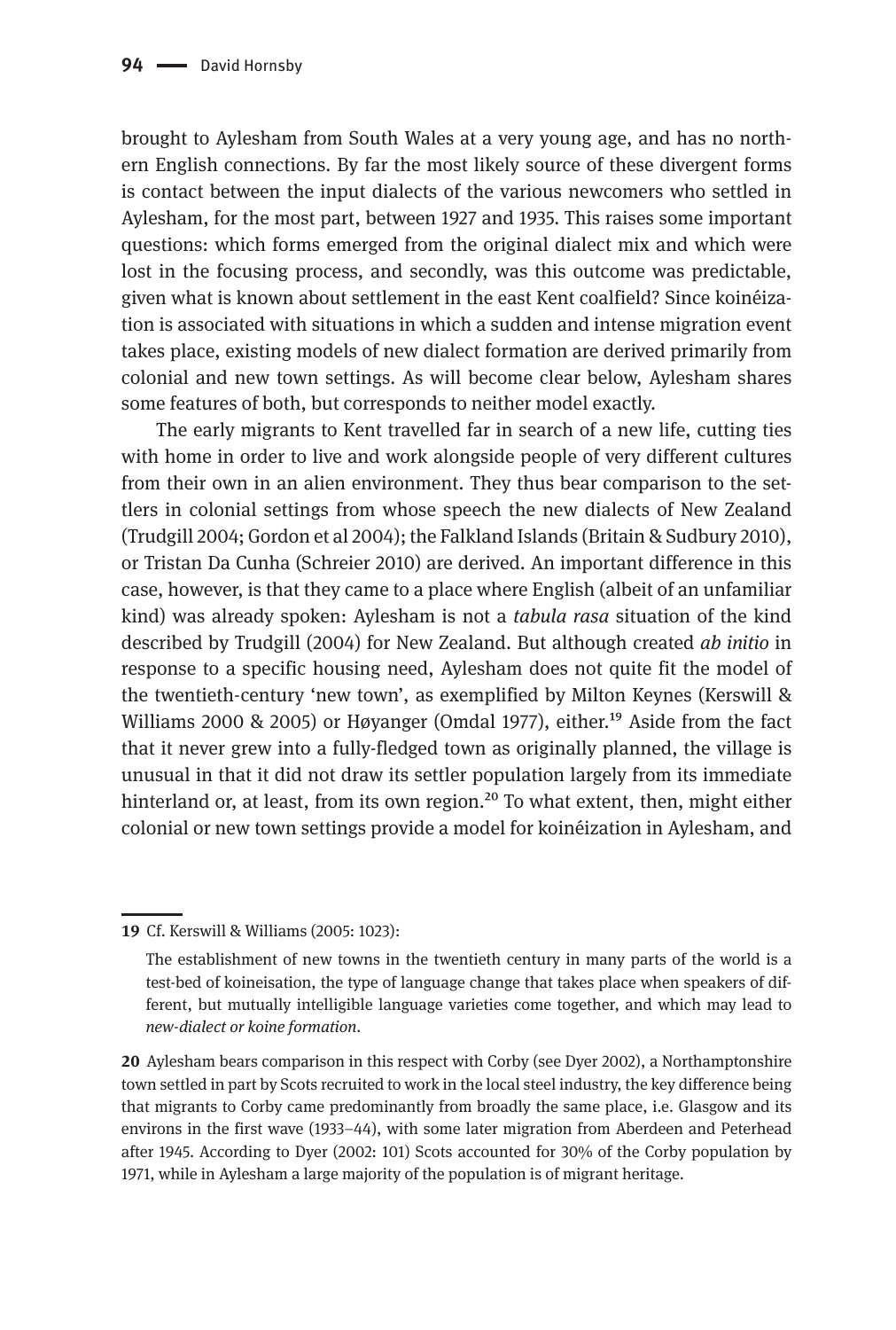what light can internal migrant communities like Aylesham shed on our understanding of new dialect formation more generally?

Trudgill's bold claim, as signalled in the title of his 2004 work on New Zealand English, is that the outcomes of koinéization in colonial situations are largely predictable given reliable information about the time of settlement, and the proportions of different dialect speakers in the original input mix. Using evidence from the ONZE (Origins of New Zealand English) corpus, Trudgill suggests that focusing of the original dialect mix, reconstructed on the basis of available information on variation in English at the time of migration, follows a predictable route over three generations. At Stage 1, a heterogeneous group of migrants come together in their new environment (and in the case of the first New Zealand settlers, on the long sea journey to their new home). At this stage, speakers whose speech habits are largely settled accommodate to each other only to a limited degree: a few 'marked' or salient features, particularly those likely to generate misunderstanding or confusion by virtue of being rare, are levelled out. At Stage 2, the children of those settlers are faced with a highly heterogeneous set of input dialects, and in the absence of a common peergroup dialect to which to accommodate, they may choose from a vast array of competing variants and use them in a striking range of combinations (Trudgill 2004: 108):

The variability that we witness is certainly, rather, the result of children selecting at will from a kind of supermarket, as it were, of vocalic and consonantal variants with which they were surrounded. We have to say, then, that what occurred was a form of variable acquisition, not accommodation.

While Stage 2 sees the levelling out of highly marked forms from the dialect mix, reduction is relatively limited and the speech of this generation is characterized by a very high degree of inter- and intra-speaker variability. It is only at Stage 3, Trudgill argues, that one witnesses the emergence of a stable, focused new dialect in the third generation, and the variants which generally prevail correspond broadly to those which were most widely used in the original settler mix (see Trudgill 2004: 114): "The final shape of New Zealand English is the result of a levelling process which, for the most part, consisted of the loss of demographically minority forms".

In the new city of Milton Keynes, however, Kerswill & Williams (2000: 110) argue that focusing is already evident to a significant degree in the second generation, a fact which they ascribe to the similarity of the input dialects, a high proportion of children in the early years of settlement and finally the ease with which these children were able to form social networks in which new norms could be forged. In Høyanger (Omdal 1977), and the seventeenth-century Fens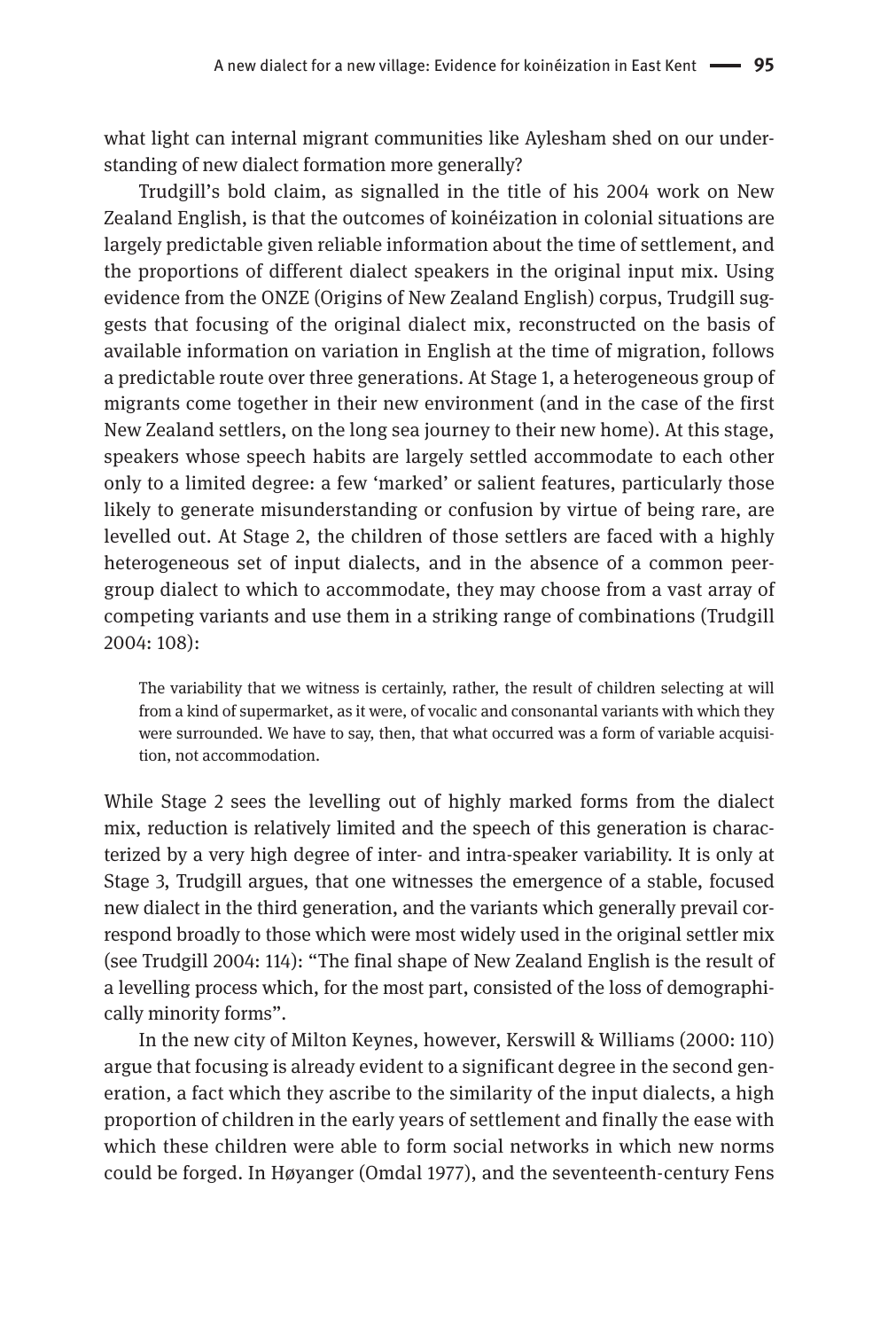(Britain 1997), by contrast, the distance between input dialects was significant and social barriers of different kinds obstructed the formation of child peer groups. Milton Keynes is, moreover, unusual in that it lacks the usual correlation between class and social network (observable for example in the older, established city of Reading, which provided a control site). Working-class networks are usually dense and multiplex, because the least powerful have greatest need of solidarity and mutual support mechanisms for survival, but in Milton Keynes they were loose-knit and largely uniplex. Kerswill and Williams (2000) found that working-class Milton Keynesians often had few local connections, maintaining links with family and friends outside of the city, and that this was not infrequently a lifestyle choice. In respect of phonology (but not grammar), the behaviour of working-class informants in Milton Keynes appeared to mirror that of middle-class speakers more generally, in that their uniplex networks seemed to promote rapid change in the direction of highly levelled, non-local forms, often a compromise between London English and RP. The contrast with Aylesham, where residents have historically had few links outside the village and very strong networks within it, is particularly striking in this regard.

## **7 The making of a koiné**

Attempting to determine how and why some forms rather than others emerged from the reduction process has been likened by more than one commentator (Trudgill 2004; Britain 2012) to cake-baking in reverse, in that one starts with the finished product and has to work backwards to establish the 'ingredients' and time of 'baking'. What, then, is known about the ingredients which first entered the mix in Aylesham? Because pre-war Aylesham was characterized by a high degree of demographic instability, any available statistical data must be treated with caution. But it can safely be assumed that peak migration to the village occurred in the first ten years of its existence (1927–37), and that the vast majority of settlers came from other UK coalfields, with only a small indigenous Kentish contribution. It is also highly unlikely that any ethnic group ever formed a majority in the village: while for reasons identified above it is quite possible that Thomas' figure of 26% underestimates the proportion of Welsh migrants in Aylesham by 1936, there is no evidence to suggest that a more accurate figure would be as high as 50%, or even close to that level. Thomas' low figure of 4% for the South West may even be an over-estimate: west country miners from Somerset in particular are believed to have been particularly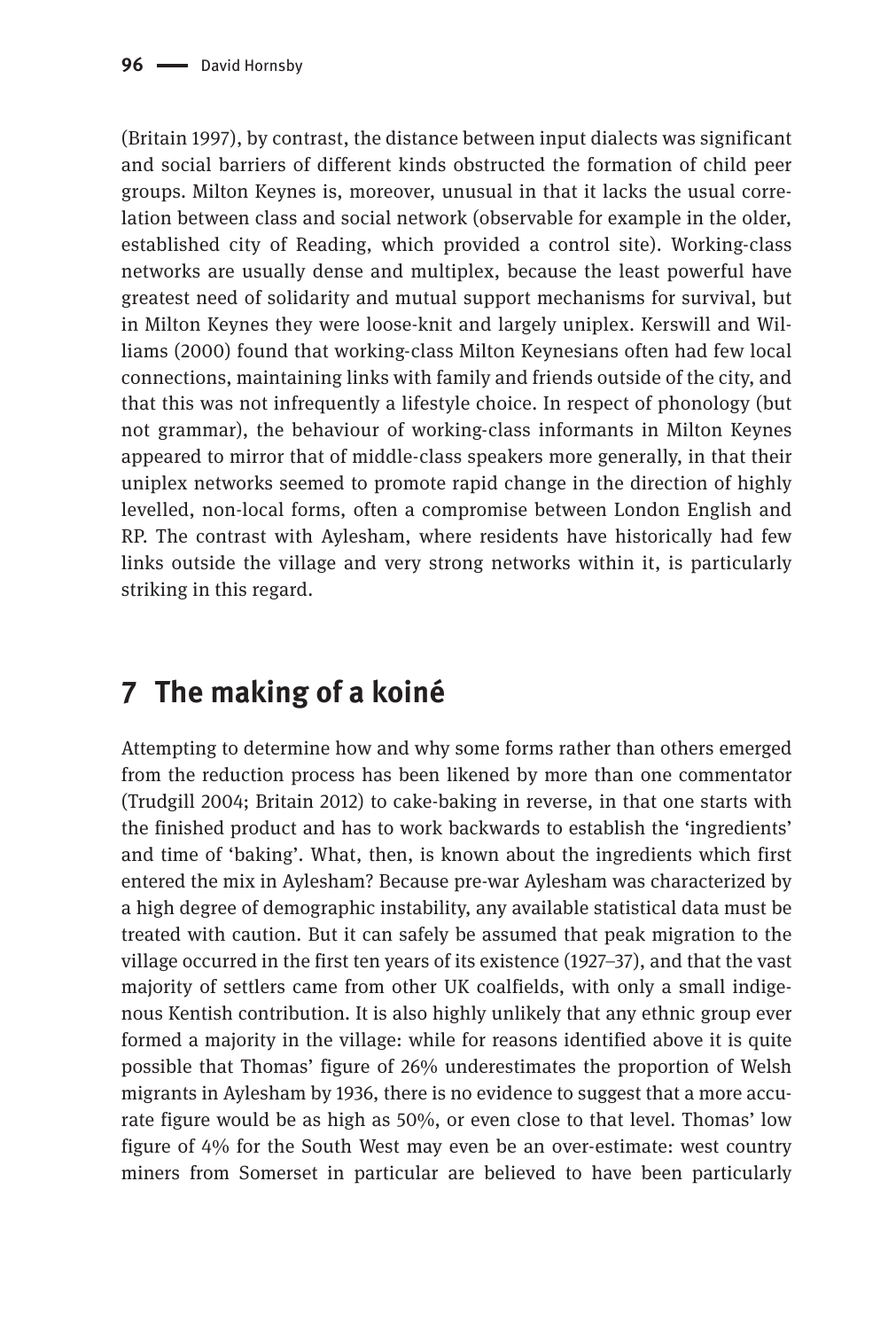numerous at Tilmanstone rather than Snowdown; his estimates for the North West and Scotland (8% each) both suggest a small but significant presence, with a slightly higher figure for the Midlands (in this case Derbyshire, Leicestershire and Nottinghamshire for the most part: 13%) and a very high figure for the North East (40%), which includes Northumberland, County Durham and Yorkshire (see Table 1 above).

A number of sources, including Hughes and Trudgill (1996), Wells (1982), and Trudgill (2004) will be used to establish which variants were most likely to have been brought to Aylesham by these different migrant groups, but account must also be taken of the rural Kentish forms that the newcomers probably encountered on arrival, for which the *Survey of English Dialects* (SED; Orton et al 1962–71) provides useful data. The SED monitored 7 sites in Kent, of which Staple (Site 3) and Denton (Site 5) in the east, both approximately 4 miles from Aylesham, and the two central sites (7 Appledore and 4 Warren Street), are of particular interest. For the other coalfield areas, the SED, which focused on rural villages, should be used with caution as allowance must be made for a degree of local dialect mixing having already taken place in each pit village.<sup>21</sup> Writing on pit life in County Durham, Douglass (1973: 29) observes: "Pit talk in Durham is not a uniform language; it has accents and dialects of its own. Moving from one village to another can involve the pitman in real difficulties of communication".

#### **7.1 Consonants**

It was noted above that Ayleshamers' consonant system corresponds to that of RP, and in particular that Aylesham speech is non-rhotic. Maps 1 and 2 illustrate why this was always likely to be the case: only the Scottish coalfields, and smaller fields in the south west fall squarely into the traditionally rhotic areas, and only a relatively small percentage of workers (8% and 4% respectively) are understood to have come from these regions. Even if one assumes that all of the arrivals from the north-west were rhotic Lancastrians, which seems unlikely, the non- prevocalic /r/ users would have been heavily outnumbered. The Scottish

**<sup>21</sup>** On this point see Lawson (1944: 56–57), quoted by Douglass (1973: 5), who cites Boldon Colliery, Co. Durham as a 'social melting pot owing to the rapid development of the coalfield during the nineteenth century … there was a combination of Lancashire, Cumberland, Yorkshire, Staffordshire, Cornish, Irish, Scottish, Welsh, Northumbrian and Durham accents, dialects and languages'.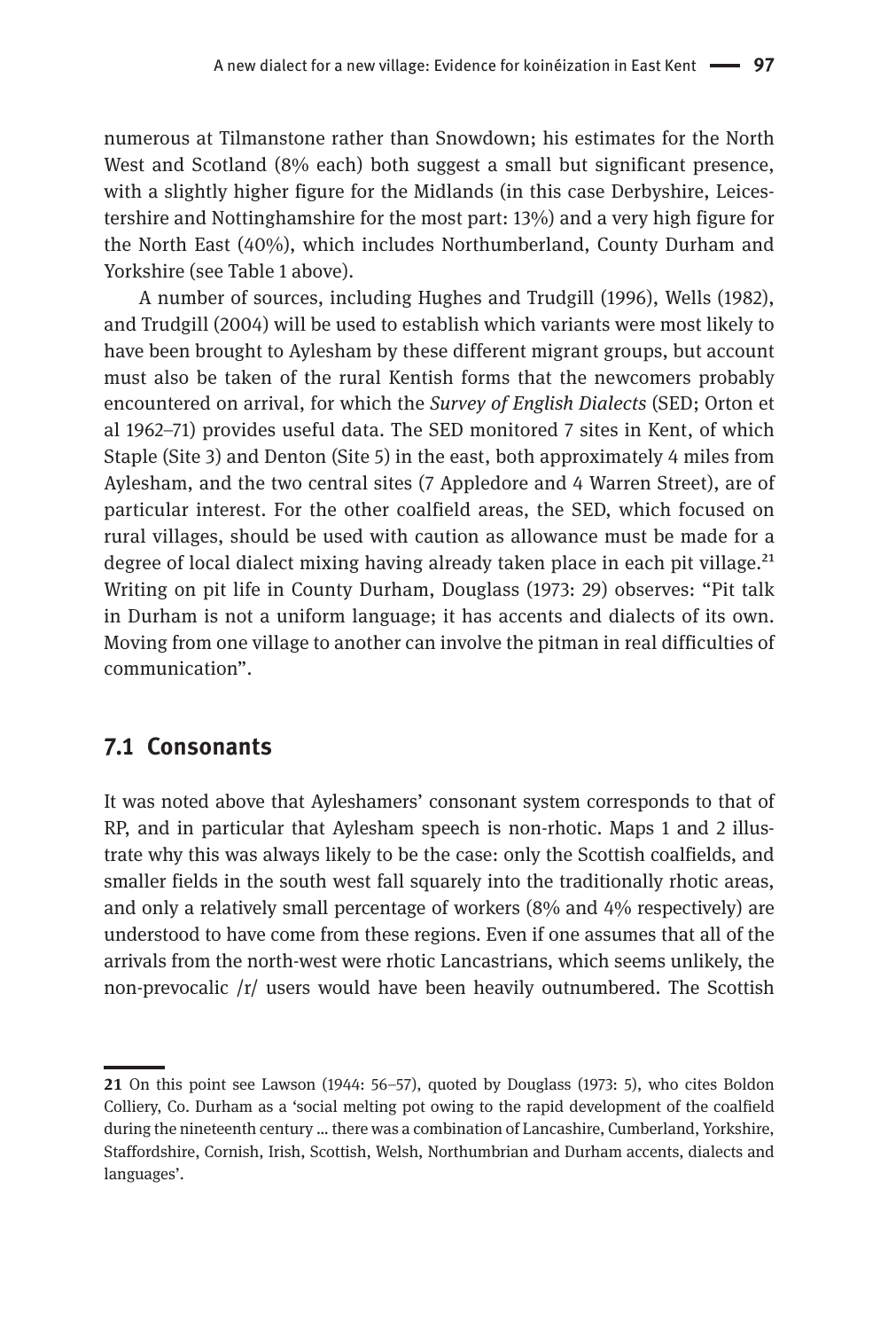



(Source: Northern Mine Research Society, http://nmrs.org.uk/mines/coal/index.html; accessed 20.2.2016).

alveolar trill  $[r]$  and the Northumbrian uvular approximant  $[k]$ , as minority variants in prevocalic position, would probably have been levelled out at an early stage. The same appears to have been true of the tapped  $[r]$  used by some Scots, northern English and South Walian speakers (see Hughes & Trudgill 1996: 61). Although described by Wells (1982: 368) as "a rival to the usual post-alveolar approximant, [ɹ]" it appears to be phonetically restricted to a few environments,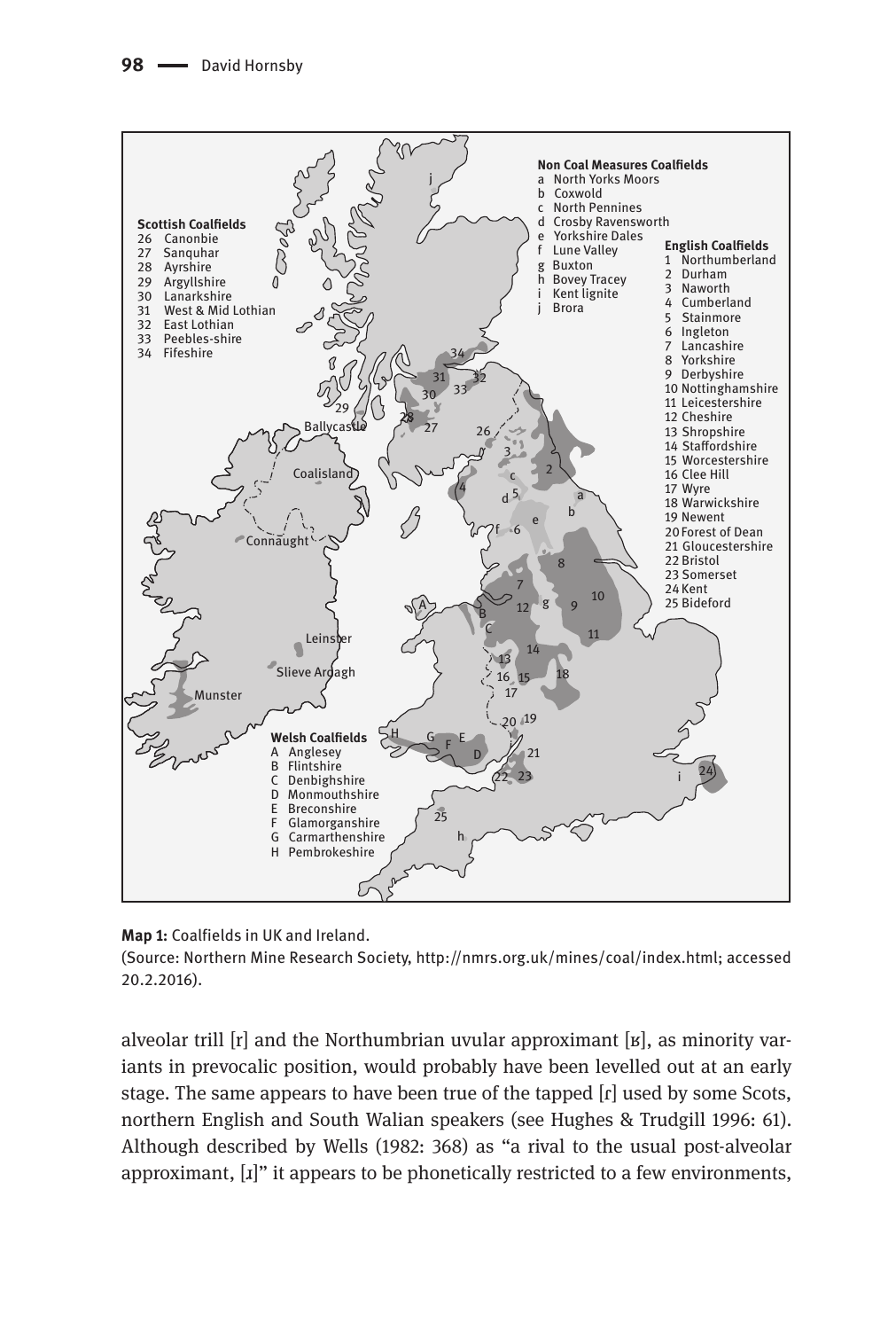

**Map 2:** Rhoticity in England. (Source: Trudgill 1999: 27; Map 5).

and as a minority variant with a complex distribution, it would have lost out in terms of both levelling and simplification as the input dialect mix reduced.

For /l/, which shows the clear/dark allophonic distribution of RP, the outcome seems less predictable, given that South Walian and Tyneside accents generally have clear [l] in all positions (Wells 1982: 374 & 390), and that speakers of both varieties would have been well represented in Aylesham in the 1920s and 1930s.<sup>22</sup> Nonetheless, it is unlikely that a majority of speakers in the input dialect mix lacked the clear/dark allophonic distinction. Even if as many as half of Thomas' figure of 40% for the North East contribution to the Kent migrant mix were clear [l] users, this figure, when combined with the estimate for Wales

**<sup>22</sup>** Wells (1982: 370) also notes: "Northern pronunciation often lacks the sharp clear/dark allophony found in the south and RP."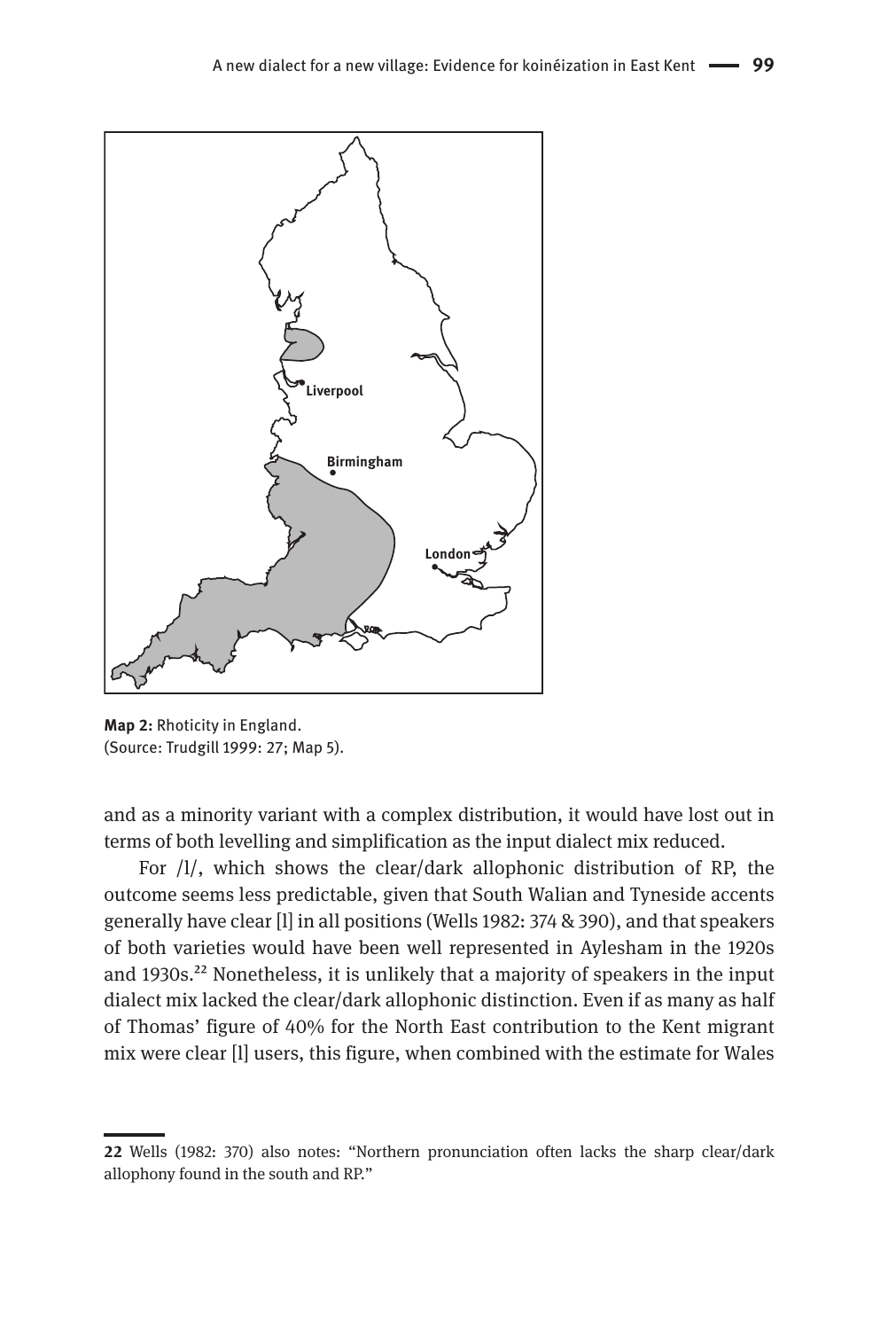(25%) would still constitute a minority, albeit a sizeable one, even before any influence of local southern English allophony (for example, from the small but unquantified Kentish minority in Aylesham) is allowed for. Clear [l] in nonprevocalic position appears to have been levelled out surprisingly quickly: all the second-generation informants of Welsh heritage use dark  $[i]$  consistently. In both these cases, an RP-like form appears to have been selected as the majority variant. In the cases of H dropping and the use of alveolar  $[n]$  for  $\eta$  in the -*ing* suffix, however, the variant most frequently heard in Aylesham is a lowstatus but regionally unmarked form. Trudgill (2004: 74) notes that "Most local accents of English and Welsh English currently demonstrate H dropping", $^{23}$  so its prominence in Aylesham speech is hardly surprising. Less expected is the relative lack of T glottalling, which occurred sporadically in word-final and particularly pre- consonantal position, but only rarely in intervocalic context. As a widely attested form in the south-east, one might expect T glottalling to be more common in Aylesham: indeed, Wells (1982: 261) writes that syllable-final t glottalling "must have spread very fast in the course of the present century". Trudgill (2004: 81) suggests that this feature is largely absent outside London in SED data, so it can reasonably be assumed not to have been a common variant among migrants to Aylesham. It is also reasonable to suppose that its widespread presence in the south-east and beyond is largely attributable to diffusion and pressure from the capital. That its penetration in Aylesham is so limited attests to the relative lack of weak ties between an isolated community and its hinterland.

#### **7.2 Vowels**

#### **trap-bath**

It will be recalled that all informants except Mavis had northern short /a/ in the bath set, and that this appears to be a strong indicator even among younger Ayleshamers. The most obvious explanation for the absence of the TRAP-BATH split in Aylesham would seem to be that virtually none of the input dialects had it. Trudgill (2004: 59) describes the southern long /ɑː/ vowel as a 'relatively

**<sup>23</sup>** Trudgill (2004: 72–77) interprets Ellis' (1889) data and the SED evidence as showing parts of Kent furthest from London (see Map 9, p. 75) as areas of /h/ retention, but SED evidence for east Kent is in fact rather mixed: deletion occurs in all four sites for *hand, hair, hay*, and *heat* but informants in three of the four sites have /h/ in *hot*, and there is some /h/ retention attested for *hammer* and *home*.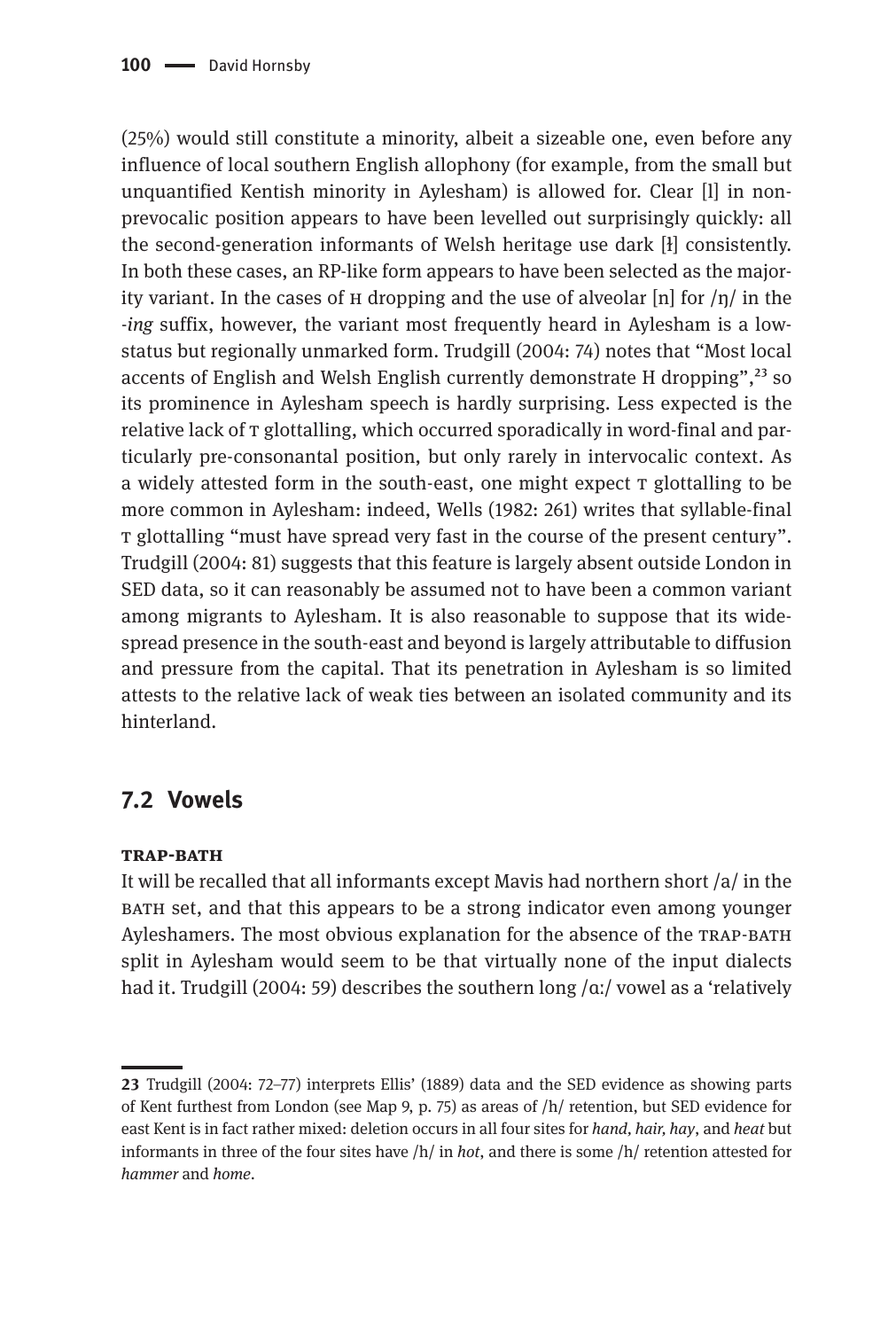new addition to the phoneme inventory of English', which resulted from a number of changes which took place in the south-east (see Wells 1982: 206), but not the north of England, the south west or Scotland, between the seventeenth and nineteenth centuries.

The trap vowel in Aylesham is generally realized as  $[a]$ : raising to  $[a]$ , or [ɛ] is widely attested in the Kent SED data, though as one might expect this is more common at the sites closer to London than in Staple or Denton. There was, however, no evidence of raising at all in Aylesham.

#### **start and palm**

Ayleshamers generally have back  $[\alpha]$  for the PALM and START sets, though Bob consistently uses [aː] in this context. That there is not more evidence of [aː] in these two lexical sets is perhaps surprising, given that Welsh English has a length distinction *pat-part* /a/-/aː/, and that some northern English varieties similarly have front  $\alpha$ :/ in the PALM and START sets. North-eastern varieties have back  $\alpha$ : in the start set (see Wells 1982: 375) and some Scots speakers have short back [ɑ] in the palm set, providing some counterbalance; Wells also suggests that some northern and midland varieties in particular (e.g. Birmingham) have [ɑː], but for the midland counties most relevant to Aylesham, i.e. Derbyshire and Nottinghamshire, SED evidence at least suggests fairly consistent use of  $[a:]$  in the START and palm sets. It seems likely that informants would have heard both front and back variants in these sets as children, but it is far from clear why the back variant appears to have won out so convincingly. SED evidence suggests that backing of the  $\alpha$ :/ in the BATH set was largely complete in east Kent by the late 1950s, with some residual rhoticity in items such as *arm*, *bars* (*Aunt* in Denton however is [ænt]). One might speculate that the prevailing south-eastern form won out in the absence of a clear majority form in the input mix, but the evidence at this stage is not conclusive.

#### **foot-strut**

Like its bath-trap counterpart, the foot-strut split is associated with southern England, and has not happened in the dialects of northern England which the first Aylesham settlers would have spoken. Scottish English varieties however have the split, and while Welsh English lacks the phoneme  $/\Delta t$  it does distinguish the foot set, which has  $/v/$ , from the strut set, which has  $/\partial v/$ , realized, according to Wells (1982: 380), as  $[\frac{1}{2} \times \frac{1}{2}]$ . Second-generation Ayleshamers were therefore confronted with at least three systems: (i) unsplit FOOT-STRUT (ii) split FOOT-STRUT, with  $\frac{1}{9}$  in the STRUT set and (iii) split FOOT-STRUT, with  $\frac{1}{\Lambda}$  in the STRUT set. Though traces of all three systems were evident in the pilot study data, the intermediate system (ii) associated with Welsh English appears to have won out, with schwa-like variants rather than southern English  $/\Lambda$  most common in the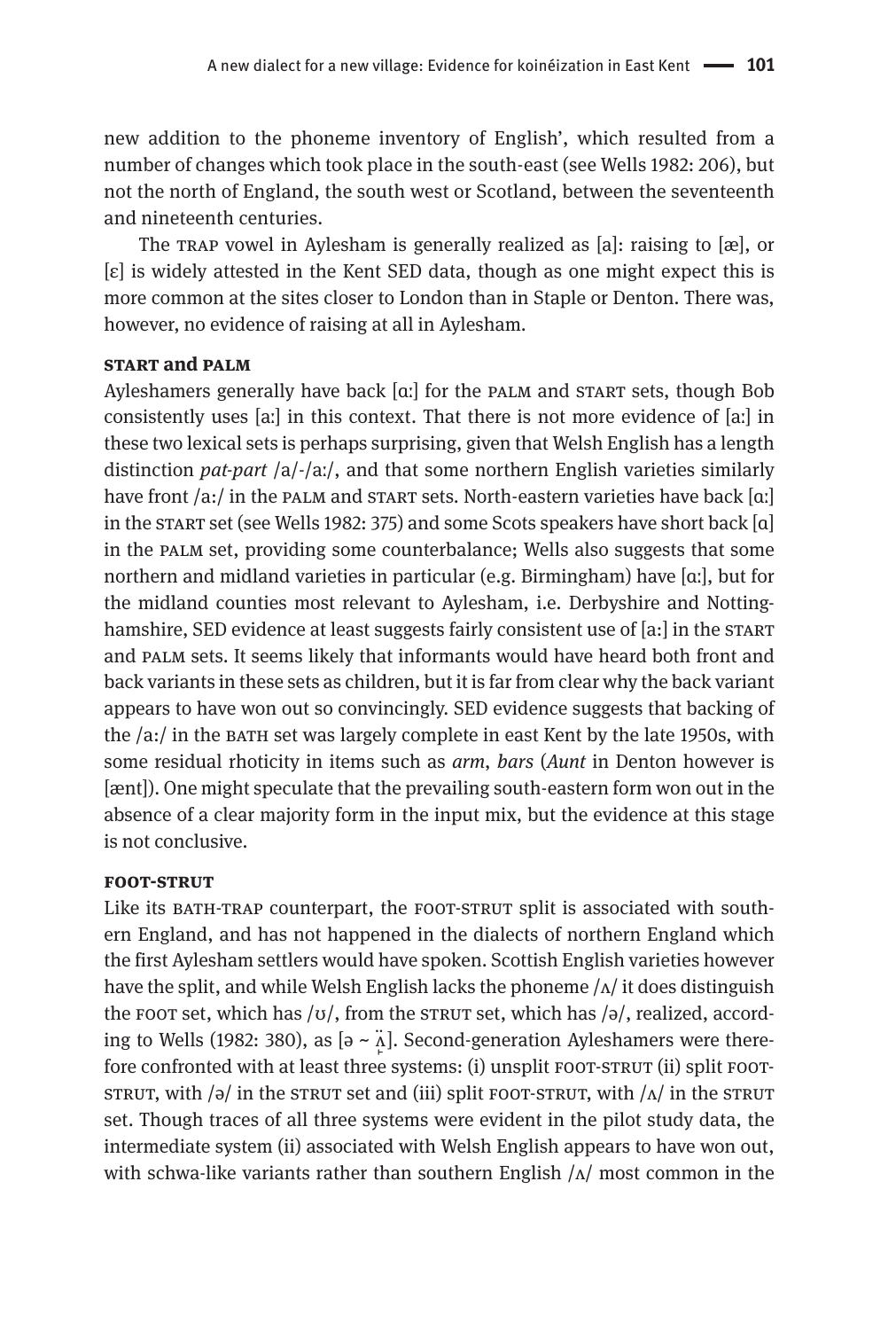strut set. This system broadly corresponds to that of Wells' (1982: 352) "northern near RP", as mentioned above, but a resolutely proletarian working-class community seems an unlikely source for a system which Wells, at least, seems to associate with aspirations to upward social mobility. Nor is it obvious how this system would have prevailed on numerical grounds in the early years of settlement: Thomas' estimates of proportions of settlers from the North East (40%), North West (8%) and Midlands (13%), all of whom might normally be expected to have system (i), add up to a total of 61% and apparently a clear majority for unsplit FOOT-STRUT. This 'raw' figure of  $61\%$  for system (i), however, is misleading, for a number or reasons. Thomas' figures do not take into account a small but non-negligible percentage of Kentish mineworkers; younger Ayleshamers would also have encountered some children from neighbouring villages such as Adisham, who also attended Aylesham Secondary School. Thomas' figure of 25% for south Wales may also, as was noted above, be an underestimate. It is also likely that some first- generation northern migrants had already accommodated to system (ii), which did not require acquisition of the new phoneme  $/\Lambda$ , at Stage 1. The safest conclusion that can be drawn is that Aylesham children encountered a fairly even divide between the merged system (i) on the one hand and split systems (ii) and (iii) on the other. In such circumstances, system (ii) would have represented a compromise between the 'northern' and 'southern' systems and might have been targeted accordingly as a 'strategy of neutrality' (see Maehlum 1992). A further factor favouring a compromise strategy is the likely absence of a clear model at the time in Kentish English, which, unusually for southern England, appears still to have been in transition to a full split between the two vowels. SED reports for central and east Kent suggest that the FOOT-STRUT split, believed to have begun in the early seventeenth century, was still far from complete in east Kent by the late 1950s, as is evident from the following data, which show considerable variation between  $/\Lambda$ ,  $/\sigma$  and  $/\sigma$ :

|                | 3. Staple | 5. Denton   | 7. Appledore     | 4. Warren Street |
|----------------|-----------|-------------|------------------|------------------|
| ONE            | D         | D           | D/U              | D                |
| <b>BROTHER</b> | D         | Λ           | $\Lambda/\sigma$ | Ω                |
| <b>BUMP</b>    | D         | Ω           | Λ                | Ω                |
| <b>DOZEN</b>   | D         | D           | Ω                | Λ                |
| JUMP           | Λ         | Λ           | Ω                | Ω                |
| <b>OVEN</b>    | D         | D           | ٨                | D                |
| <b>OTHER</b>   | D         | $D/\Lambda$ | ៱/ʊ              | Λ                |

Table 5: The FOOT-STRUT in central and east Kent (SED).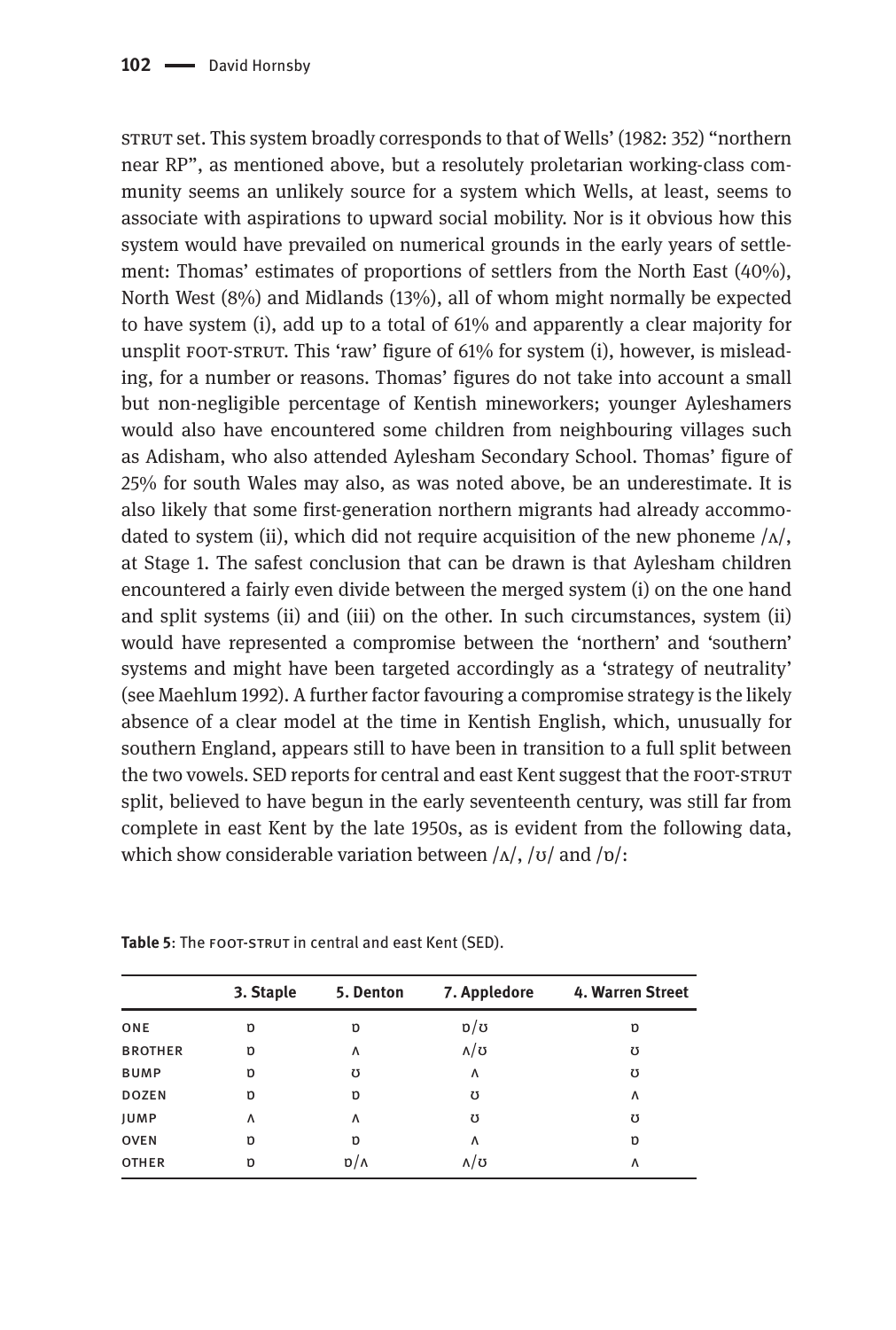While the  $\frac{v}{a}$  and  $\frac{v}{b}$  forms were clearly recessive by the 1950s, it is reasonable to assume that they were more common a generation earlier, when migration to east Kent was at its peak. In so far as unsplit BATH-TRAP system is clearly more robust in Aylesham than unsplit foot-strut, findings from Aylesham seem to be consistent with Wells' (1982: 354) observation that:

There are many educated northerners who would not be caught dead doing something so vulgar as to pronounce strut words with [ʊ], but who would feel it to be a denial of their identity as northerners to say BATH words with anything other than short [a].

Ayleshamers do not, however, self-identify as 'northerners', and one should in any case, as Trudgill points out (2004: 148–53) be cautious about applying notions of 'identity' or 'prestige' to a dialect formation process which involves children making sense of a dialect mix and creating a new local norm for themselves. I return to this point below.

#### **square and nurse**

These two vowels are merged in some of the northern varieties which would probably have contributed to the input dialect mix, but are separated in Aylesham. According to Wells (1982: 155–57), monophthongal realizations of the square vowel, realized [ɛə] in RP, are not uncommon in English and Welsh accents; Scottish English varieties are rhotic and have /er/ or / $\epsilon r$ / in this context. For the areas relevant to the Kent coalfield, Wells suggests a merger of the NURSE and SQUARE vowels around [ɜː] in south Lancashire but generally monophthongal realizations around  $[\epsilon]$  in the north and Midlands, and in Wales. That the square vowel should be a long monophthong in Aylesham is therefore unsurprising, but it is far from clear why the most common form is nearer to half-close [eː] than to  $[\epsilon]$ . There would appear to be two possible explanations. One possibility is simply that the vowel raised from  $[\epsilon]$ : sometime after settlement. This, however, seems unlikely, given that the second-generation speakers already have mostly [e:] rather than [ɛː]. A second, more plausible interpretation of the data is that the raised vowel was the most common in the input mix. It can be assumed that Lancastrians with the merged nurse-square [ɜː] pronunciation were in a small minority, and that this form did not survive long. But north-eastern speakers may well have had a raised vowel here (Wells 1982: 374 suggests  $[\varepsilon]$ ), and Scots a half-close [e] in pre-rhotic position. His description of Welsh English suggests that the square vowel is  $[\epsilon:],$  but Wells (1982: 383) notes that the Welsh language has /eː/ but not /ɛː/, adding: "Long /ɛː/ and /ɔː/ must have been easy for Welsh speakers confronted with learning English to add to the Welsh system, since they were merely a matter of adding length to the already known qualities of short  $\sqrt{\epsilon}$ ,  $\frac{\pi}{2}$ ." While any conclusions at this stage must be tentative, Welsh is known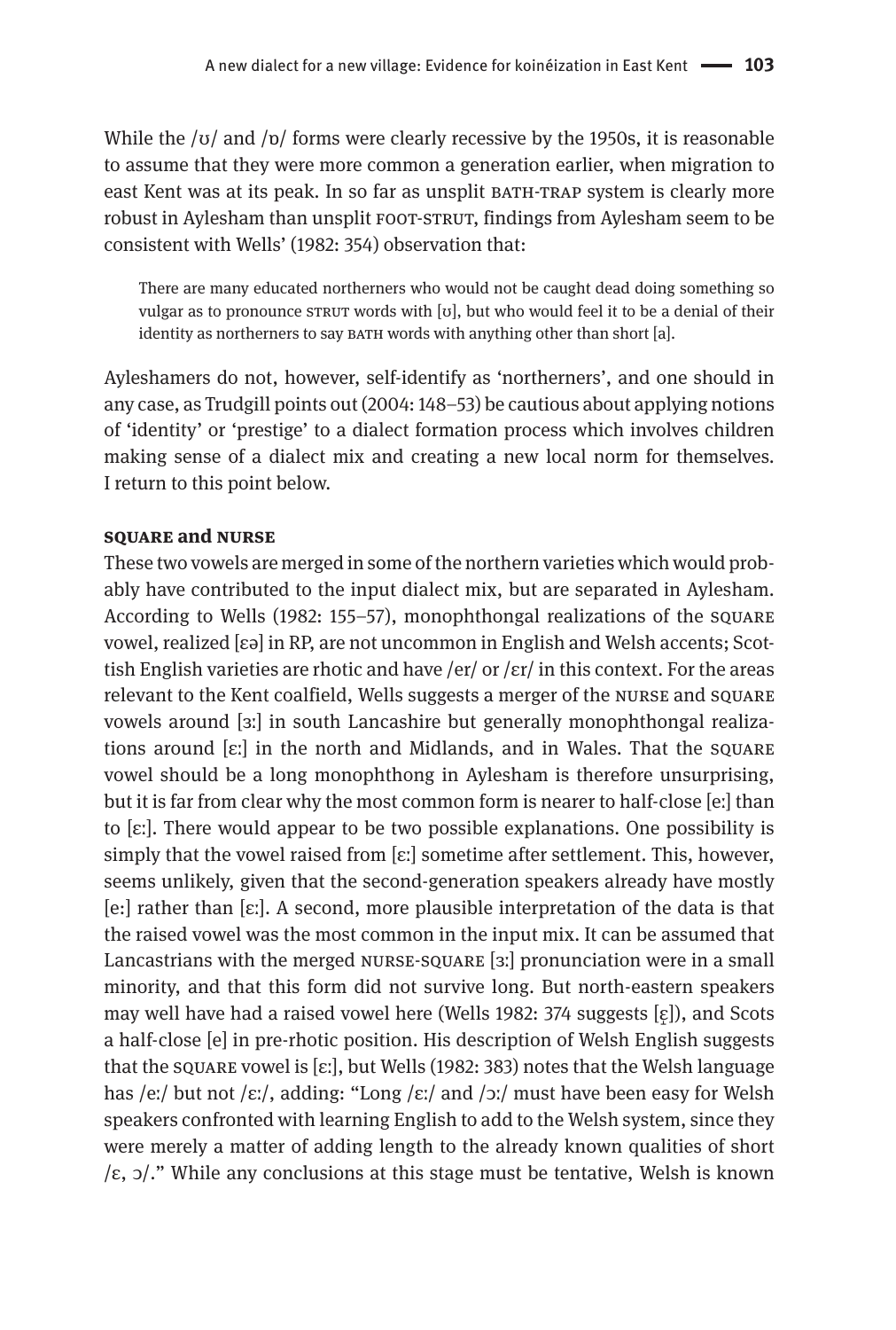to have been strong, if already in decline, in south Wales in the  $1920s<sup>24</sup>$  and it is likely that many Welsh migrants to Aylesham were still acquiring the new system and assimilating the square vowel to the more familiar /eː/ of their first language. The raised vowel used by Scots, Welsh and north-east English speakers would in those circumstances have been the dominant variant, and adopted accordingly.

Like its square counterpart, the nurse vowel is restricted to non-rhotic accents, and results from the merger to /ər/ and later opening to /ɜr/ of three Middle English vowel phonemes / $Irr/$ , / $\epsilon r/$  and / $\sigma r/$  in contexts were /r/ was non-prevocalic (see Trudgill 2004: 142); this vowel lengthened to /ɜː/ after r dropping. This merger did not take place in Scotland, where the three vowels are maintained in *bird, herd and curd,* but they are merged in Aylesham, where the nurse vowel has a fronted and rounded quality. Citing Orton, Sanderson & Widdowson (1978), Trudgill (2004: 142) notes that the RP [ɜː] realization is relatively new and not especially common in traditional dialects of the 1950s and 1960s: the areas which consistently have it (e.g. Cheshire, Essex, Huntingdonshire) are not those from which migration to Kent occurred in significant numbers. Wells suggests considerable variability for this vowel, the most relevant variants for Aylesham being back rounded [ɒː] on Tyneside, possibly [ɛː] from pits around Merseyside (e.g. St. Helens) and  $[\infty]$  (or  $[\varnothing$ :) in Welsh and some Lancashire English accents. Agreement between these latter two input varieties, plus perhaps some [øː] from what Wells (1982: 375) describes as a "less broad Newcastle accent", probably offers the best explanation for the prevalence of front rounded realizations in Aylesham. For both the square and nurse vowels, SED data for east and central Kent suggest an RP-like vowel with residual rhoticity.

#### **goat**

What is perhaps surprising about the GOAT vowel in Aylesham is its clearly diphthongal quality, in contrast to the monophthongal variants used in many of the input varieties. Dipthonging is taken by Trudgill (2004: 55) to be a nineteenthcentury south-eastern innovation, which would have failed to affect Scots and some conservative northern English working-class accents at the time of migration to Kent. Wells (1982: 146) notes:

This variable is particularly variable both regionally and socially, and may be found in a variety of monophthongal and diphthongal qualities ranging from [oː] to [eɤ], [ɐʊ] and [ʊͻ].

**<sup>24</sup>** 1921 Census returns for Welsh speakers in the mining town of Merthyr Tydfil, for example, give a figure of 41.8% (James 1927: 82).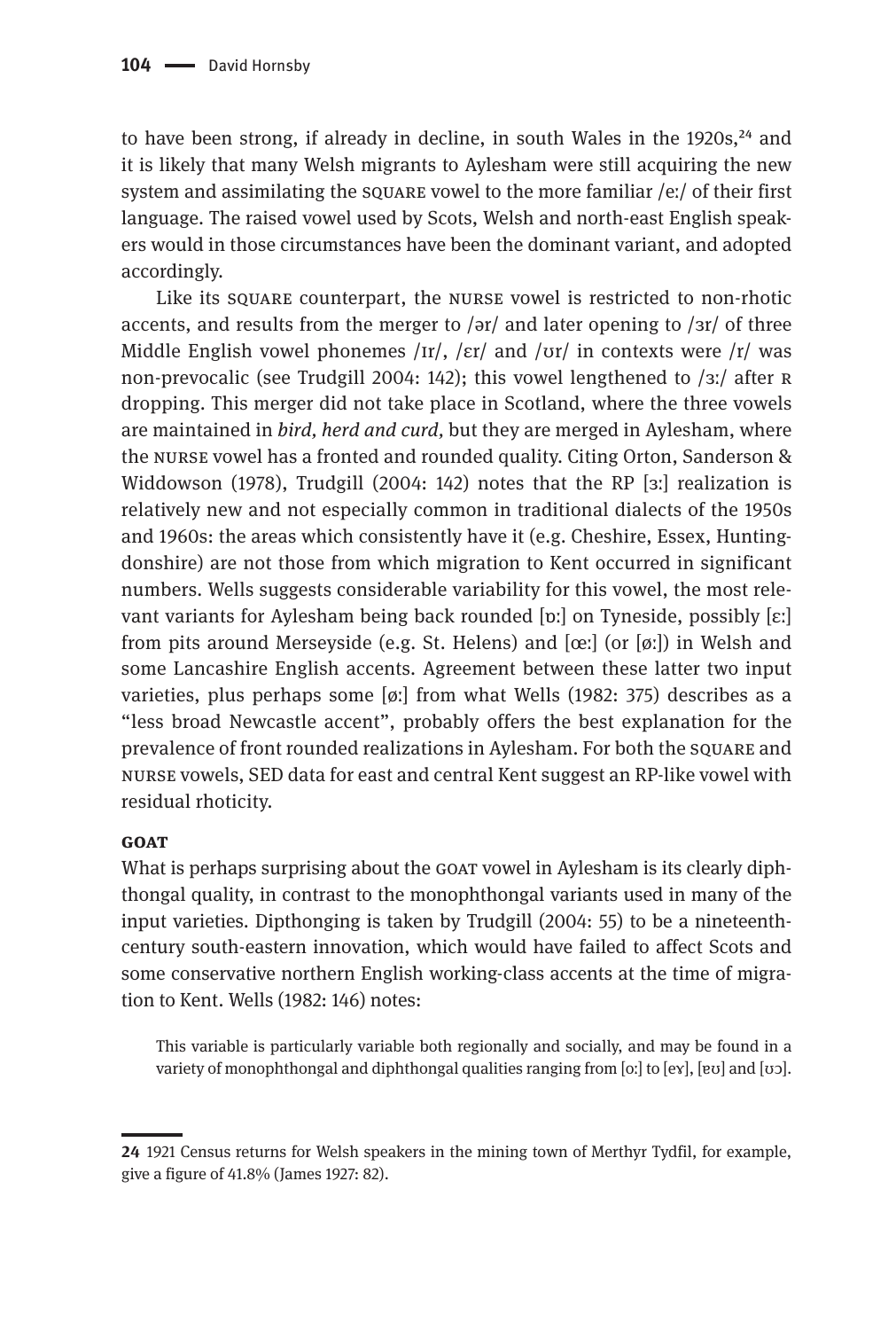But while monophthongal realizations such as [oː] (Wales/Lancashire); [ͻː] (Yorkshire); [øː] or [θː] (Northumberland/Durham) were no doubt part of the input dialect mix, the SED and other sources suggest a very wide range of diphthongs was likely to have been used too. A far from exhaustive list of the possibilities would include: [iə] (Lancashire); [ia] (Yorkshire); [ʊə] (Tyneside and parts of Yorkshire); [ͻə] (Nottinghamshire); [ͻʊ] (Leicestershire). The variant mostly used by male informants, though rarely by female ones, is closer to  $[\Delta x]$  or  $[\Delta x]$ . Hughes and Trudgill (1996: 112) summarize the variation affecting the GOAT and FACE vowels in the following way:

As has been seen, /ei/ and /ou/ are wide diphthongs in the south of England, narrow diphthongs further north, and monophthongs in northern Lancashire and Yorkshire.

Second-generation Ayleshamers would have encountered many different pronunciations, with narrow diphthongs -which for GOAT means diphthongs with backed first and final elements – associated predominantly with the Midlands, Lancashire, and south Yorkshire contrasting with monophthongs used by migrants from further north and by South Walians. It is highly unlikely that any single variant was a majority pronunciation, though the narrow north midland diphthongs which appear to have won out are likely to have been widely used and perceptually similar. It is not insignificant here that SED data for rural east Kent generally also record diphthongs with a low backed first element and a high backed final element. Table 6 below gives the data from the four central and east Kent sites for the lexical items LOAF, OAK and SNOW:

|      | 3. Staple | 5. Denton | 4. Warren Street | 7. Appledore |
|------|-----------|-----------|------------------|--------------|
| LOAF | рu        | ņυ        | Dΰ               | υç           |
| OAK  | Dΰ        | Dΰ        | Dΰ               | ΟÇ           |
| SNOW | рu        | υω        | Dΰ               | υç           |

Table 6: The GOAT vowel in east Kent (SED).

Given such an array of alternatives, and with no clear target, selection of local Kentish forms, which were similar to variants already used by some members of the community, might again have represented a 'strategy of neutrality', of the kind we saw above for FOOT-STRUT.

## **8 Conclusions and questions for further research**

While any conclusions drawn from a pilot study must necessarily be tentative, a number of interesting findings do emerge. Firstly, while Aylesham is certainly not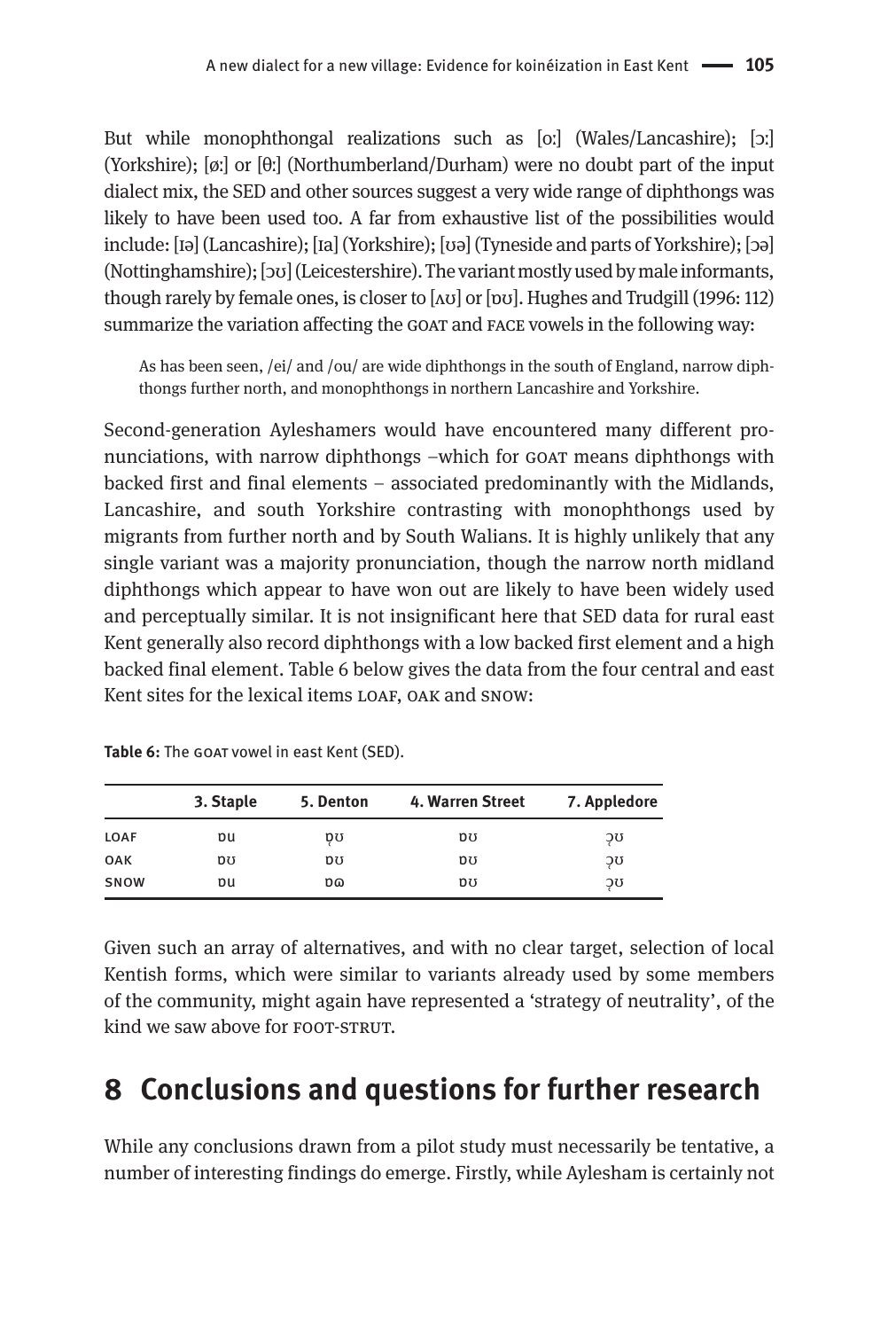New Zealand, the deterministic model of new dialect formation which Trudgill offers for colonial settings appears thus far to hold good in east Kent – or at least, no compelling counterevidence has yet been found to the claim that it is majority variants from the input dialect mix, or 'compromise' variants where more than two forms are strongly represented in the mix, which are most likely to prevail in the new variety. These findings also appear to echo a widely observed pattern in which consonants are seen to level to a greater extent than vowels: all the distinctive features of Aylesham speech were vocalic, in spite of what must have been considerable variation in the input consonant mix.

Particularly noteworthy was the extent of focusing which seems evident even among second-generation speakers: generally intraspeaker variation is between a single local and an RP-like south-eastern variant, and while some use of alternative variants was observed – Alan for example has  $[y(0)]$  before  $/1/$ in coda position e.g. in *school*, while Bob generally has [aː] rather than [ɑː] in the  $START$  set – there appears to be nothing resembling the wide intraspeaker variability demonstrated by Trudgill's informant Mr. Riddle (2004: 105–106) and it was noteworthy, for example, that monophthongal variants of RP diphthongs such as PRICE, GOAT, and FACE, which must played a significant part in the input dialect mix, all seem to have been levelled out in Aylesham. The best explanation for what appears to be quite rapid focusing is the very different nature of social networks in Aylesham in comparison with both New Zealand and Milton Keynes, where both Trudgill (2004: 162) and Kerswill & Williams (2005) respectively stress the loose and uniplex nature of ties in the new setting. In Aylesham, by contrast, links outside the village in a region generally perceived to be hostile were limited and a close-knit proletarian community, which appears to have become settled at about the time most of the pilot study informants were children, acted as a very strong focusing mechanism for a local norm, as in Belfast (see Milroy 1987). That men, involved in a traditional primary industry in which solidarity is not just promoted but demanded, were more subject to the latter than women is reflected in their more focused vernacular: it was notable for example that female informants generally have a more RP-like variant of the goat vowel than men. This is almost certainly a reflection of the historical tendency of women to have more ties outside the village than men, for example through seasonal agricultural work. Mavis, who spent many years working in a Canterbury department store, has the fewest local Aylesham features in spite of being one of the oldest informants. The strength of local networks in Aylesham and the village's isolation likewise offer the best explanations for the relative failure of more recent supralocal innovations to take hold: there was almost no evidence of L vocalization or TH fronting, and only very limited T glottalling in intervocalic position.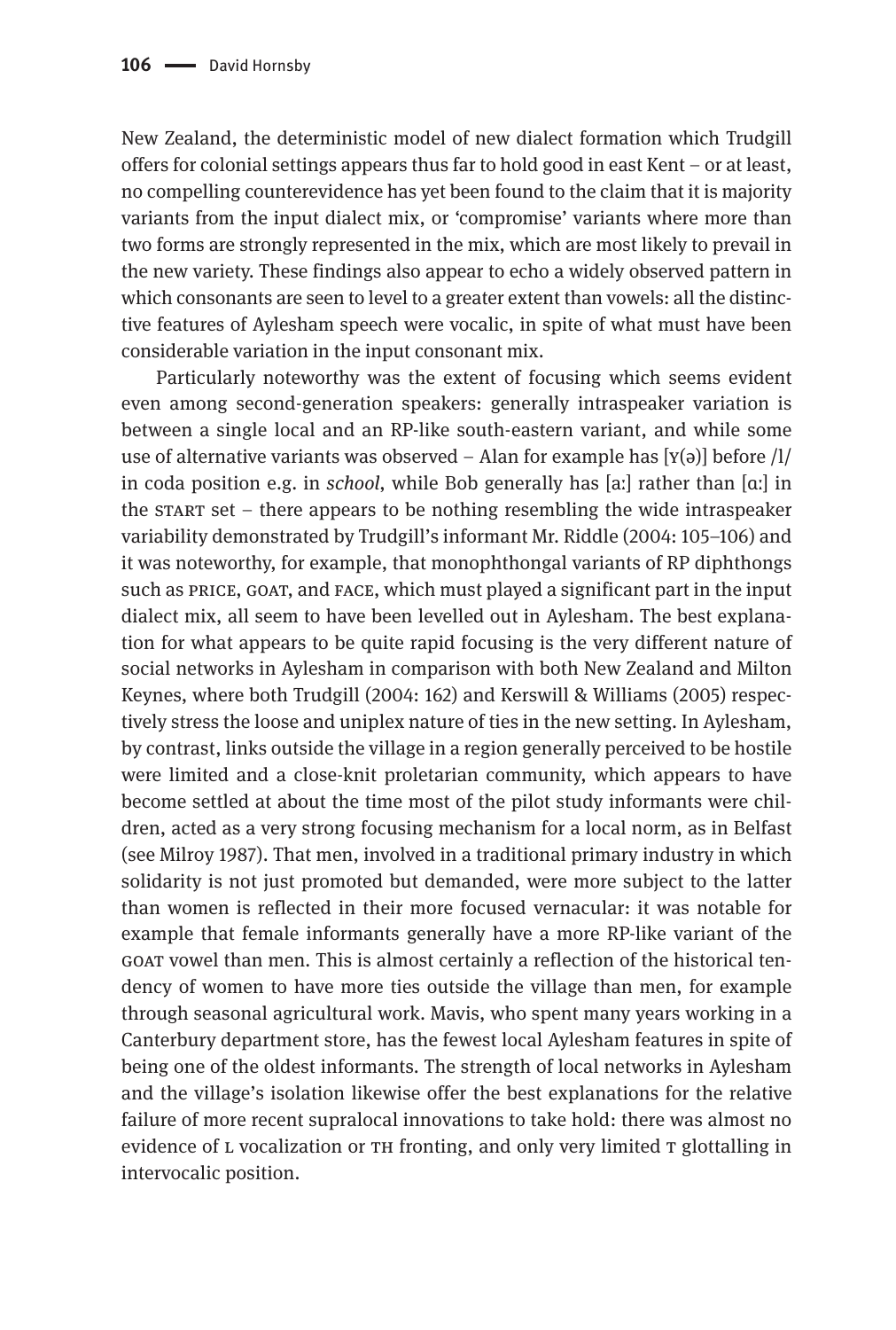I noted above that, unlike New Zealand settlers, migrants to Aylesham encountered an indigenous variety of English on arrival. What remains unclear at this stage, and a question which has thus far been left open, is the weight of influence of that variety in the input mix. On the one hand, Kentish dialect speakers formed a small minority in Aylesham, and it is well documented that relations between a relatively isolated industrial village and its rural surroundings have been difficult, and not infrequently hostile. On the other, Kentish varieties would have been heard regularly in encounters with outsiders, and it is known also that some children from surrounding villages were schooled alongside Ayleshamers at Aylesham Secondary School. Some Aylesham women in particular would also have had weak ties with local agricultural workers through seasonal employment at harvest time. At this stage one can suggest tentatively that indigenous dialect forms could only prevail in Aylesham either in cases where local norms broadly agreed with dominant forms in the mix, or where variability (e.g. for the GOAT vowel and possibly also for  $\langle r \rangle$ ) was so wide that no single variant enjoyed majority status. In such cases, selection of the local form might have represented a strategy of neutrality similar to that adopted in Milton Keynes for the MOUTH vowel (Kerswill & Williams 2000: 89).

Given Ayleshamers' evident pride in their heritage and history, it might seem surprising that the concept of identity has thus far not been invoked at all in attempting to account for the maintenance of some forms at the expense of others in the new dialect. Trudgill (2004: 148–65) and Gordon and Trudgill (2004) are dismissive of any role for social prestige or identity at Stages 2 and 3 of the new dialect formation process, on the grounds that the creation of a new norm is largely the work of children who are (whatever their carers and educators might wish!) generally impervious to such notions and accommodate instead to their peers. Examination of the evidence shows why social factors of this kind are indeed unlikely to be helpful here. The historical isolation and stigmatization of the mining communities might lead one to expect a strategy of divergence, i.e. the adoption of forms which are as different as possible from those used locally in Kent. While this would certainly seem to offer a plausible explanation for the adoption of schwa-like variants – the only ones *not* attested in the Kent SED evidence – for the STRUT lexical set, it seems hard to reconcile with the adoption of variants for the goat vowel which seem close to local Kent forms, when many divergent alternatives were available.<sup>25</sup>

**<sup>25</sup>** From the limited evidence thus far examined, it appears that the Aylesham price vowel may have followed a similar route.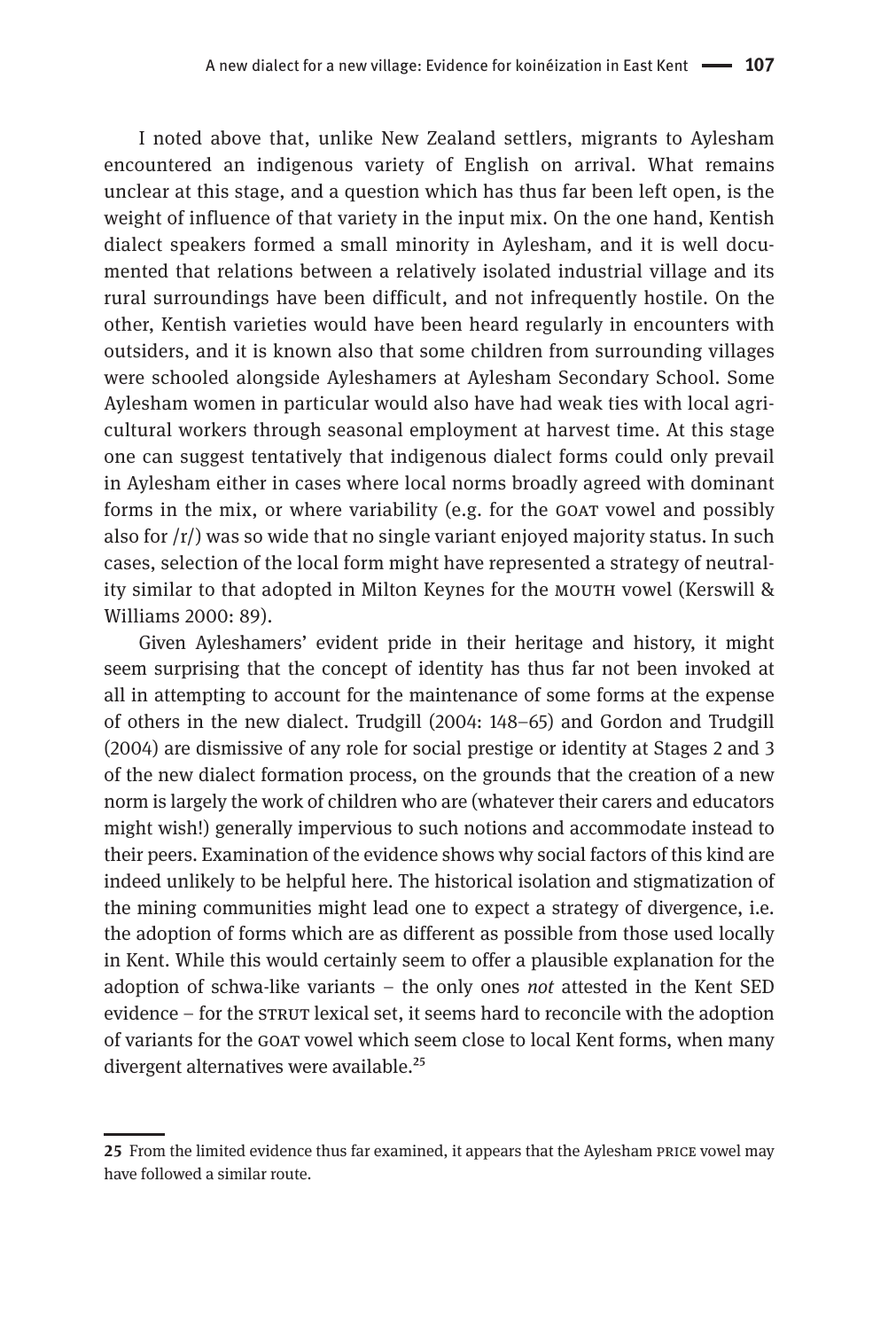Trudgill does not, however, rule out prestige factors having an influence at Stage 1, as adult speakers accommodate in a limited way to their new environment, nor after stage 3 when a focused koiné is already established. As was seen above, it is perfectly plausible that newcomers with what I have called system (i) for foot-strut accommodated in the direction of system (ii), which did not require acquisition of a new vowel. And while it is certainly true, as Trudgill contends, that it makes little sense to claim that migrants to New Zealand designed their speech with a 'New Zealander' identity in mind, circumstances in east Kent were different, as we have seen, and further investigation is needed to establish whether local allegiance is a factor in maintaining local forms among Ayleshamers of the fourth generation and beyond. I have suggested elsewhere (Hornsby 2015) that such considerations may explain the evident twentieth-century divergence between Parisian and northern French working-class forms. Certainly anecdotal evidence suggests that the 'northern' short  $\sqrt{a}$  in the BATH set, to which villagers appear particularly sensitive, is not yet about to be levelled out even among the youngest Ayleshamers.

Many questions remain unanswered. Further research is needed from a broader range of speakers across the generational range, including in particular more detailed quantitative and acoustic analysis of Aylesham vowels. More data would, in particular, make possible a more fine-grained analysis of the lexical incidence of the variants involved in the FOOT-STRUT and BATH-TRAP systems, which are known to be variable in different varieties of English. An intriguing possibility which also needs to be explored is whether different outcomes obtained in the smaller villages which served other pits. Here Elvington, which served Tilmanstone colliery, is of particular interest, because it has a comparable proletarian culture to that seen in Aylesham, but lacks the latter's isolation and its input dialect mix is known to have included significantly greater numbers of migrants from Somerset. Attention has thus far been focused on a small number of 'traditional' Ayleshamers, but the speech of younger Ayleshamers from the newer 'Brookside' estate, who have no mining connection and largely stand outside the traditional proletarian value system, also merits investigation. A comparison with a well-connected local town, for example Faversham, which lies some 7 miles away, would provide interesting insights into the capacity of an isolated community to resist adoption of supralocal forms.

Aylesham offers a fascinating example of dialect divergence in a region which – from Parish and Shaw's comments in 1888 to today's media pronouncements on 'Estuary English' - has too often been dismissed as linguistically homogeneous. The last word, in this chapter on south-eastern British English, must therefore go to David Britain (2005: 32): "the good news, therefore, is that diversity continues".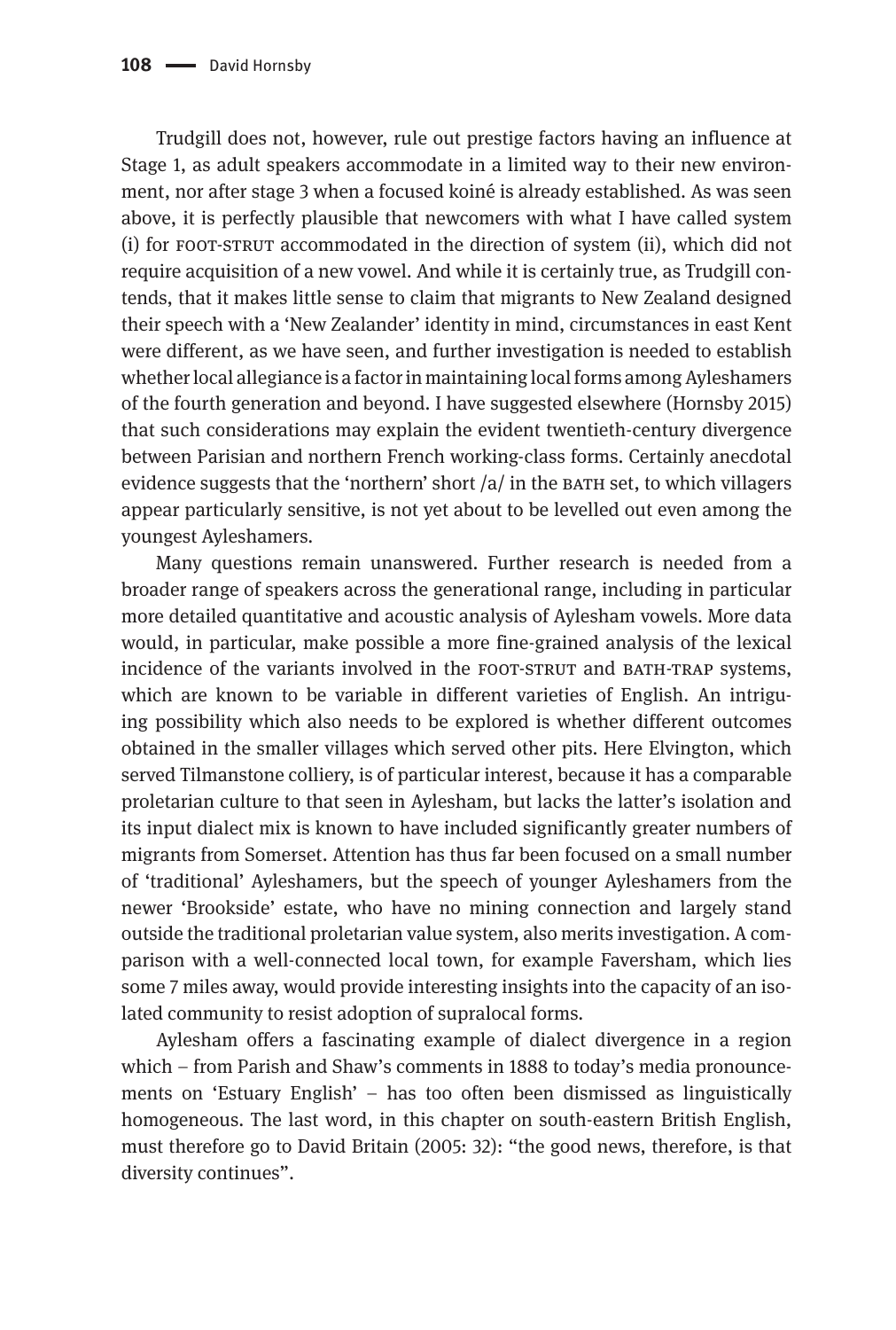## **References**

Abercrombie, Patrick. 1927. The Development of East Kent [A Paper read before the Royal Institute of British Architects, on Monday 11th April 1927.]. *BIBA Journal* XXXIV/13: 430–48.

Altendorf, Ulrike. 1999. Estuary English: is English going Cockney? *Moderna Språk* 93 (1): 1–11

Altendorf, Ulrike. 2003. *Estuary English: Levelling at the Interface of RP and South-Eastern British English.* Tübingen: Gunter Narr.

Barber, Charles; Joan Beal & Philip Shaw. 2009. *The English Language: a Historical Introduction* (second edition). Cambridge: Cambridge University Press.

Beal, Joan. 2010. *Introduction to Regional Englishes: Dialect Variation in English.* Edinburgh: Edinburgh University Press.

Branson, Noreen and Margot Heinemann. 1971. *Britain in the 1930s*. St. Albans: Panther.

Britain, David. 1997. Dialect contact, focusing and phonological rule complexity: The koineisation of Fenland English. In Charles Boberg; Miriam Meyerhoff and Stephanie Strassel (eds), *A Selection of papers from NWAVE 25* (University of Pennsylvania Working Papers in Linguistics, 4). 141–70.

Britain, David. 2005. The dying dialects of England. In Antonio Bertacca (ed.) *Historical linguistic studies of spoken English*. Pisa: Edizioni Plus, 35–46.

Britain, David. 2007. Grammatical variation in England. In David Britain (ed.) *Language in the British Isles*. Cambridge: Cambridge University Press. 75–104.

Britain, David. 2012. Koineization and cake baking: Reflections on methods in dialect contact research. In Andrea Ender, Adrian Leemann and Bernhard Wälchli (eds.), *Methods in Contemporary Linguistics.* Berlin: de Gruyter Mouton. 219–38.

Britain, David & Angela Sudbury. 2010. Falkland Islands English. In Daniel Schreier; Peter Trudgill; Edgar Schneider and Jeffrey Williams *The Lesser-Known Varieties of English: An Introduction*. Cambridge: Cambridge University Press. 209–23.

Coggle, Paul. 1993. *Do you speak Estuary?. The new Standard English – How to spot it and speak it.* London: Bloomsbury.

Dennis, Norman; Fernando Henriques and Clifford Slaughter. 1956. *Coal is Our Life: an Analysis of a Yorkshire Mining Community.* London: Eyre and Spottiswoode.

Douglass, Dave. 1973. *Pit Talk in County Durham.* Oxford: Ruskin College History Workshop. Downes, William. 1984. *Language and society*. London: Fontana.

Dyer, Judy. 2002. 'We all speak the same round here'. Dialect levelling in a Scottish-English community. *Journal of Sociolinguistics* 6/1: 99–116.

Ellis, Alexander. 1889. *On Early English Pronunciation*, Vol. 5. London: Trübner.

Foulkes, Paul & Gerard Docherty. 1999. *Urban Voices: Accent Studies in the British Isles*. London: Arnold.

Goffee, Robert. 1978. Kent Miners: Stability and Change 1927–76. Unpublished PhD thesis: University of Kent.

Goldthorpe, John; David Lockwood; Frank Bechhofer and Jennifer Platt. 1968. *The Affluent Worker.* 2 Vols. Cambridge: Cambridge University Press.

Gordon, Elizabeth; Lyle Campbell; Jennifer Hay; Margaret Maclagan; Angela Sudbury and Peter Trudgill. 2004. *New Zealand English*: *its Origins and Evolution*. Cambridge: Cambridge University Press.

Gordon, Elizabeth & Peter Trudgill. 2004. On the irrelevance of prestige, stigma and identity in the development of New Zealand English phonology. *New Zealand English Journal* 15: 42–46.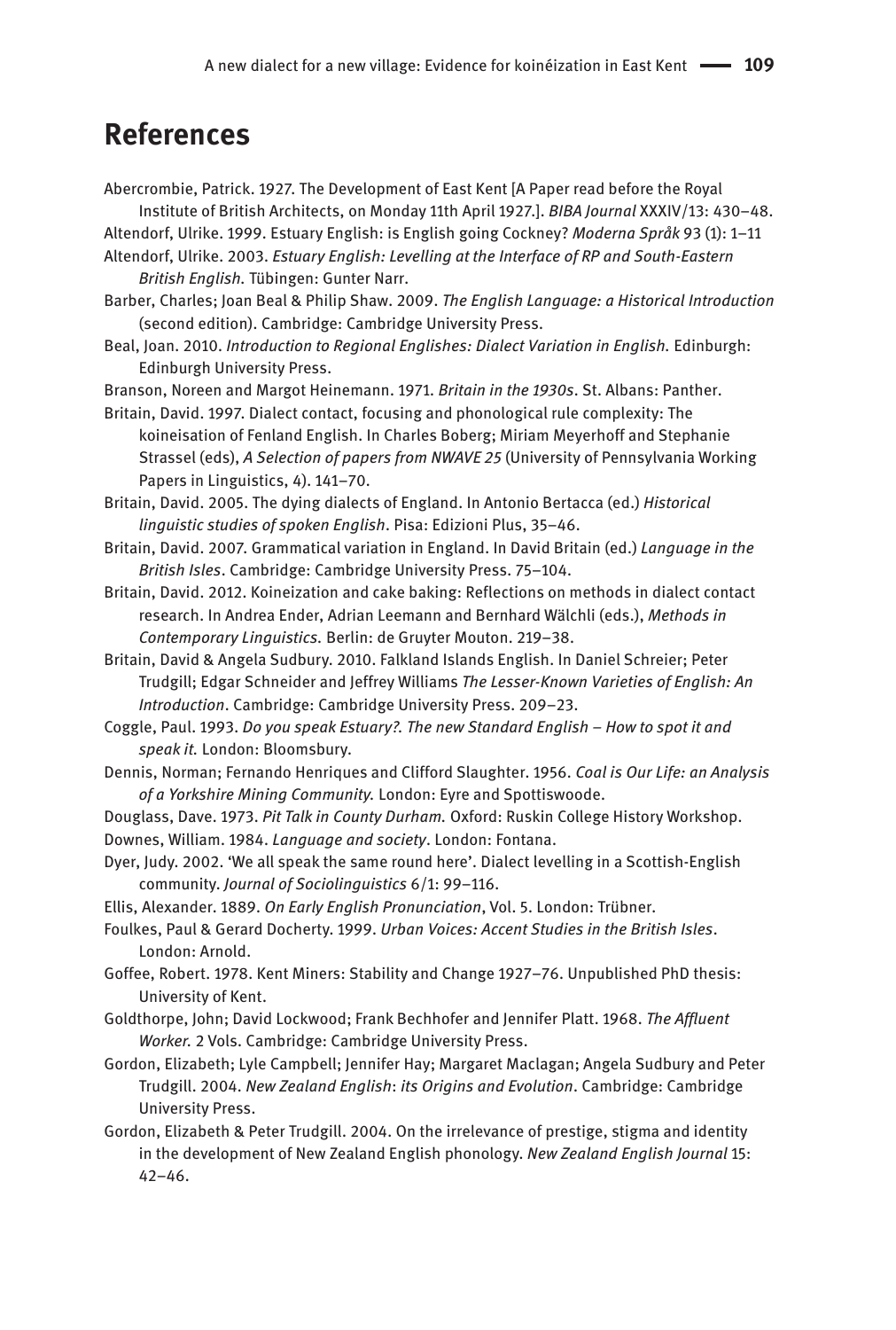Harrison, Norman 1954. *Once a M iner.* London: Oxford University Press.

- Harkell, Gina. 1978. The Migration of Mining Families to the Kent Coalfield between the Wars. *Oral History* 6/1: 98–113.
- Hilton, John. 1986. *A History of the Kent Coalfield*. Self-published.
- Hollingsworth, Jean. 2010. *'Those Dirty Miners': A History of the Kent Coalfield.* Catrine: Stenlake.
- Hornsby, David. 2015. Repenser la variation diatopique. In Dominique Lagorgette (ed.) *Repenser l'histoire du Français*. Chambéry: Presses Universitaires de Chambéry. 215–30**.**
- Hughes, Arthur & Peter Trudgill. 1996. *English Accents and Dialects: An Introduction to Social and Regional Varieties of English in the British Isles*. London: Arnold.
- Hughes, Violet. 1934. A Social Survey of the East Kent Coalfield. Unpublished PhD thesis: University of London.
- James, James Frederick (ed.).1927. *Welsh in Education and Life*. London: n.pub.
- Job, R. 1966. *The Kent Coalfield.* Unpublished typescript.
- Johnson, Walford. 1972. The Development of the East Kent Coalfield 1896–1946. Unpublished PhD thesis: University of Kent.
- Kerswill, Paul & Ann Williams. 2000. Creating a New Town koine: Children and language change in Milton Keynes*. Language in Society* 29: 65–115.
- Kerswill, Paul & Ann Williams. 2005. New towns and koineisation: linguistic and social correlates. *Linguistics* 43/5: 1023–48.
- Lass, Roger. 2000. Phonology and Morphology*.* In Roger Lass (ed.), *The Cambridge History of the English Language iii: 1476–1776*. Cambridge: Cambridge University Press. 56–186.
- Lawson, Jack. 1944. *A Man's Life*. London: Hodder & Stoughton.
- Lockwood, David. 1975 [1966]. Sources of variation in working-class images of society. In Geoff Esland; Graeme Salaman & Mary-Anne Speakman (eds.) *People and Work*. Edinburgh: Holmes McDougall. 197–208. Reprinted from *Sociological Review* 14: 249–67.
- Mæhlum, Brit. 1992. *Dialektal sosialisering. En studie av barn og ungdoms språklige strategier i Longyearbyen på Svalbard*. Oslo: Novus.
- Milroy, Lesley. 1987 *Language and Social Networks* (second edition). Oxford: Blackwell.
- Milroy, Lesley & James Milroy. 1992. Social network and social class: Toward an integrated sociolingustic model. *Journal of Sociolinguistics* 6: 1–15.
- Omdal, Helge. 1977. Høyangermålet en ny dialekt. *Språklig Samling* 1: 7–9.
- Orton, H; Stewart Sanderson & John Widdowson (eds.). 1962–71. *Survey of English Dialects: The Basic Material.* Leeds: E. J. Arnold & Son.
- Orton, H; Stewart Sanderson & John Widdowson (eds.). 1978. *The Linguistic Atlas of England.* London: Croom Helm.
- Parish, William Douglas & William Francis Shaw. 1888. *A Dictionary of the Kentish Dialect and Provincialisms In Use in the County of Kent*. Lewes: Farncombe.
- Park, Adrian. 1999. A Comparative Study of Community and Militancy in two Coalmining Settlements in Britain. 2 vols. Unpublished PhD thesis, University of Kent/Université de Reims.
- Przedlacka, Joanna. 2002. *Estuary English? A sociophonetic study of teenage speech in the Home Counties*. Bern: Peter Lang.
- Reid, Donald. 1985. *The Miners of Decazeville A Genealogy of Deindustrialization.* Cambridge, Mass.; London: Harvard University Press.
- Ritchie, A.E. 1922. *The Kent Coalfield: its Evolution and Development*. London: Adelphi.
- Rosewarne, David. 1984. Estuary English. *Times Educational Supplement*, 19 (October 1984).